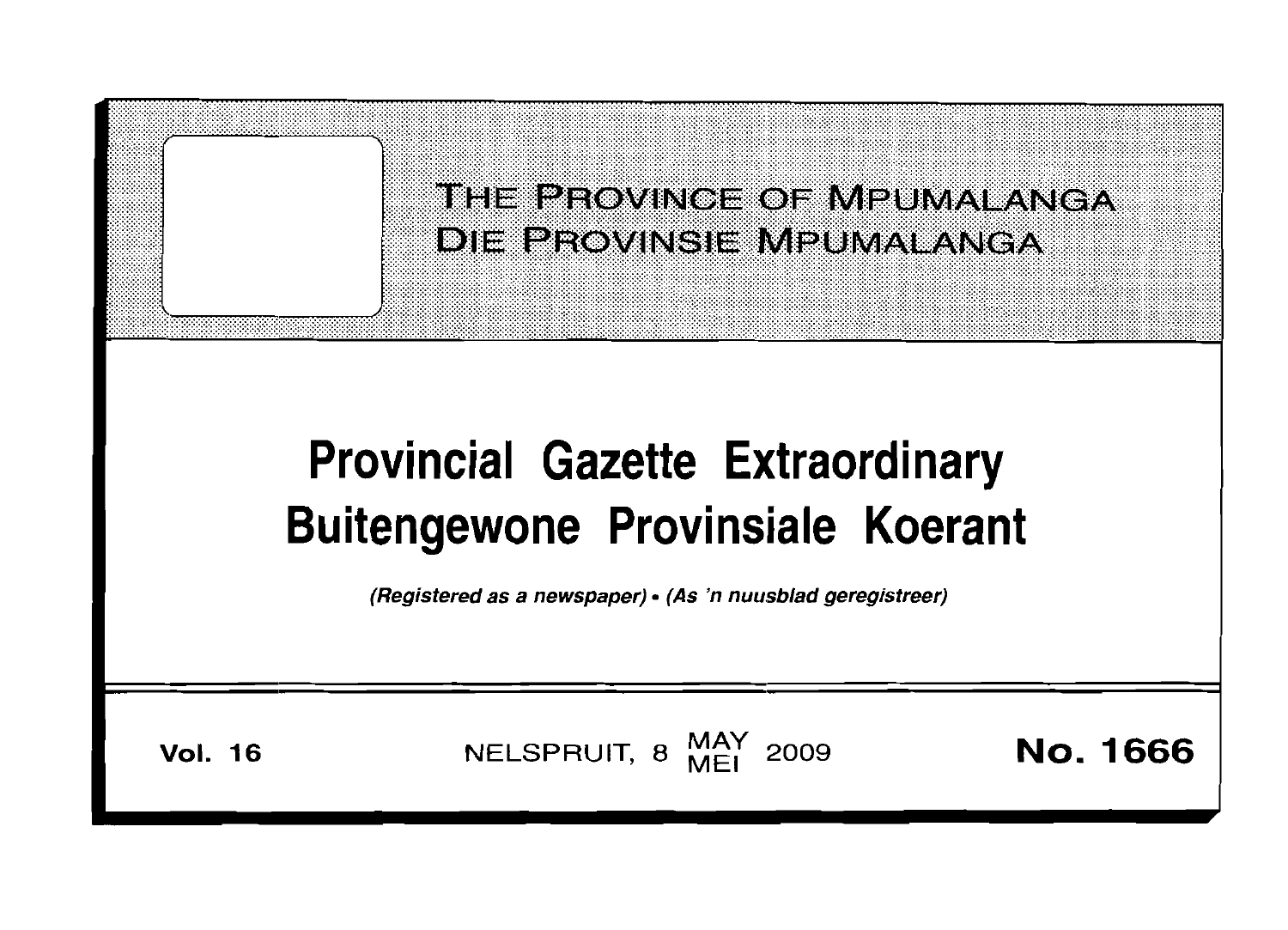$\bar{z}$ 

| <b>CONTENTS • INHOUD</b> |  |  |
|--------------------------|--|--|
|--------------------------|--|--|

| No. |                               | Page<br>No. | Gazette<br>No. |
|-----|-------------------------------|-------------|----------------|
|     | <b>LOCAL AUTHORITY NOTICE</b> |             |                |
| 109 |                               |             | 1666           |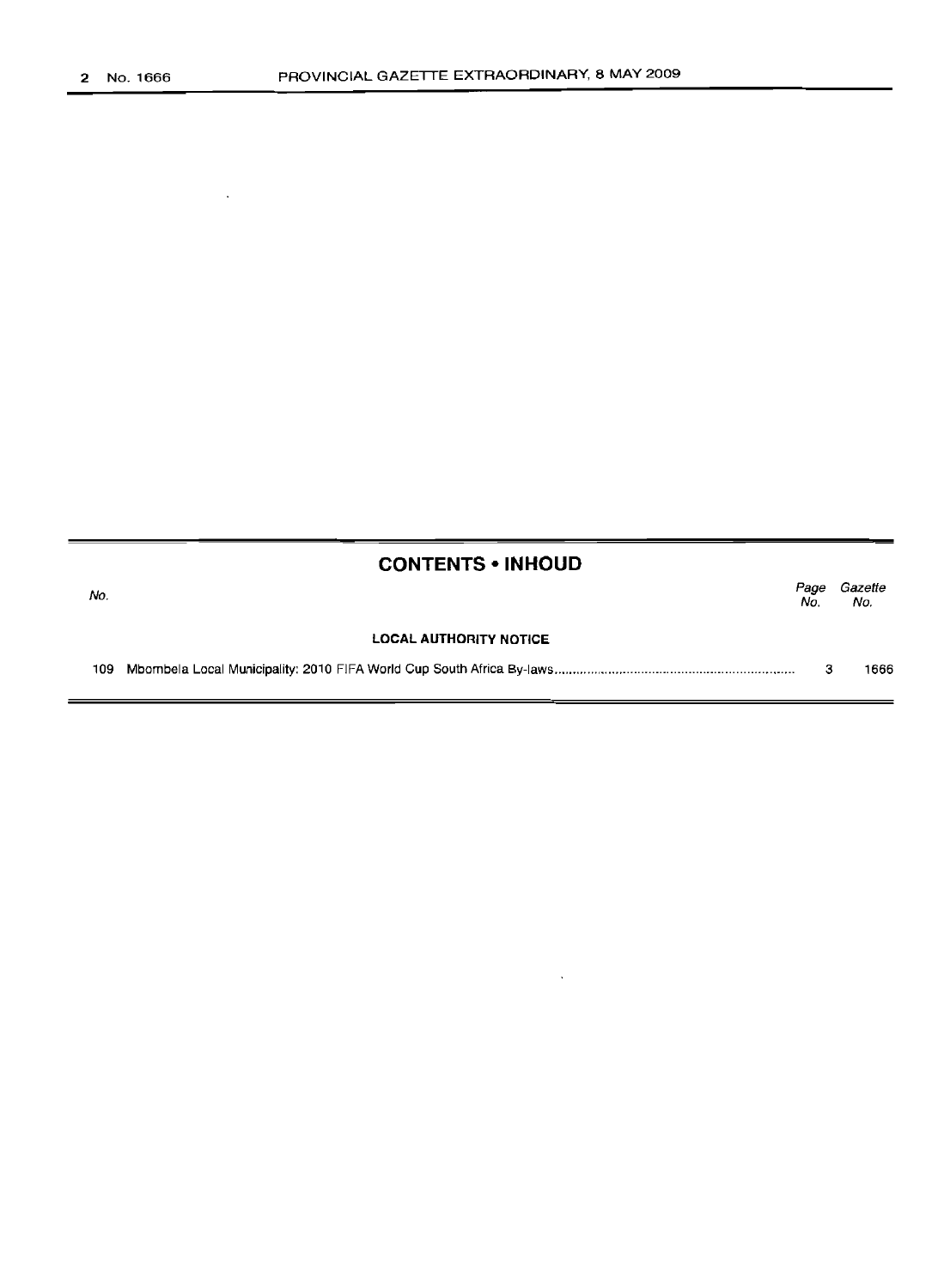# **LOCAL AUTHORITY NOTICE**

# **LOCAL AUTHORITY NOTICE 109**

DRAFT<sub>2</sub>

Mbombela Local Municipality

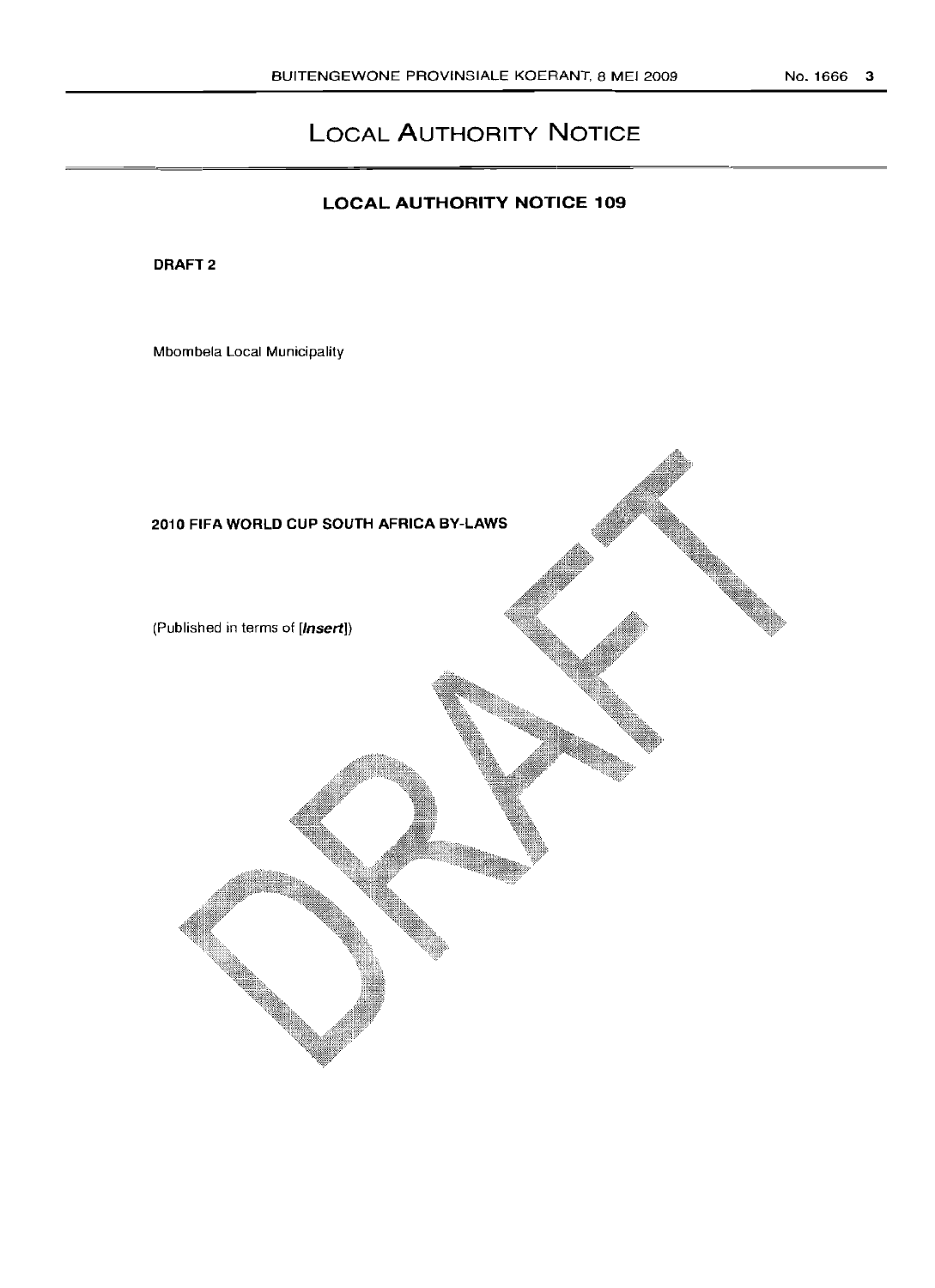# **TABLE OF CONTENTS**

| Page<br><b>Chapter number and description</b> |                                                                                 |  |  |
|-----------------------------------------------|---------------------------------------------------------------------------------|--|--|
| $\mathbf{1}$ .                                |                                                                                 |  |  |
| 2.                                            |                                                                                 |  |  |
| З.                                            |                                                                                 |  |  |
| 4.                                            | CHAPTER 4 - PRINCIPAL PROVISIONS: PUBLIC OPEN SPACES AND CITY BEAUTIFICATION 22 |  |  |
| 5.                                            | CHAPTER 5 - PRINCIPAL PROVISIONS: PUBLIC ROADS AND TRAFFIC GUIDANCE  27         |  |  |
| 6.                                            |                                                                                 |  |  |
| 7.                                            |                                                                                 |  |  |
| 8.                                            |                                                                                 |  |  |
| 9.                                            |                                                                                 |  |  |
| 10.                                           | CHAPTER 10 - TERM SCHEDULE<br>44                                                |  |  |
|                                               |                                                                                 |  |  |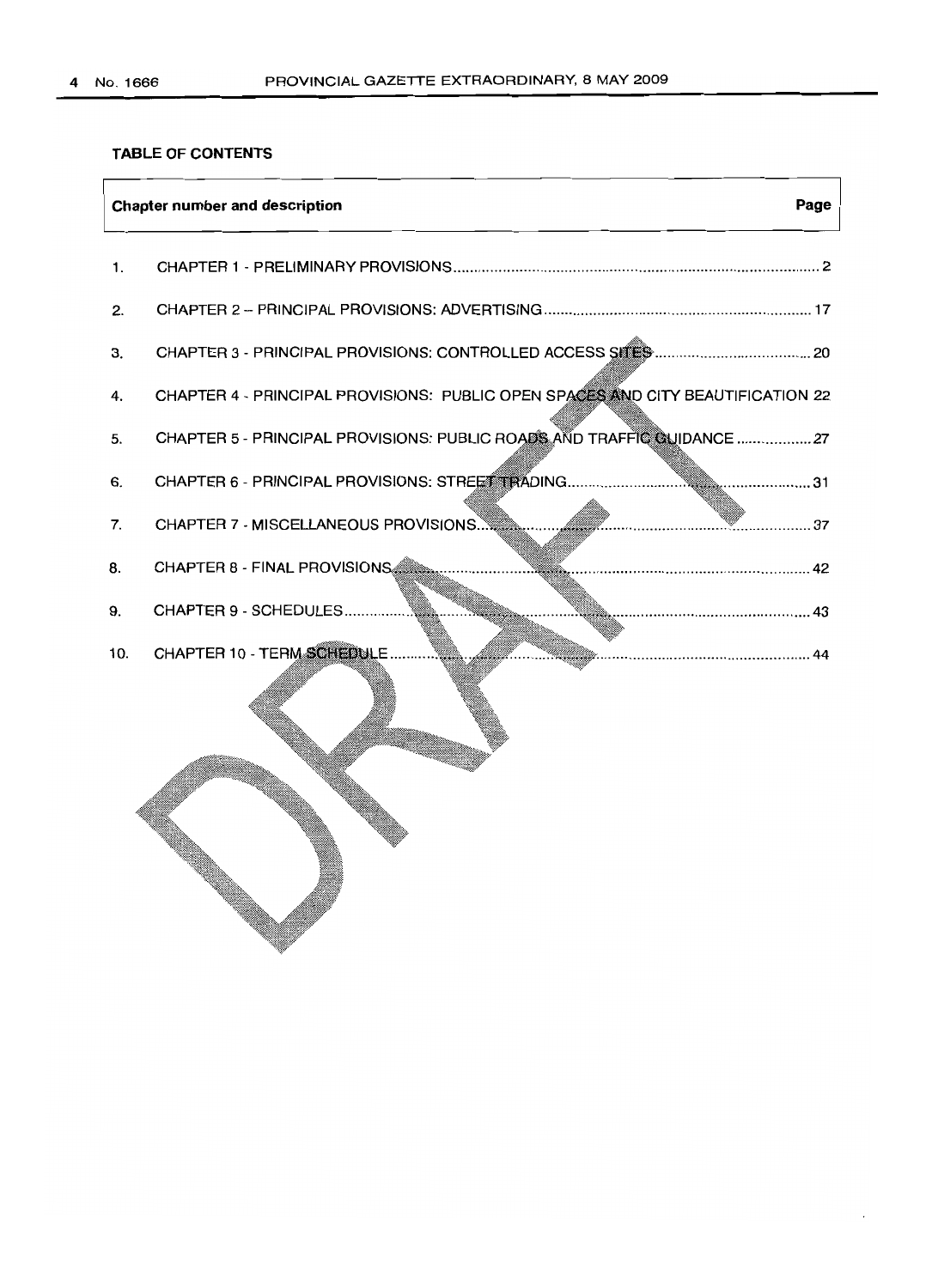# **PREAMBLE**

# **WHEREAS:**

- A. FIFA, an association organised in accordance with Article 60 of the Swiss Civil Code, is both the world governing body of association football and the lawful owner of the world-wide Marketing Rights, Media Rights and all other commercial rights in respect of the Competition; and
- B. FIFA has selected the Republic of South Africa as the host country of the Competition and has appointed the SAFA as the member association with the responsibility to organise, stage and host the Competition in the Republic of South Africa; and
- C. SAFA has, pursuant to an agreement with the LOC, assigned all its rights and delegated all of its obligations to the LOC, to organise, stage and host the Competition; and
- D. The [ $\bullet$ ] Municipality was included as one of the identified Host Cities in the Bid and by virtue of such inclusion in the Bid has agreed to be a candidate for selection by the LOC and FIFA as one of the host cities in which Matches will be staged; and
- E. Following the selection of the **[e]** Municipality, it has assumed certain obligations with regard to the Competition and in particular, has agreed to ensure that appropriate by-laws are passed to enable the efficient running of the Competition. In this instance, the **[e]** Municipality is required to ensure that appropriate by-laws in the areas listed below are promulgated and implemented, and become effective for the Term to enable an orderly and efficient staqinq and hosting thereof:
	- Advertising,
	- Controlled Access,
	- Public Open Spaces and City Beautification,
	- Public Roads and Traffic Guidance as well as
	- Street Trading.

**NOW THEREFORE, IN CONSIDERATION OF THE FOREGOING, THE FOLLOWING 2010 FIFA WORLD CUP SOUTH AFRICA BY-LAWS ARE ADOPTED:**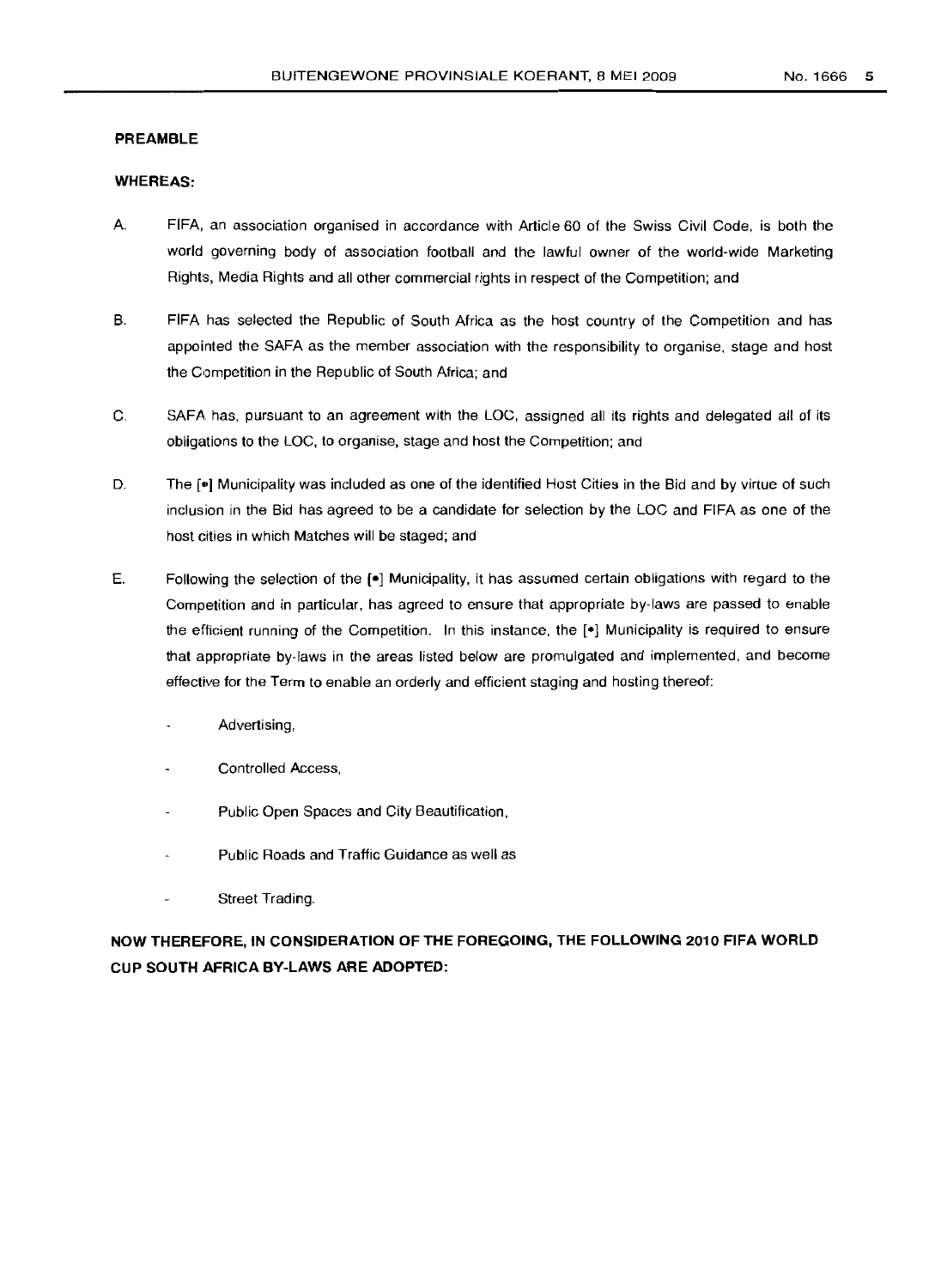# 1. CHAPTER 1 - PRELIMINARY PROVISIONS

# 1.1. Definitions

In these By-laws the following terms shall bear the following meanings, unless the context otherwise indicates -

- 1.1.1. "Accreditation" means accreditation in terms of the Accreditation Systems and Procedure Annex;
- 1.1.2. "Accreditation Systems and Procedure Annex" means the accreditation systems and procedures of FIFA, that will be applicable to the Competition;
- 1.1.3. "Advertisement" means a visual representation including but not limited to a Sign, illustration, object, mark, symbol or device of any kind which is visible to the public from, including but not limited to, any street or any public place or any other vantage point or which is under or over-hanging from any bridge, building or other structure, including sky writing, used for Advertising activity; or any combination of such elements with the object of transferring information;
- 1.1.4. "Advertising" means the act or process of notifying, warning, informing, displaying, making known or any other act of transferring information in a visual manner;
- 1.1.5. "Advertising Structure" means any physical structure erected or positioned so as to display a Sign or Billboard, or to which a Sign or Billboard is attached;
- 1.1.6. "Air pollution" means, as defined by the National Environment Management: Air Quality Act, 2004 (Act No. 39 of 2004 ) any change in the composition of the air caused by smoke, soot, dust (including fly ash), cinders, solid particles of any kind, gases, fumes, aerosols and odorous substances;
- 1.1.7. "Approval" means approval by the Municipality including by an Authorised Official, and "Approve" has a corresponding meaning;
- 1.1.8. "Authorised Official" means a Person authorised to implement the provisions of these By-laws, including but not limited to  $-$ 
	- 1.1.8.1. peace officers as contemplated in section 334 of the Criminal Procedure Act, 1977 (Act No. 51 of 1977);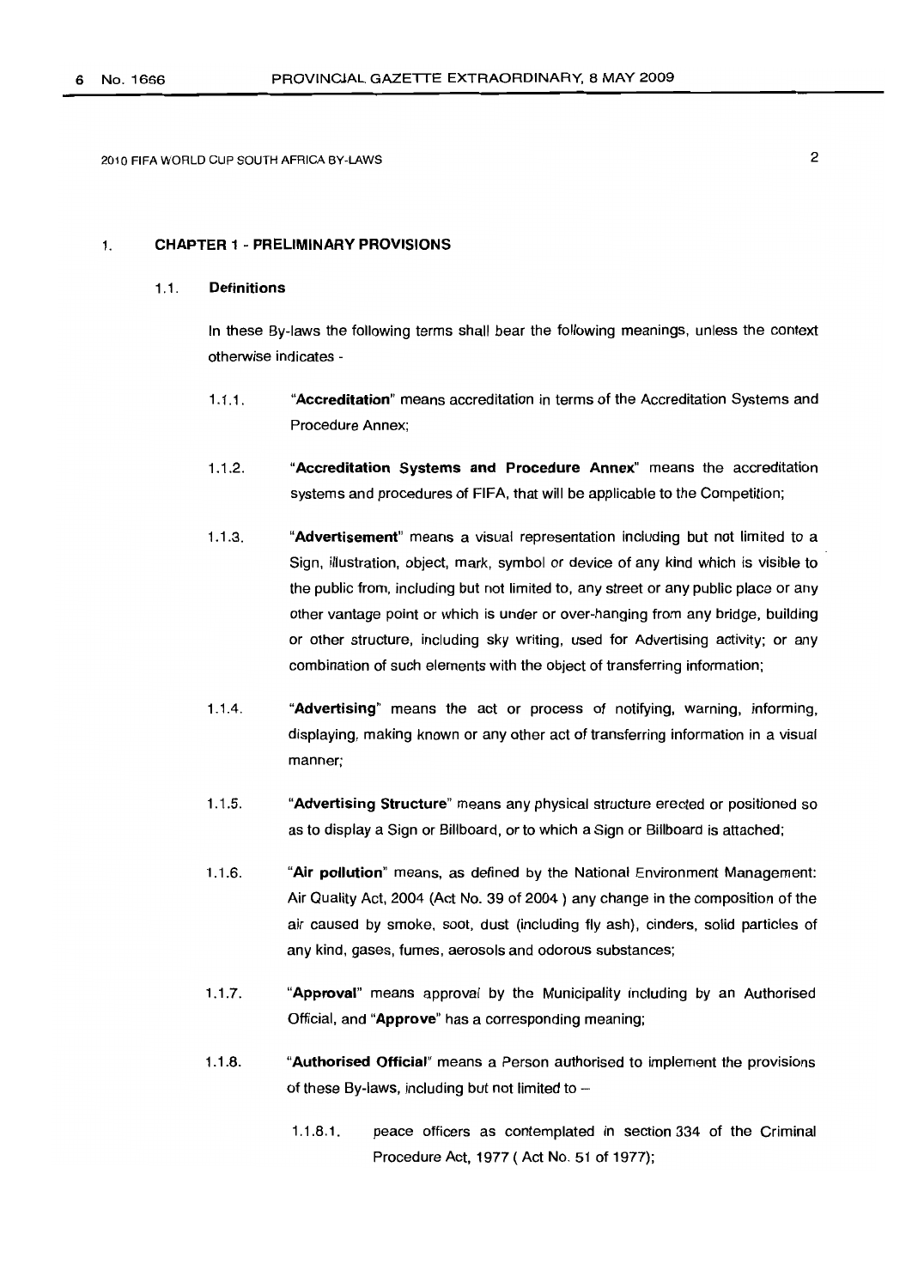- 1.1.8.2. Municipal or Metropolitan Police Officers as contemplated in the South African POlice Services Act, 1995 (Act No. 8 of 1995); and/or
- 1.1.8.3. such employees, agents, delegated nominees, representatives and/or service providers of the Municipality as are specifically authorised by the Municipality in this regard;
- 1.1.9. "Bid" means the representations, warranties, assurances and promises set forth in the documents submitted by SAFA to FIFA in connection with the Competition bid, includmq without limitation all assurances and undertakings submitted by the relevant governmental authorities supporting the bid and confirming support for the staging and hosting of the Competition;
- 1.1.10. "Billboard" means any screen, board or Sign supported by a freestanding structure which may be handwritten, hand drawn or hand painted, paperposted, sign-written, pasted with vinyl or covered, pasted or written upon by a combination of such methods and which may feature special effects, which displays an Advertisement;
- 1.1.11. "Branded Licensee" means any Person, not being a FIFA Partner, FIFA World Cup Sponsor or National Supporter, to which FIFA grants the right to place any of the Competition Marks on products (and related product packaging and product advertising materials) which also bear the corporate identification or trademark of such Person;
- 1.1.12. "Broadcast Rights" means the right to broadcast, transmit, display, film and photograph the Competition, as well as all recordings thereof (or any part thereof) in any form and in all media now known or hereafter and the right to exploit the same;
- 1.1.13. "Broadcast **Rights** Holders" shall mean a Person, that has acquired from FIFA, directly or indirectly, any part of the Broadcast Rights;
- 1.1.14. "By-laws" means these 2010 FIFA World Cup South Africa By-laws relating to Advertising; Controlled Access Sites; Public Open Spaces; Public Roads and Traffic Guidance; and City Beautification and Street Trading and includes any notices promulgated in terms hereof;
- 1.1.15. "Clear Height" means the minimum vertical distance from the ground. road or surface level, whatever the case may be, to the underside of a Sign;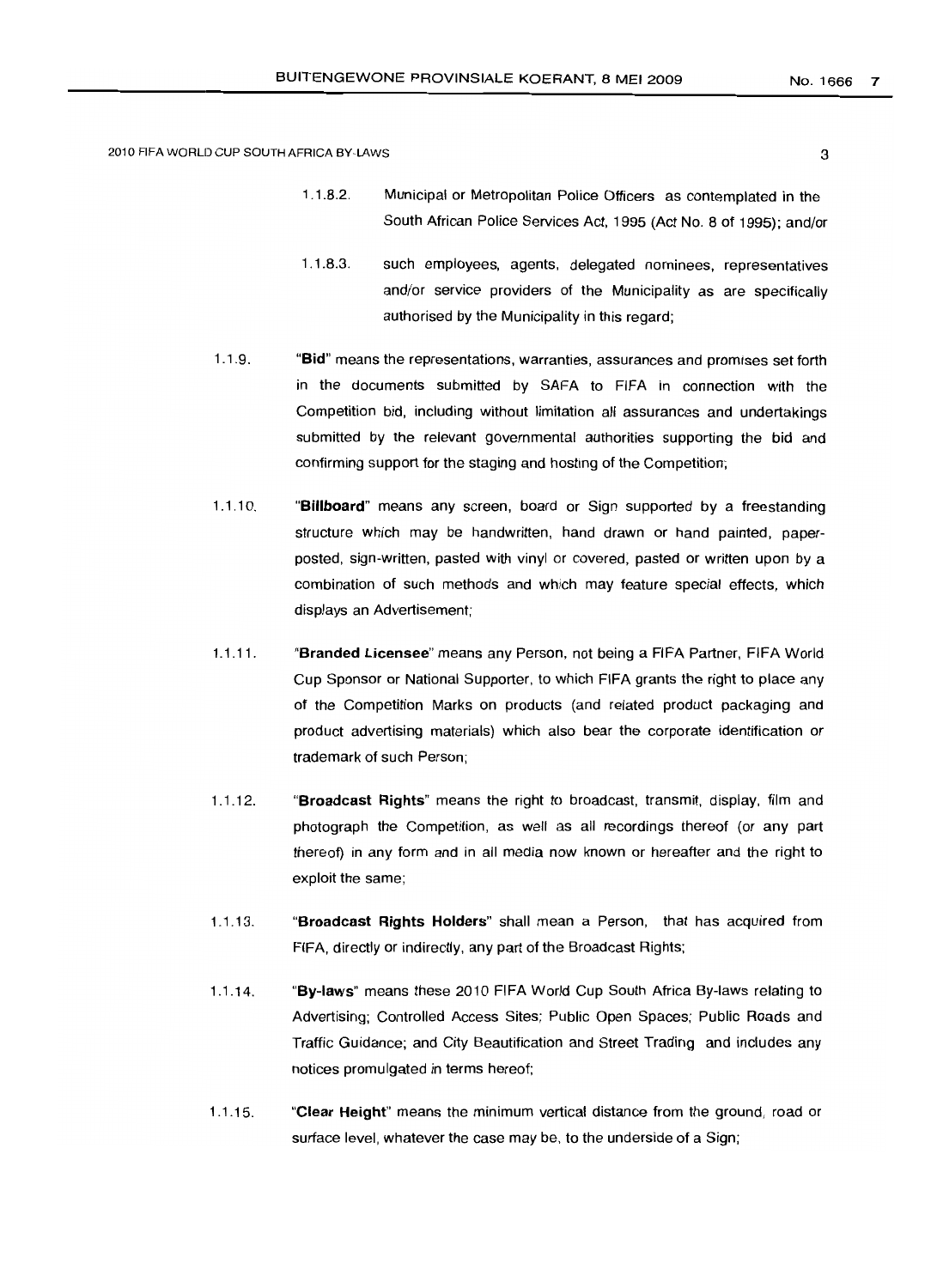- 1.1.16. "Commercial Affiliate" means any FIFA Partner, FIFA World Cup Sponsor, National Supporter and Branded Licensee;
- 1.1.17. "Competition" means either the 2009 Confederations Cup which is scheduled to be contested in [e] to [e] in the year 2009 in the Republic of South Africa or the 2010 FIFA World Cup South Africa ™ which is scheduled to be contested from 11 June to 11 July in the year 2010 in the Republic of South Africa, which ever Competition is applicable, under the governance of FIFA, including all Matches and Official Events;

#### 1.1.18. "Competition Marks" means -

- 1.1.18.1. the Official Emblem;
- 1.1.18.2. any official Competition mascot;
- 1.1.18.3. two dimensional representations of the FIFA World Cup trophy; and
- 1.1.18.4. any Competition-related designations;
- 1.1.19. "Conservation Public Open Space" means Public Open Space which is managed by or on behalf of the Municipality for conservation purposes, and includes any nature reserve, greenbelt, ravine, bird sanctuary and site of historic, ecological or archaeological value;

#### 1.1.20. "Controlled Access Site" means -

- 1.1.20.1. the locations of the Matches including without limitation, the Stadium;
- 1.1.20.2. the locations of the Official Events;
- 1.1.20.3. any other areas in respect of which admission is regulated by Accreditation;
- 1.1.20.4. Accreditation centres;
- 1.1.20.5. [International Broadcast Centre];
- 1.1.20.6. Official Training Sites;
- 1.1.20.7. Team Hotels;
- 1.1.20.8. the official hotels for the FIFA Delegation;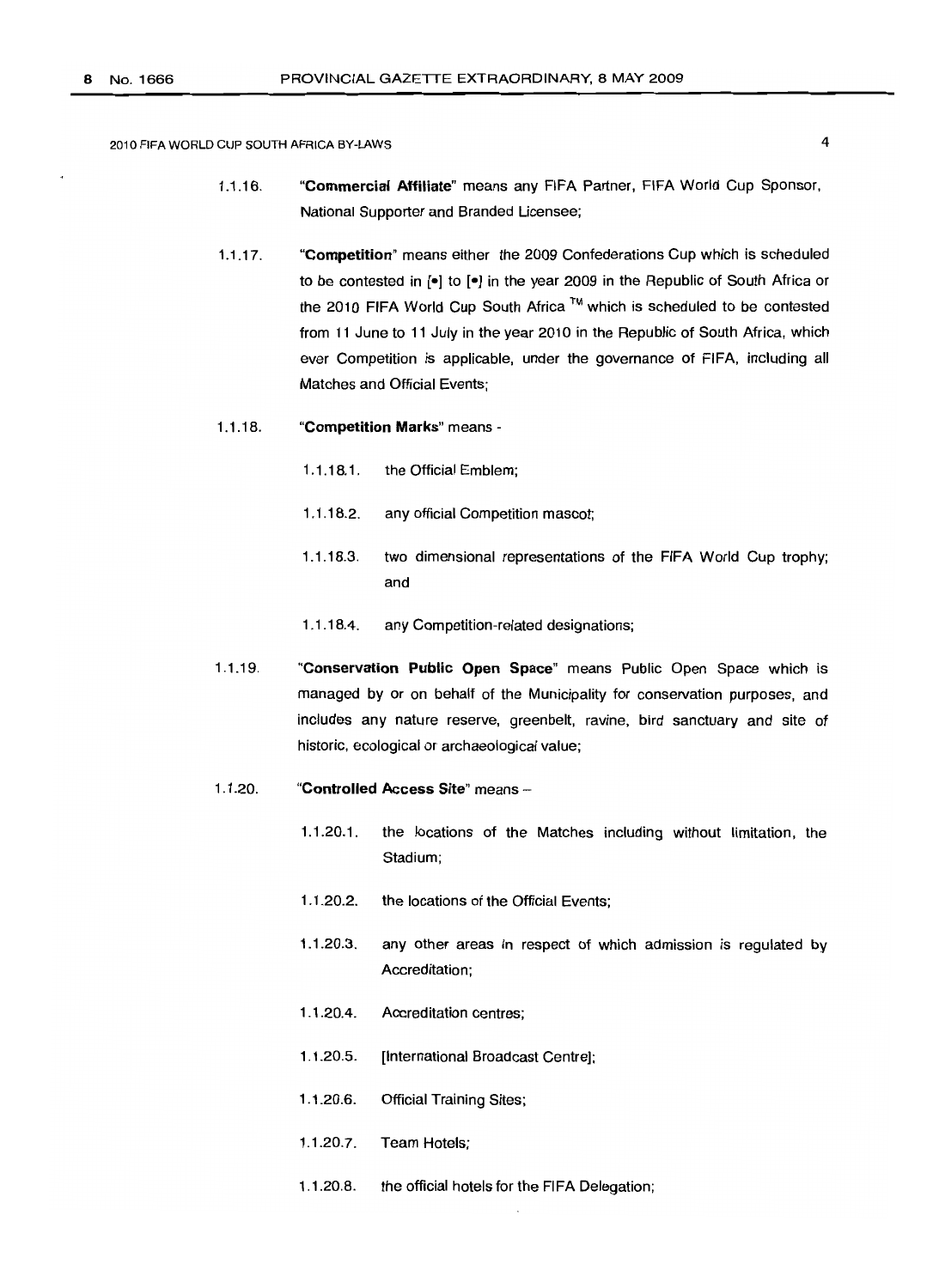- 1.1.20.9. FIFA Fan Parks; and
- 1.1.20.10. any other area within the area of jurisdiction of the Municipality, designated or demarcated by the Municipality as a Controlled Access Site;
- 1.1.21. "Culture" means the dynamic totality of distinctive, spiritual, material, intellectual and emotional features which characterise a society or a social group and includes the intangible aspects of inherited culture, which includes cultural tradition; oral history; performance; ritual; popular memory; skills and techniques; indigenous knowledge systems; the holistic approach to nature, society and social relationships; language and heritage conservation and further includes any museum, archive, library, historical site and monument and "Cultural" shall have a corresponding meaning;
- 1.1.22. "Demarcated Space" means a portion of a road or the road reserve which has been identified and demarcated as a place where a vehicle may be lawfully parked;
- 1.1.23. "Environment" means, as defined in terms of the National Environmental Management Act, 1998 (Act No. 107 of 1998) as the surroundings within which humans exist and that are made up of  $-$ 
	- 1.1.23.1. the land, water and atmosphere of the earth;
	- 1.1.23.2. micro-organisms, plant and animal life;
	- 1.1.23.3. any part or combination of the above; and
	- 1.1.23.4. the physical, chemical, aesthetic and cultural properties and conditions of the foregoing that influence human health and wellbeing;
- 1.1.24. "Exclusion Zone" means the controlled zone situated immediately outside the outer perimeter of the Stadium, as designated or demarcated by the Municipality;
- 1.1.25. "FIFA" means Fédération Internationale De Football Association;
- 1.1.26. "FIFA Congress" means the bi-annual congress of FIFA, being FIFA's supreme body constituted by representatives of all FIFA Member Associations held [in conjunction with the Competition];

5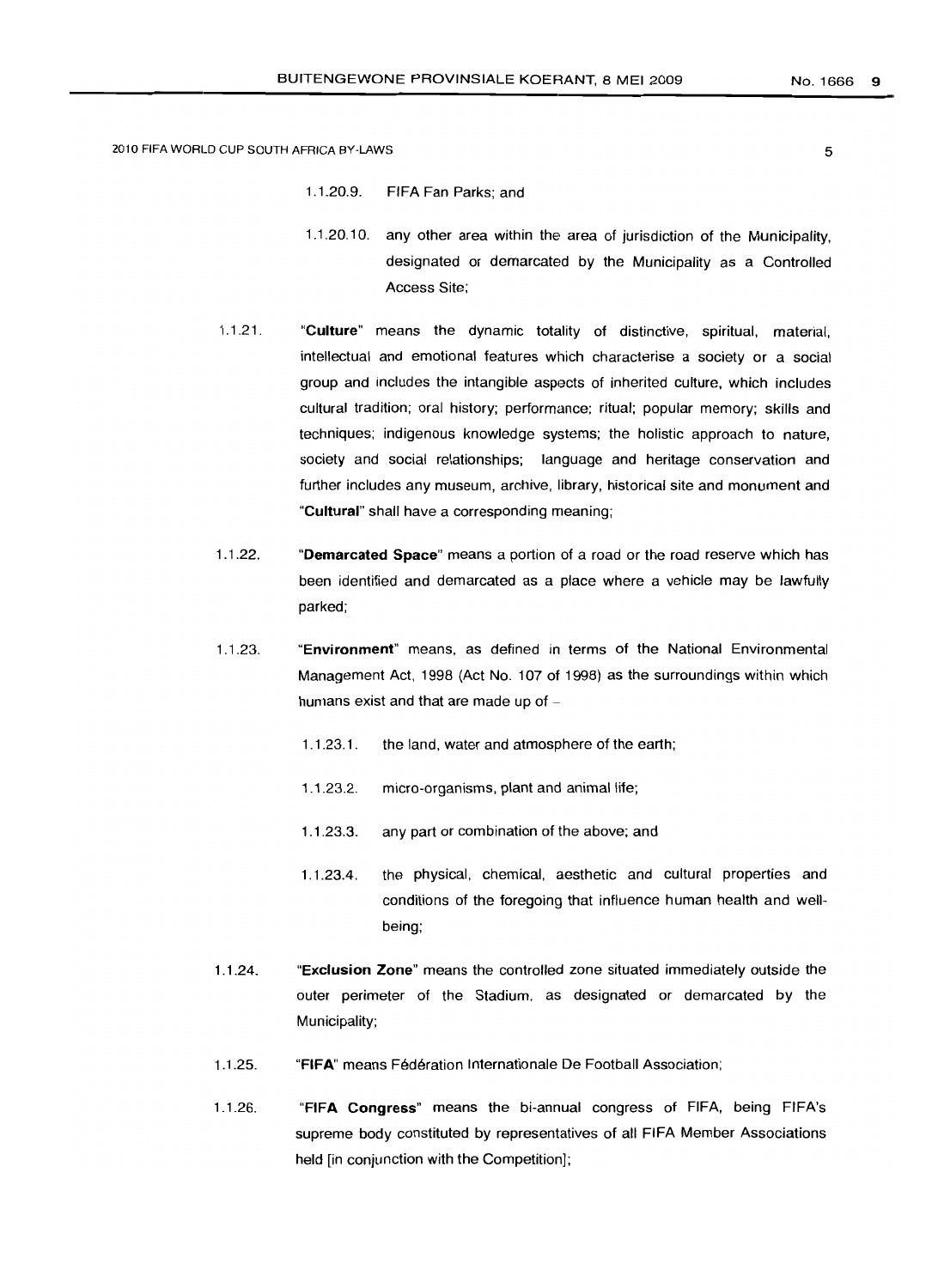- 1.1.27. "FIFA Delegation" means with respect to the Competition, the following Persons -
	- 1.1.27.1. FIFA staff and the staff of all FIFA subsidiary companies;
	- 1.1.27.2. members of FIFA's internal official committees;
	- 1.1.27.3. guests of FIFA; and
	- 1.1.27.4. al/ other individuals who are nominated by FIFA as being a member of the FIFA Delegation;
- 1.1.28. "FIFA Fan Park" means a fan park to be established by the Municipality under the auspices and guidance of FIFA;
- 1.1.29. "FIFA Member Association" means any national football association officially affiliated to FIFA;
- 1.1.30. "FIFA Partner" means a Person to which FIFA grants the most comprehensive package of available Marketing Rights;
- 1.1.31. "FIFA World Cup Sponsor" means a Person to which FIFA grants the second most comprehensive package of available Marketing Rights;
- 1.1.32. "Final Draw" means the official draw ceremony for the Competition, by means of which the Participating Member Associations are allocated to Competition groups;
- 1.1.33. "Goods" means any items or stock displayed or kept by a Street Trader for the purpose of Selling, including animals as defined in the Animal Protection Act, 1962 (Act No. 71 of 1962);
- 1.1.34. "Intersection" means any intersection as defined in the regulations promulgated in terms of the National Road Traffic Act, 1996 (Act No. 93 of 1996);
- 1.1.35. "Litter" includes any receptacle, container or other matter, which has been discarded or abandoned or left behind by a Street Trader or his or her customers;
- 1.1.36. "LOC" means the 2010 World Cup Organising Committee, an association incorporated under Section 21 of the Companies Act, 1973 (Act No. 61 of 1973) (Registration No. 2005/029945/08);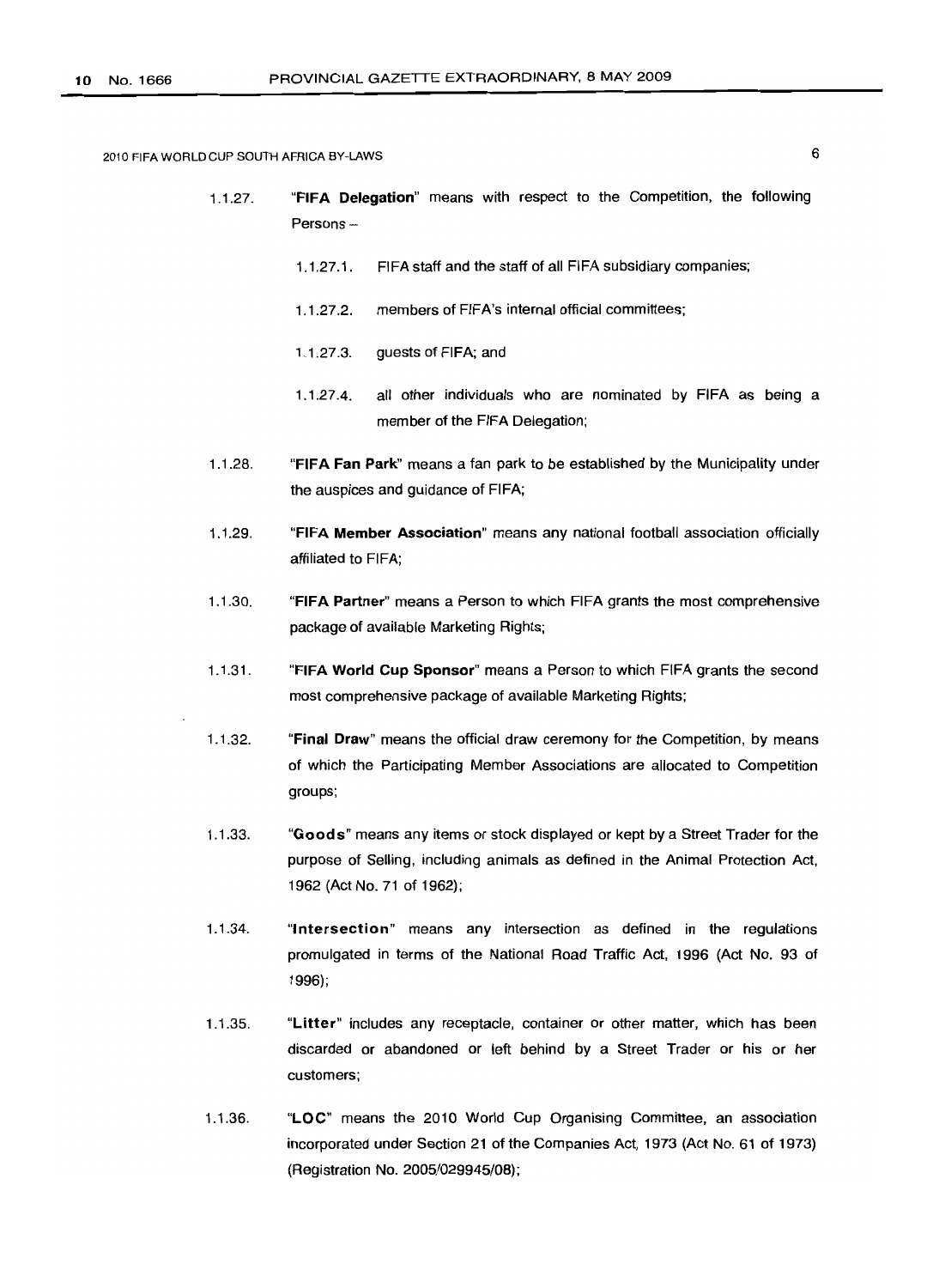- 1.1.37. "Local Community" in relation to the Municipality means that body of Persons  $comprising -$ 
	- 1.1.37.1. the residents within the area of jurisdiction of the Municipality;
	- 1.1.37.2. the ratepayers of the Municipality;
	- 1.1.37.3. any civic organisation and non-governmental, private sector or labour organisation or body which is involved in local affairs within the Municipality; and
	- 1.1.37.4. Persons visiting the area of jurisdiction of the Municipality, including visitors to the Competition, who, because of their presence in that area, make use of services or facilities provided by the Municipality;
- 1.1.38. "Marketing Rights" means all advertising, promotional, marketing, merchandising, licensing, franchising, sponsorship, hospitality, publishing, and any other rights and/or associated commercial opportunities (other than the Media Rights) related to or in connection with the Competition;
- 1.1.39. "Match(es)" means each and every football match in their entirety (including extra time and penalty kick phases) of the Competition, including training matches and any delayed or deferred matches and replays;
- 1.1.40. "Media" means all members of the written press, photographers and electronic media entitled to media Accreditation;
- 1.1.41. "Media Rights" means the right to broadcast, transmit, display, film and photograph the Competition, as well as all recordings thereof (or any part thereof) in any form and in all Media now known or hereafter and the right to exploit such rights;

#### 1.1.42. "Municipality" means  $-$

- 1.1.42.1. the [e] [Municipality] established in terms of the Local Government: Municipal Structures Act 1B98 (Act No. 117 of 1998);
- 1.1.42.2. its successors in title; or
- 1.1.42.3. a municipal owned entity or a delegated nominee fulfilling a responsibility under these By-laws, assigned to it in terms of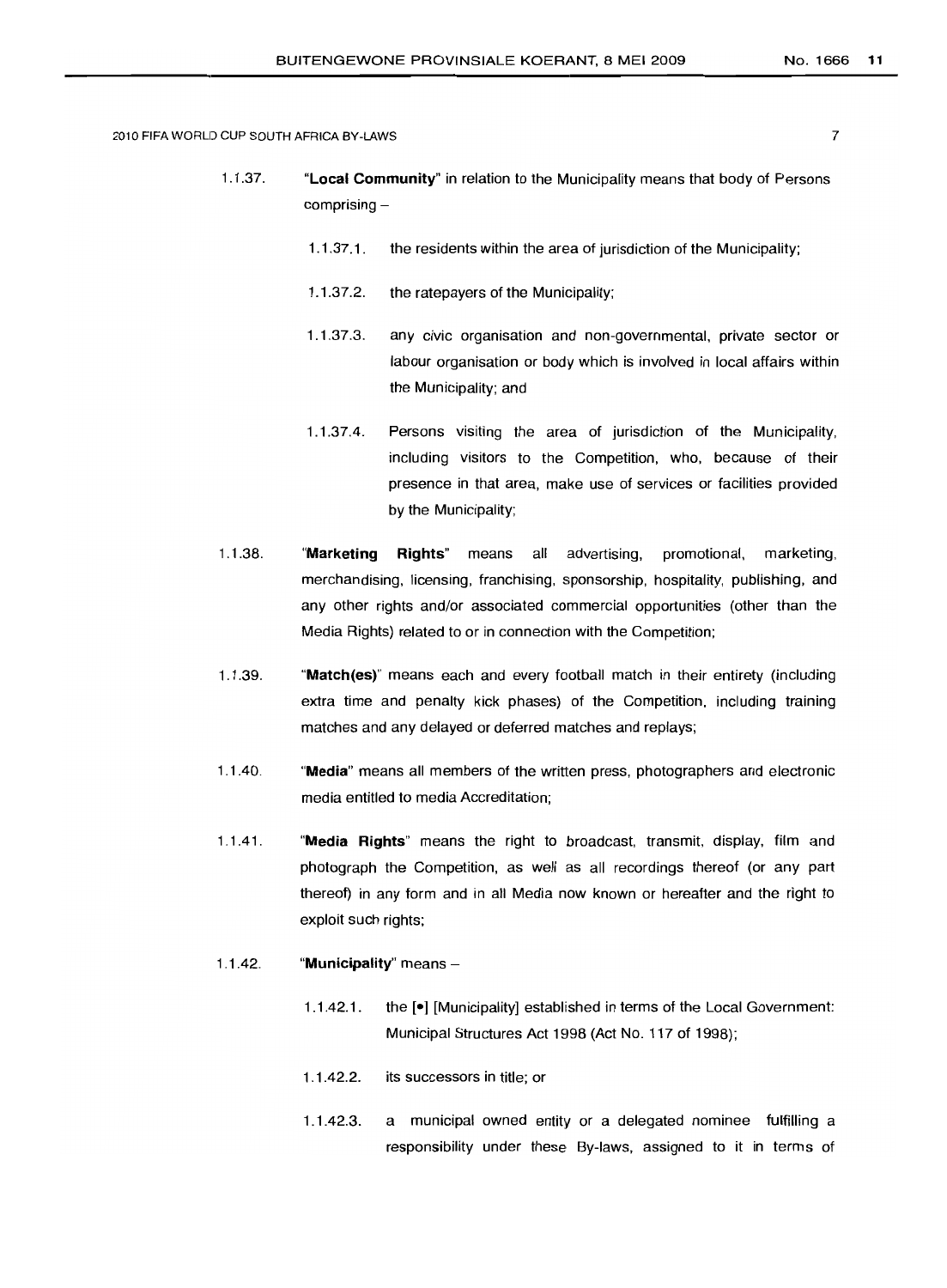section 81(2) of the Local Government: Municipal Systems Act, 2000 (Act No. 32 of 2000), or any other law, as the case may be;

- 1.1.43. "Municipal Services" means any municipal service provided or system conducted by or on behalf of the Municipality for the collection, conveyance, treatment or disposal of refuse, sewage or storm water or for the generation, impounding, storage, purification or supply of water, gas or electricity, or any other services that may be required for or in connection with the Competition;
- 1.1.44. "National Supporter" means a Person to which FIFA grants a package of specified Marketing Rights, such rights to be exercisable only in the Republic of South Africa;

#### 1.1.45. "Nuisance" means:

- 1.1.45.1. any stream, pool, marsh, ditch, gutter, watercourse, cistern, watercloset, earthcloset, urinal, cesspool, cesspit, drain, sewer, dung pit, slop tank, ash heap or dung heap so foul or in such a state or so situated or constructed as to be offensive or to be injurious or dangerous to health;
- 1.1.45.2. any stable, kraal, shed, run or premises used for the keeping of animals or birds and which is so constructed, situated, used or kept as to be offensive or to be injurious or dangerous to health;
- 1.1.45.3. any accumulation of refuse, offal, manure or other matter which is offensive or is injurious or dangerous to health;
- 1.1.45.4. any public building which is so situated, constructed, used or kept as to be unsafe or to be injurious or dangerous to health;
- 1.1.45.5. any occupied dwelling for which no proper and sufficient supply of pure water is available within a reasonable distance;
- 1.1.45.6. any factory or industrial or business premises not kept in a cleanly state and free from offensive smells arising from any drain, water closet, earth closet, urinal or any other source, or not ventilated so as to destroy or render harmless and inoffensive as far as practicable any gases, vapours, dust or other impurities generated, or so overcrowded or so badly lighted or ventilated as to be injurious or dangerous to the health of those employed therein or thereon;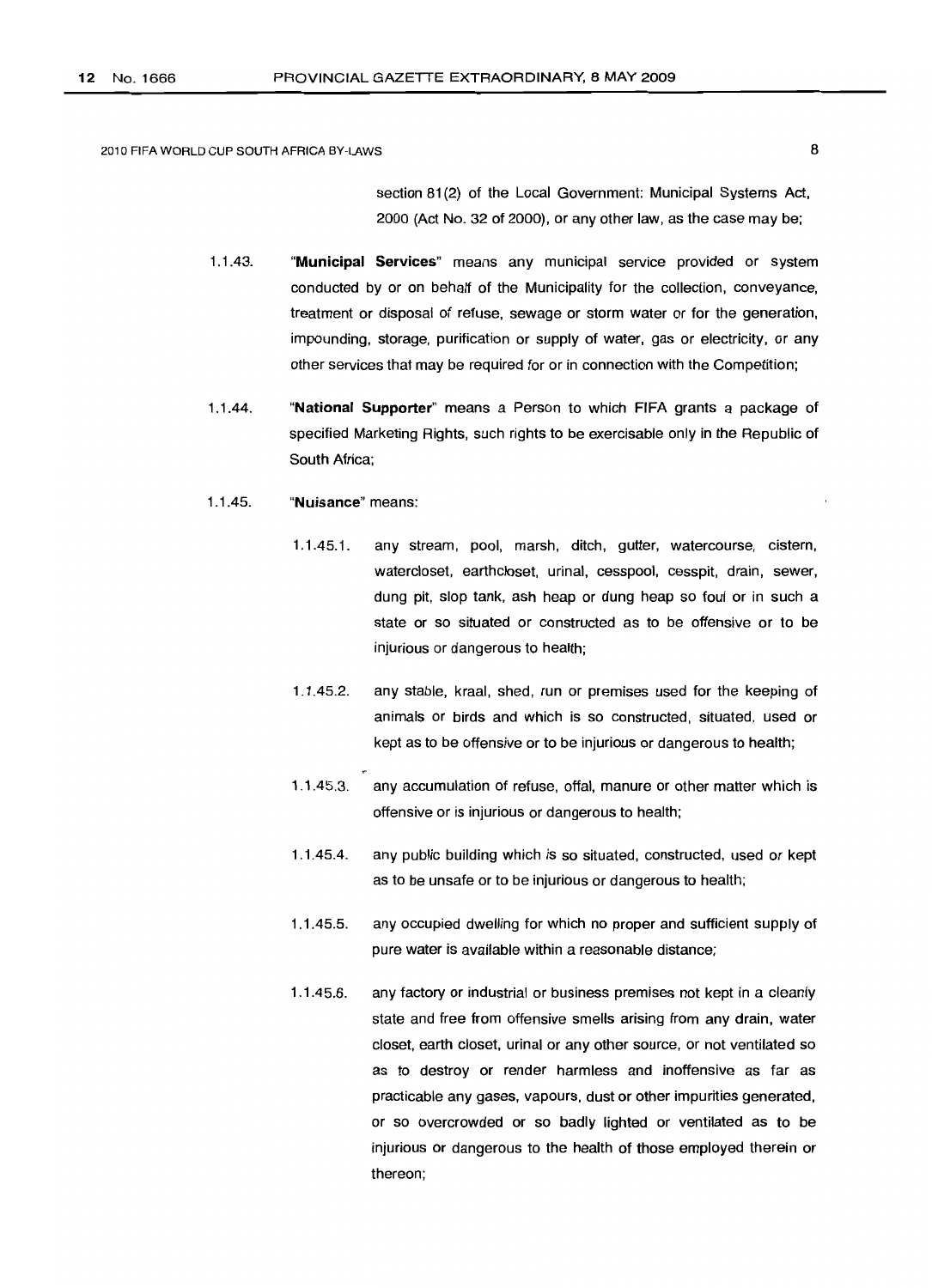- 1.1.45.7. any factory or industrial or business premises causing or giving rise to smells or effluvia which are offensive or which are injurious or dangerous to health;
- 1.1.45.8. any area of land kept or permitted to remain in such a state as to be offensive;
- 1.1.45.9. any other activity, condition or thing declared to be a nuisance by the Minister in terms of the provisions of the Health Act, 1977 (Act No. 63 of 1977);
- 1.1.45.10. an unreasonable interference with:
	- 1.1.45.10.1. the health or well-beinq of a Person;
	- 1.1.45.10.2. the use and enjoyment by an owner or occupier of his or her property;
	- 1.1.45.10.3. the use and enjoyment by a member of the public of a Public Open Space;
- 1.1.46. "Official Emblem" means any official logo and/or official device of the Competition;
- 1.1.47. "Official Events" means any organisational, social, cultural and other official functions, ceremonies and draws staged, hosted or organised by the LOC and/or FIFA in connection with the Competition;
- 1.1.48. "Official Training Site" means a venue within the jurisdiction of the Municipality selected to host any Competition-related training sessions for a Team, including the surrounding and adjacent areas, parking facilities, media areas, concourses, fencing and entrances, under the control of the Municipality;
- 1.1.49. "Organ of State" means -
	- 1.1.49.1. any department of State or administration in the national, provincial or local sphere of government; and
	- 1.1.49.2. any other functionary or institution  $-$
	- 1.1.49.3. exercising a power or performing a function in terms of the Constitution of the Republic of South Africa Act, 1996 (Act No.1 08 of 1996) or a provincial Constitution; or

No. 1666 13

9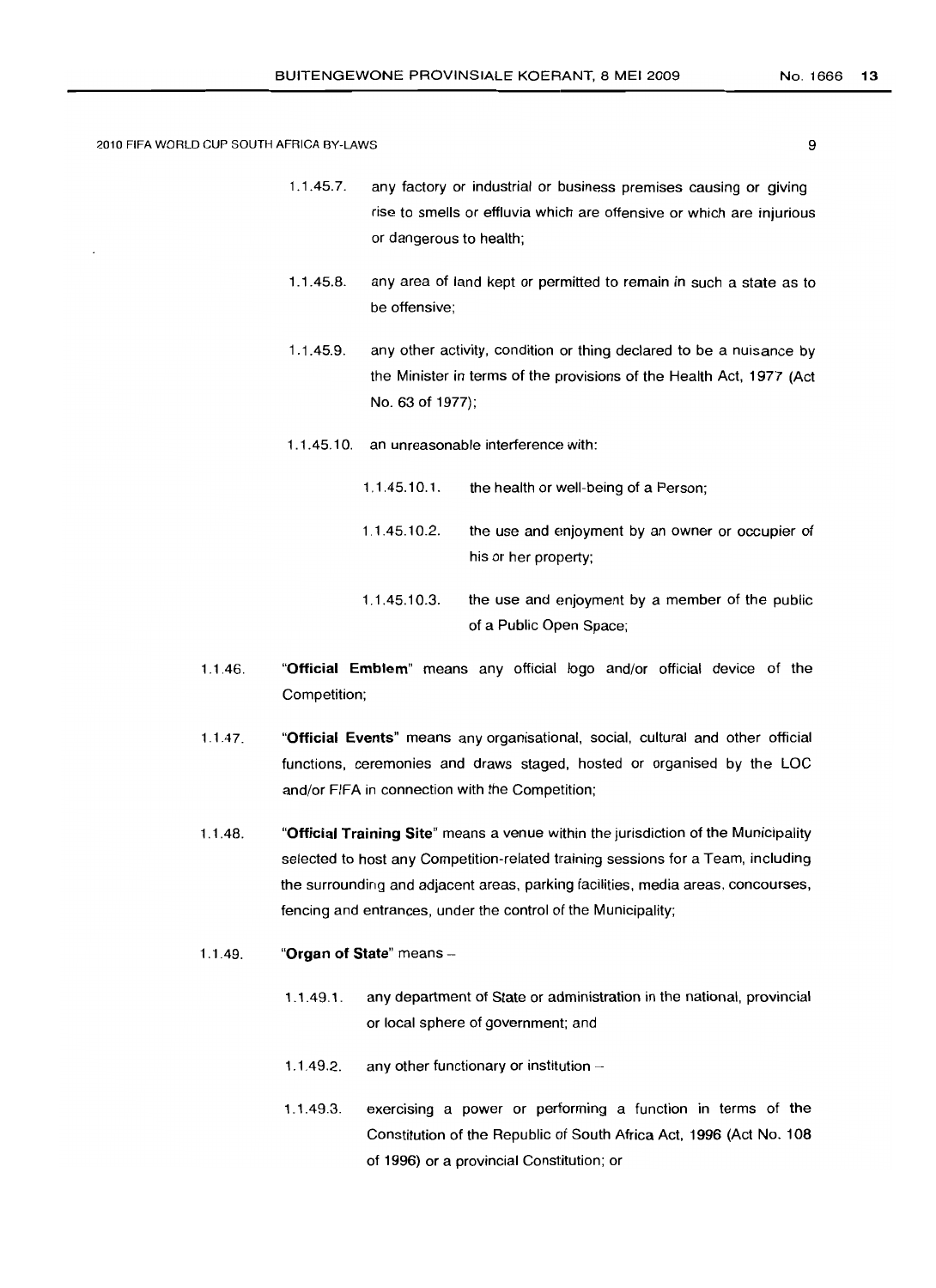- 1.1.49.4. exercismq a public power or performing a public function in terms of any legislation, but does not include a court of law and a judicial officer;
- 1.1.50. "Owner" in relation to a Sign includes a Person who owns or leases the Advertising Structure applicable to a Sign, or will own or lease such Advertising Structure once it has been erected, and any Person who has a right to share in the ownership or lease of such Advertising Structure;
- 1.1.51. "Parking Meter" means a device for registering and visibly recording the period that a vehicle is permitted to occupy a Demarcated Space in accordance with the insertion of a coin, token, card or other Prescribed object therein and includes a post or fixture to which it is attached or permitted by valid road traffic signs specifying a permissible time period within which to park;
- 1.1.52. "Parking Period" means that period of parking in a Demarcated Space which is permitted by the insertion into the Parking Meter allocated to such Demarcated Space of a coin, token, card or other object as Prescribed or permitted by valid road traffic signs specifying a permissible time period within which to park;
- 1.1.53. "Participating Member Association" means any FIFA Member Association whose representative Team has qualified to participate in the Competition;
- 1.1.54. "Person" means a legal person which includes a natural person, partnership, firm, corporation, corporation trust, unincorporated association, joint venture, company and close corporation;
- 1.1.55. "Premises" means an ert, stand, land, lot, plot, agricultural holding, farm portion or similar land entity registered in a deeds registry, or traditional land allotment;
- 1.1.56. "Prescribed" means prescribed by Municipal resolution;
- 1.1.57. "Prohibited Area" means a place declared in terms of section 6A(2) of the Businesses Act, 1991 (Act No. 71 of 1991) to be an area in which Street Trading is prohibited;
- 1.1.58. "Property" means in relation to a person carrying on the business of Street Trading any article, receptacle, vehicle or structure used or intended to be used in connection with such business;
- 1.1.59. "Public Advertising Media" means such Advertising media space (inclUding, without limitation, light and electricity posts, and Advertising space on public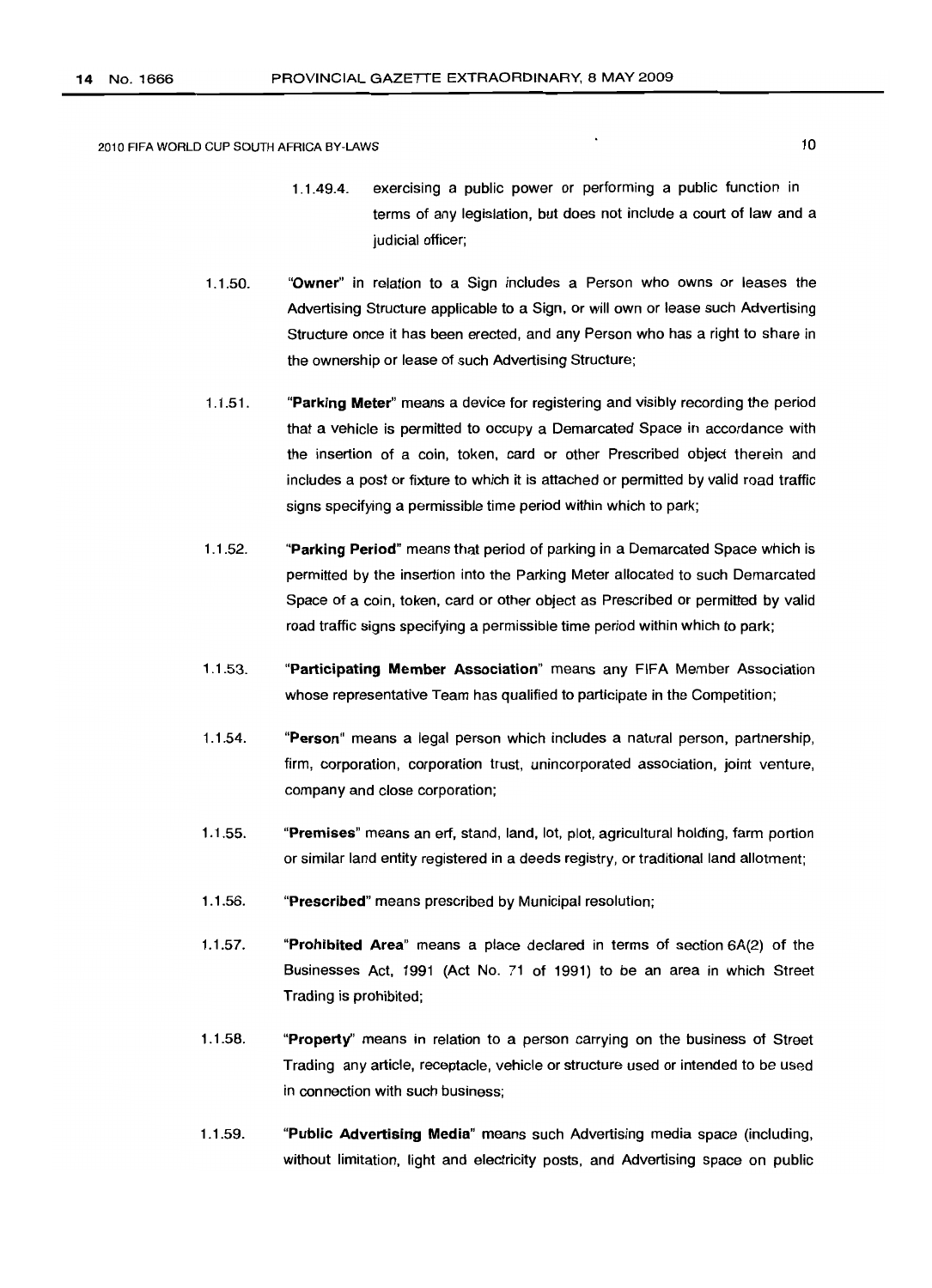buildings) as is owned, leased, administered by or under the direct control of the Municipality;

#### 1.1.60. **"Public Amenity"** means -

- 1.1.60.1. any public land, square, public swimming bath, public resort, public recreation site, zoological, botanical or other public garden, park or hiking trail, including any portion thereof and any facility or apparatus therein or thereon, as well as any Public Road, road reserve, reserve street, lake, dam, or river;
- 1.1.60.2. any public building, structure, hall, room or office including any part thereof and any facility or apparatus therein, which is the Property of, or possessed, controlled or leased by the Municipality and to which the general public has access, whether on payment of admission fees or not;
- 1.1.60.3. any nature conservation area including -

| 1.1.60.3.1. | nature reserves;                  |
|-------------|-----------------------------------|
| 1.1.60.3.2. | protected natural areas;          |
| 1.1.60.3.3. | nature conservation worthy areas; |
| 1.1.60.3.4. | natural open spaces;              |

# 1.1.61. **"Public Open** Space" means any land which -

- 1.1.61.1. is owned by an Organ of State; or
- 1.1.61.2. is let or over which an Organ of State has certain real rights arising from the filing in the Deeds Office or other registration office of a general plan of a township, agricultural holding or other division of land, or any alteration, addition to or amendment of such land approved by the Surveyor General, on which is marked the land to which the public has a common right of use; and
- 1.1.61.3. is controlled and managed by the Municipality; and
- 1.1.61.4. is either $-$ 
	- 1.1.61.4.1. set aside in terms of any law, zoning scheme or spatial plan, for the purpose of public Recreation,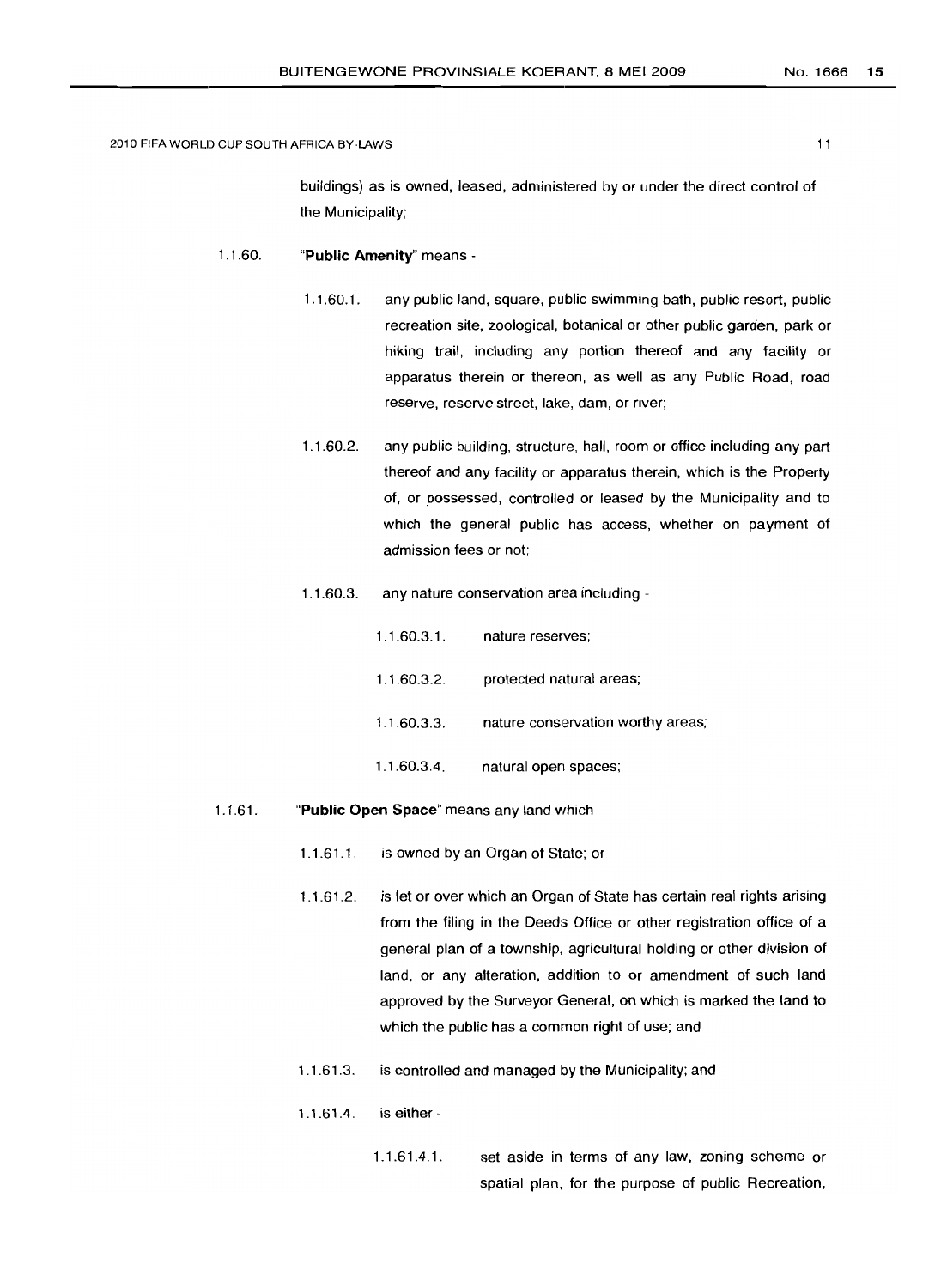conservation, the installation of public infrastructure or agriculture; or

1.1.61.4.2. predominantly undeveloped and open and has not yet been set aside for a particular purpose in terms of any law, zoning scheme or spatial plan;

- 1.1.61.4.3. used for public Recreational or Cultural purposes, and includes a FIFA Fan Park, any park, botanical garden, sports ground and playground, libraries, multimedia libraries, museums, art centres, sports facilities, sports fields, sports centres, public gymnasiums and swimming pools, community halls, community centres and any place at which group activities of an indoor sporting, Cultural or Recreational nature can be pursued;
- 1.1.62. "Public Road" means a square, public street, avenue, road, sidewalk, an island located within a street, avenue or road, subway, avenue, bridge, walkway, public passageway and any thoroughfare shown on the general plan of a township or in respect of which the public has acquired a prescriptive or other right of way and which is more fully described in the National Road Traffic Act, 1996 (Act No. 93 of 1996);
- 1.1.63. "Recreation" or "Becreatlonal" means any leisure activity;
- 1.1.64. "Restricted Area" means any area designated as such by the Municipality for the purpose of Street Trading during the Competition subject to such specific conditions and restrictions as the Municipality may deem fit;
- 1.1.65. "SAFA" means South African Football Association;
- 1.1.66. "Safety and Security Plan" means the safety and security plans to be implemented by the Municipality during the Competition;
- 1.1.67. "Sell" includes -
	- 1.1.67.1. offer to render a service;
	- 1.1.67.2. barter, exchange or hire out;
	- 1.1.67.3. display, expose, offer or prepare for sale;

12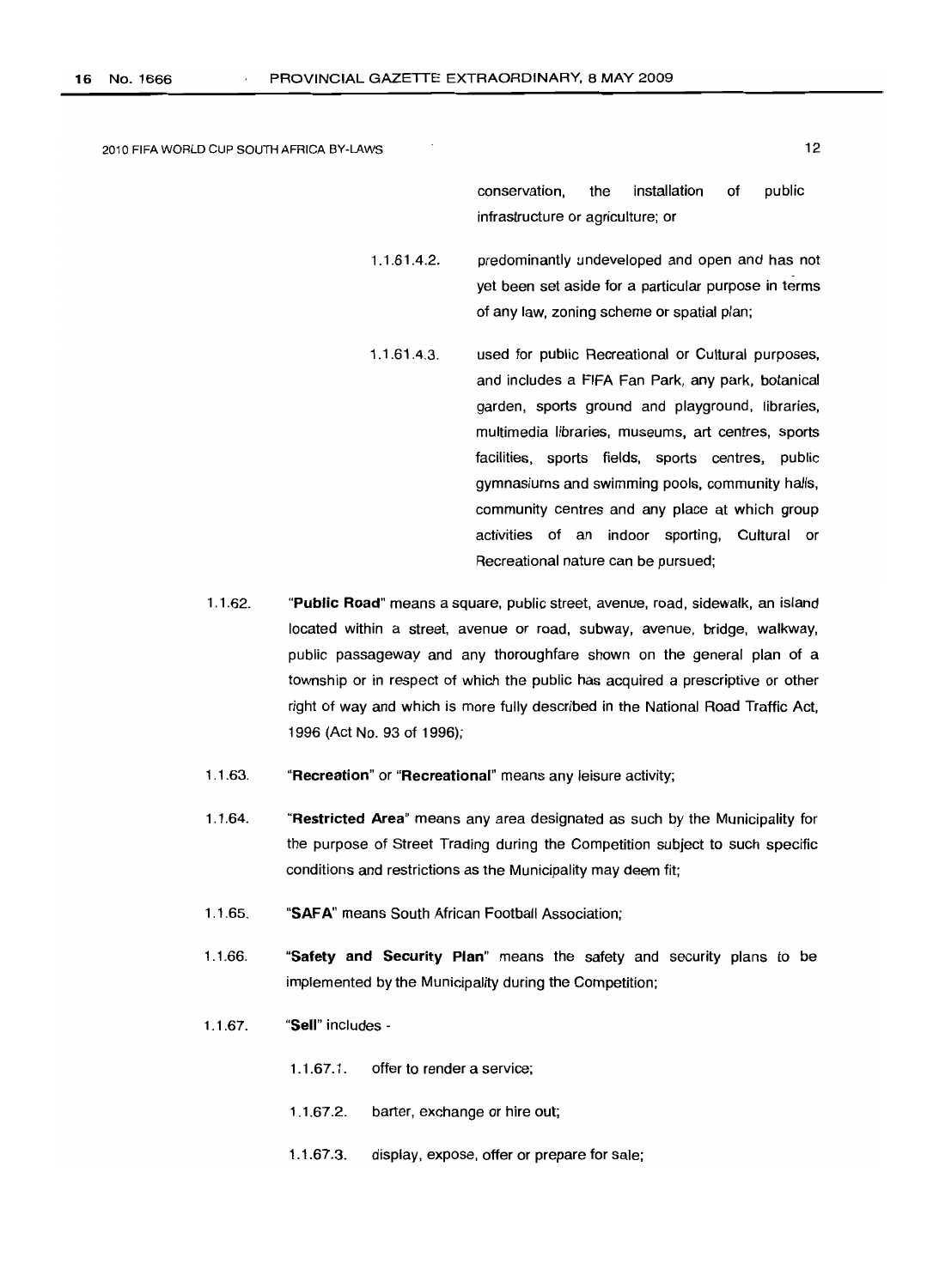- 1.1.67.4. store with a view to selling; or
- 1.1.67.5. provide a service for reward,

and "Sale" and "Selling" have corresponding meanings;

- 1.1.68. "Services" includes any advantage or gain for consideration or reward;
- 1.1.69. "Sign" means any method of displaying writing, letters, numbers, figures, objects, Competition Marks, photographs, symbols or illustrations, and includes but is not limited to a non-physical sign projected onto a building or other structure or in the air with the aid of modern technology (e.g. laser beams), which device, article or non-physical sign is visible or distributed in any way whatsoever from a road or public place, for the purpose of advertising, providing information, or attracting the public to any place, public display, article or merchandise for sale, and whether the surface of the sign is attached to or forms part of a building, or is fixed to the ground or to a pole, tree, screen or hoarding, Person, vehicle or other movable object, or is displayed or distributed in any other way including but not limited to security signs, projecting signs, trailer signs, boundary wall signs, tourism signs, window signs, signs on buildings, sky signs, roof signs, flat signs, signs painted on walls and roofs of buildings, aerial signs, development siqns, service facility signs, signs for sponsored road traffic projects, buildinq wrap signs, construction site signs, tower and bridge signs, on-Premises business signs, signs at residential properties or community signs, forecourt signs, balcony, veranda, canopy and under-awning signs, functional signs by public bodies, real estate agent signs, electronic signs, signs for sale of goods or livestock, signs pulled or attached to vehicles or aircrafts including sky banners, and for the avoidance of doubt including any Billboard, but excluding road traffic signs and street name signs;
- 1.1.70. "Special Event" means a parade, procession, race, concert, show, exhibition, festival, ceremony, film shoot, photographic shoot or any other similar event of a sporting, Cultural or Recreational nature which requires, for that purpose, exclusive use of the whole or a part of a Public Open Space;
- 1.1.71. "Stadium" means any stadium within the geographical area of jurisdiction of the Municipality that will be used for purposes of the Competition, including the entire premises thereof inside the perimeter fence, the aerial space above such stadium premises, all parking facilities, hospitality areas, media zones, concession areas and commercial display areas;

13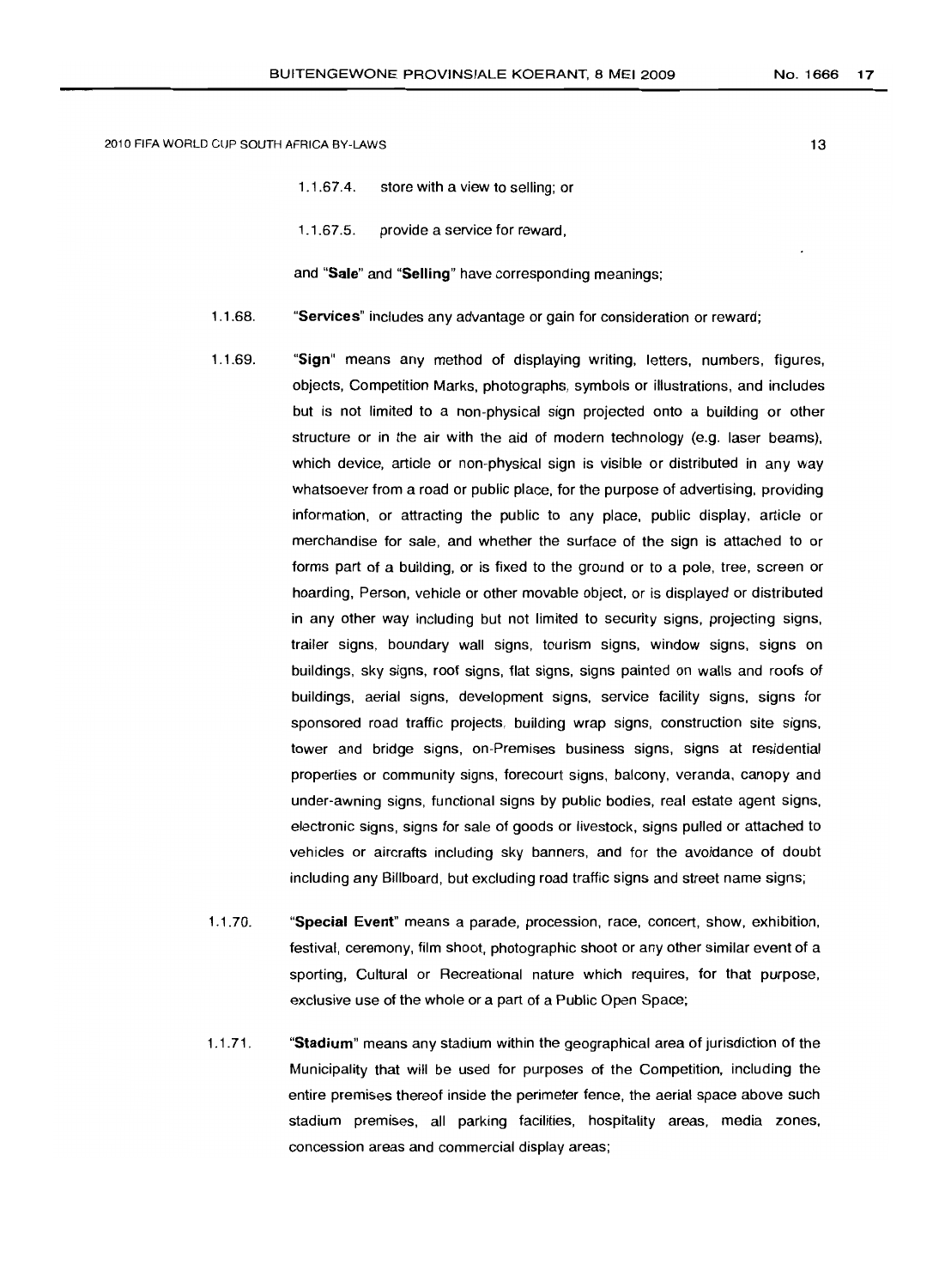- 1.1.72. "Street Furniture" means any furniture installed by, or on behalf of the Municipality on a Public Road for public use;
- 1.1.73. "Street Trader" means a Person selling Goods and includes a seller, peddler or hawker and also:
	- 1.1.73.1. a Person who as principal, agent, assistant, subcontractor, employer or employee carries on the business of Street Trading or on behalf of whom or for whose benefit the business of Street Trading is carried on; and
	- 1.1.73.2. a Person to whom a stand has been leased or allocated by the Municipality and for as long as such Person is carrying on the business of Street Trading on it;
- 1.1.74. "Street Trading" means the Selling of any Goods by a Street Trader;
- 1.1.75. "Team" means any team which represents a Participating Member Association and which has qualified to participate in the Competition. References to "Team" shall include all squad members and coaches as stipulated in the 2010 Regulations as well as medical personnel and other auxiliary staff;
- 1.1.76. "Team Hotel" means a hotel and any other location providing accommodation within the area of jurisdiction of the Municipality, for a Team;
- 1.1.77. "Term" means the period as specified in the attached schedule;
- 1.1.78. "Ticket" means the evidential item representing that the Ticket Holder has the right to enter a Stadium to attend a particular Match and/or Official Event of the Competition and to obtain a particular seat allocated to the Ticket for that purpose in accordance with the Ticket terms and conditions and all applicable laws, and "Ticketing" shall have a corresponding meaning;
- 1.1.79. "Ticket Holder" means a Person who has the right in terms of a Ticket to attend a particular Match or Official Event and to obtain a particular seat allocated to the Ticket for that purpose;
- 1.1.80. "Traffic-free Zone" means as defined in section 7(1) (b) of the Special Measures Act, 2006 (Act No. 11 of 2006) any Public Road or area that is identified by the National Commissioner of the South African Police Service, after consultation with all other stakeholders, as a traffic-free zone and that is clearly marked in the prescribed manner as a traffic-free zone;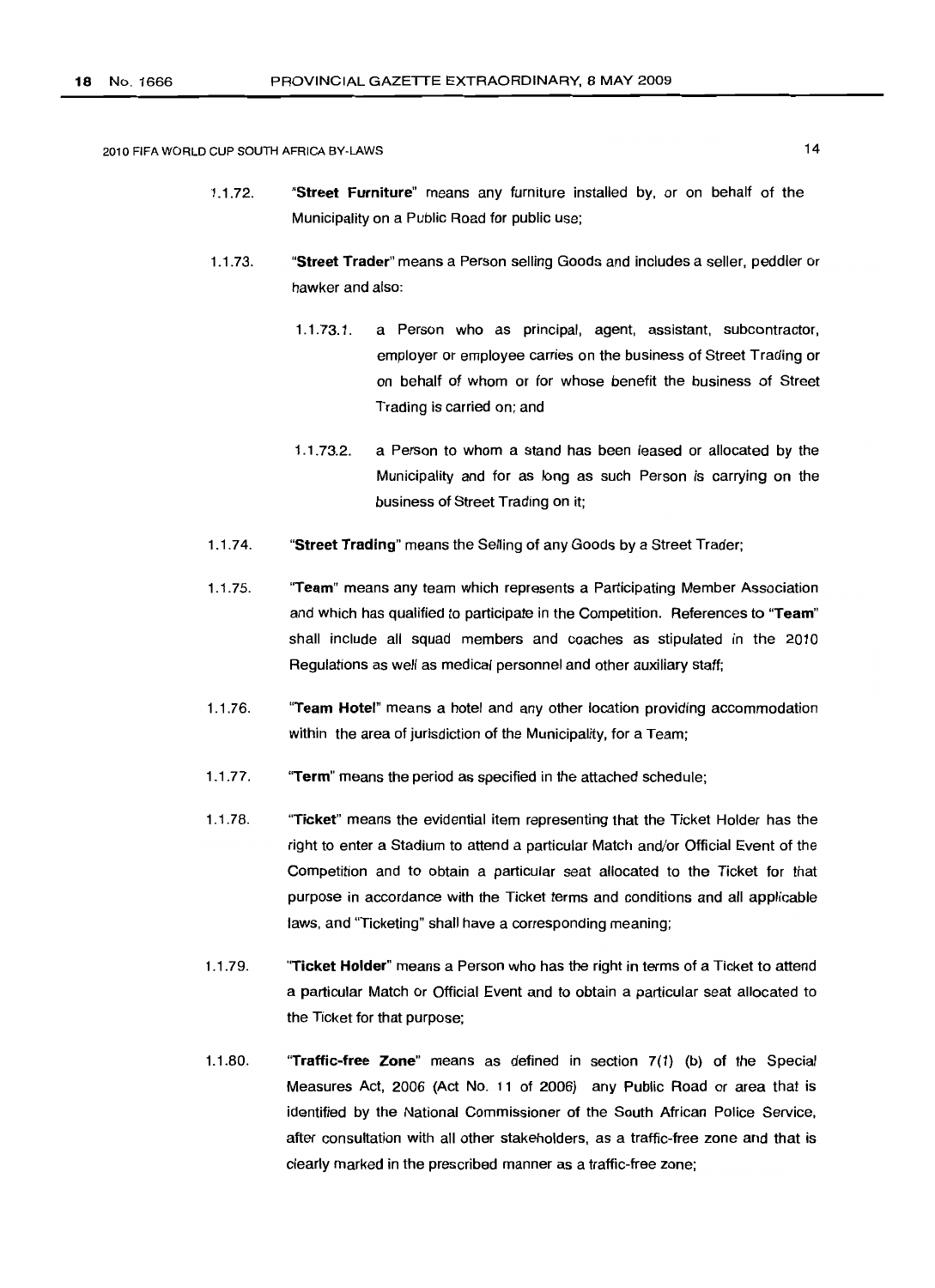- 1.1.81. "Trolley" means a push trolley, push cart or any table, stand or basket on wheels;
- 1.1.82. "Verge" means a verge as defined in the National Road Traffic Act, 1996 (Act No. 93 of 1996); and
- 1.1.83. "Waste" means refuse and includes but not limited to any substance or article which a Person wishes to dispose of because it is unwanted, superfluous, broken, worn out, contaminated or otherwise spoilt and that has been discarded or has been accumulated or stored so that it can be discarded, reused, reclaimed or recycled.

# 1.2. **Application of the By-Laws**

- 1.2.1. To the extent that any notices, directives, instructions, regulations, policies or procedures issued by FIFA or the LOC will be administered and enforced by the Municipality and will or may create obligations binding on the Local Community, such notices, directives, instructions, requlations. policies or procedures shall be published by the Municipality as notices to these By-laws.
- 1.2.2. For the purpose of these By-laws a reference to any legislation shall be a reference to that legislation and the regulations promulgated there under, as at the date of promulgation of these By-laws and as amended or re-enacted from time to time.
- 1.2.3. These By-laws shall be construed as an addition to the Municipality's existing by-laws relating to Advertising; Controlled Access Sites, Public Open Spaces and City Beautification; Public Roads and Traffic Guidance and Street Trading, if any, and to the extent that conflicts may arise between the Municipality's existing by-laws relating to Advertising, Controlled Access Sites, Public Open Spaces and City Beautification; Public Roads and Traffic Guidance and Street Trading , if any, and these By-laws, the provisions of these By-laws shall prevail.
- 1.2.4. If any provision in these By-laws vests or imposes any power, function or duty of the Municipality in or on an employee of the Municipality, and such power, function or duty has in terms of section 81 (2) of the Local Government: Municipal Systems Act, 2000 (Act No. 32 of 2000), or any other law been assigned to a service provider, the reference in such provision to such employee must be read as a reference to the service provider or, where applicable, an employee of the service provider authorised by it.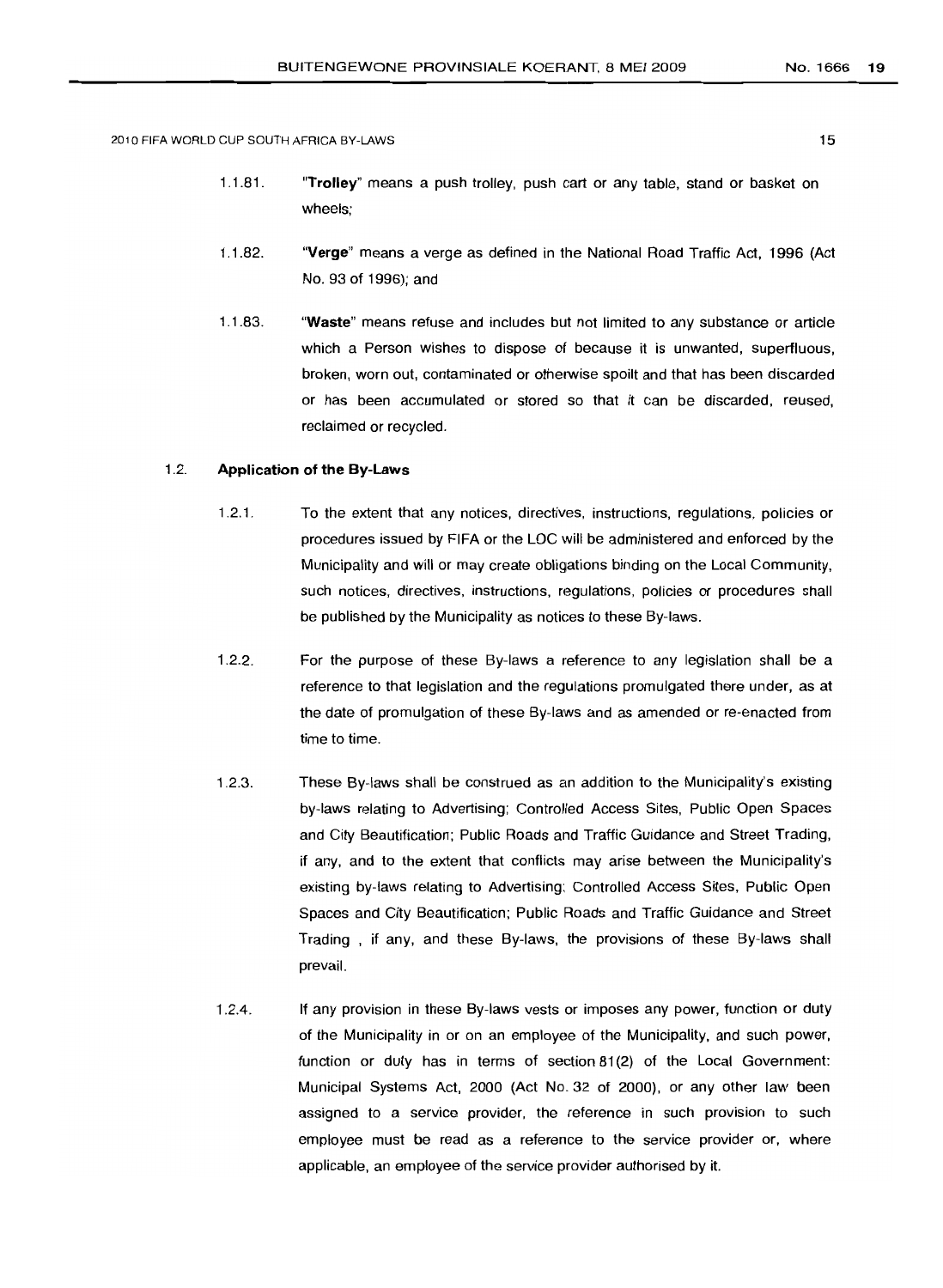# 1.3. **Purpose of the By-Laws**

- 1.3.1. The Municipality has the responsibility to manage, administer, maintain and implement these By-laws and ensure that all areas and activities outlined under subsection 1.1.14 hereof are effectively dealt with in accordance with these Bylaws and schedules and/or notices thereto as well as any other applicable provincial and/or national legislation relevant to the staging and hosting of the Competition.
- 1.3.2. In this regard, the Municipality has the responsibility to ensure the following within its area of jurisdiction during the Term:
	- 1.3.2.1. the regulation of Advertising;
	- 1.3.2.2. the effective administration of Controlled Access Sites;
	- 1.3.2.3. the regulation of Special Events and the administration, management, maintenance and the general enhancement of neatness of Public Open Spaces;
	- 1.3.2.4. the appropriate traffic guidance, management and control measures are adopted, including the provision of Public Road users with all necessary information, such as, including but not limited to, information about actual and anticipated road closures, detours, parking areas, Traffic-free Zones, and where possible, directions and suitable routes to and from Stadiums and Official Events to ensure the orderly and safe flow of traffic; and
	- 1.3.2.5. the regulation of Street Trading.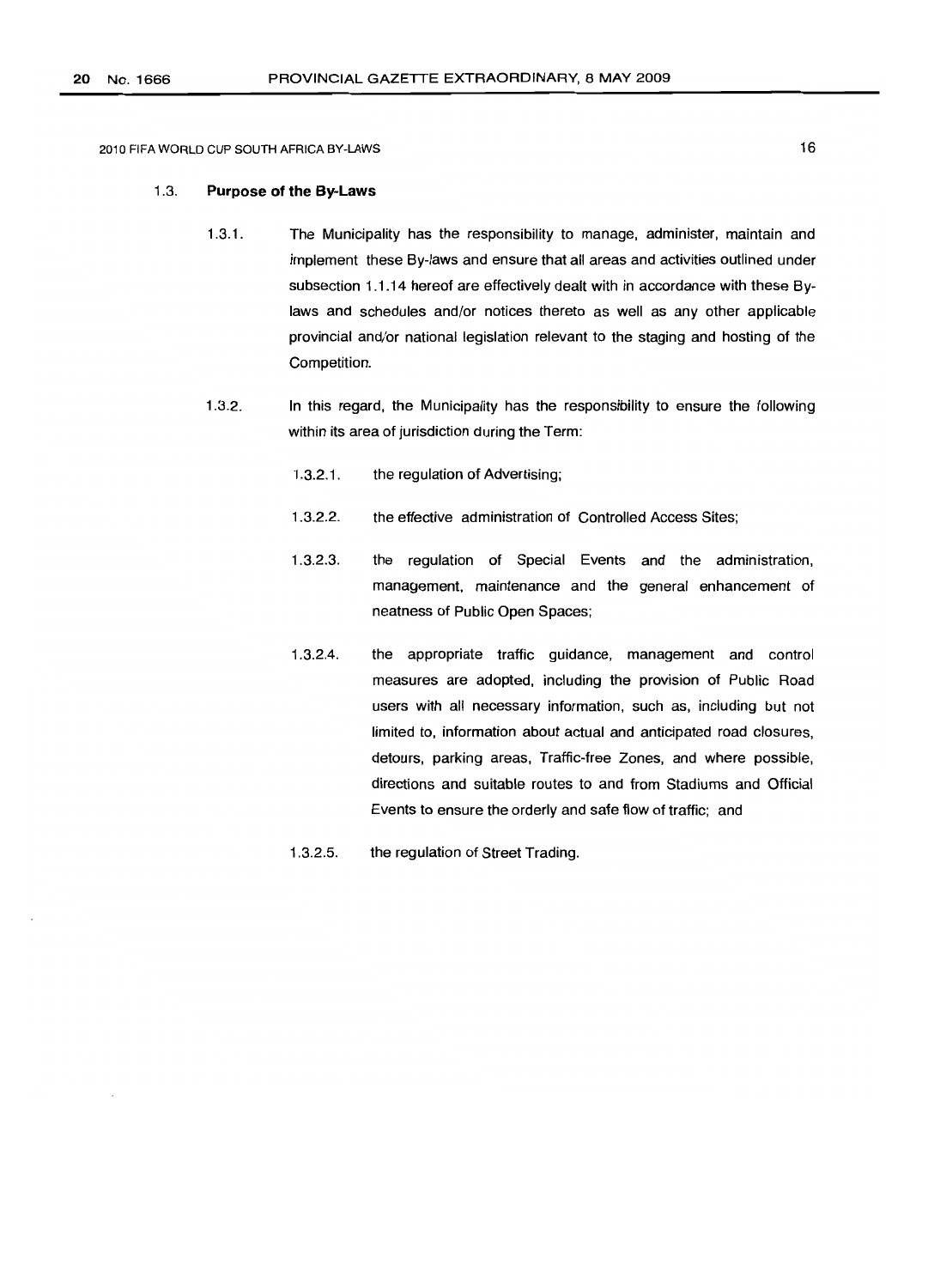#### No.1666 **21**

2010 FIFA WORLD CUP SOUTH AFRICA BY-LAWS

# 2. **CHAPTER** 2 - **PRINCIPAL PROVISIONS: ADVERTISING**

# 2.1 . **General Prohibitions**

- 2.1.1. No Person shall. except with the prior Approval of the Municipality, conduct any Advertising activity on any Public Advertising Media-
	- 2.1.1.1. during the Final Draw and for a period of one week immediately prior to and one week immediately following the Final Draw;
	- 2.1.1.2. during the period of the Competition and for a period of two weeks immediately prior to the first Match and two weeks immediately following the final Match,

in the following areas  $-$ 

- 2.1.1.3. within a one kilometre radius of the venue of the Final Draw, or of a Stadium or as demarcated by the Municipality;
- 2.1.1.4. within a 100 (one hundred) meter radius of a FIFA Fan Park or as demarcated by the Municipality; and
- $2.1.1.5.$ at any place visible from the principal public road(s), as designated by the Municipality by means of appropriate signage, leading to the venue of the Final Draw or to a Stadium, and within two kilometres from the perimeter of the Final Draw venue or Stadium, as the case may be or as demarcated by the Municipality.
- 2.1.2. No Person shall, except with the prior Approval of the Municipality, and to the extent applicable and within the Municipality's jurisdiction. conduct any Advertising activity on any Public Advertising Media-
	- 2.1.2.1. during the Final Draw and for a period of two weeks immediately prior to the Final Draw;
	- 2.1.2.2. during the period of the Competition and for a period of [e] weeks immediately prior to the first Match and [e] weeks immediately following the final Match,

in the following areas -

- 2.1.2.3. immediately outside or surrounding airports;
- 2.1.2.4. in or immediately outside or surrounding main train stations; and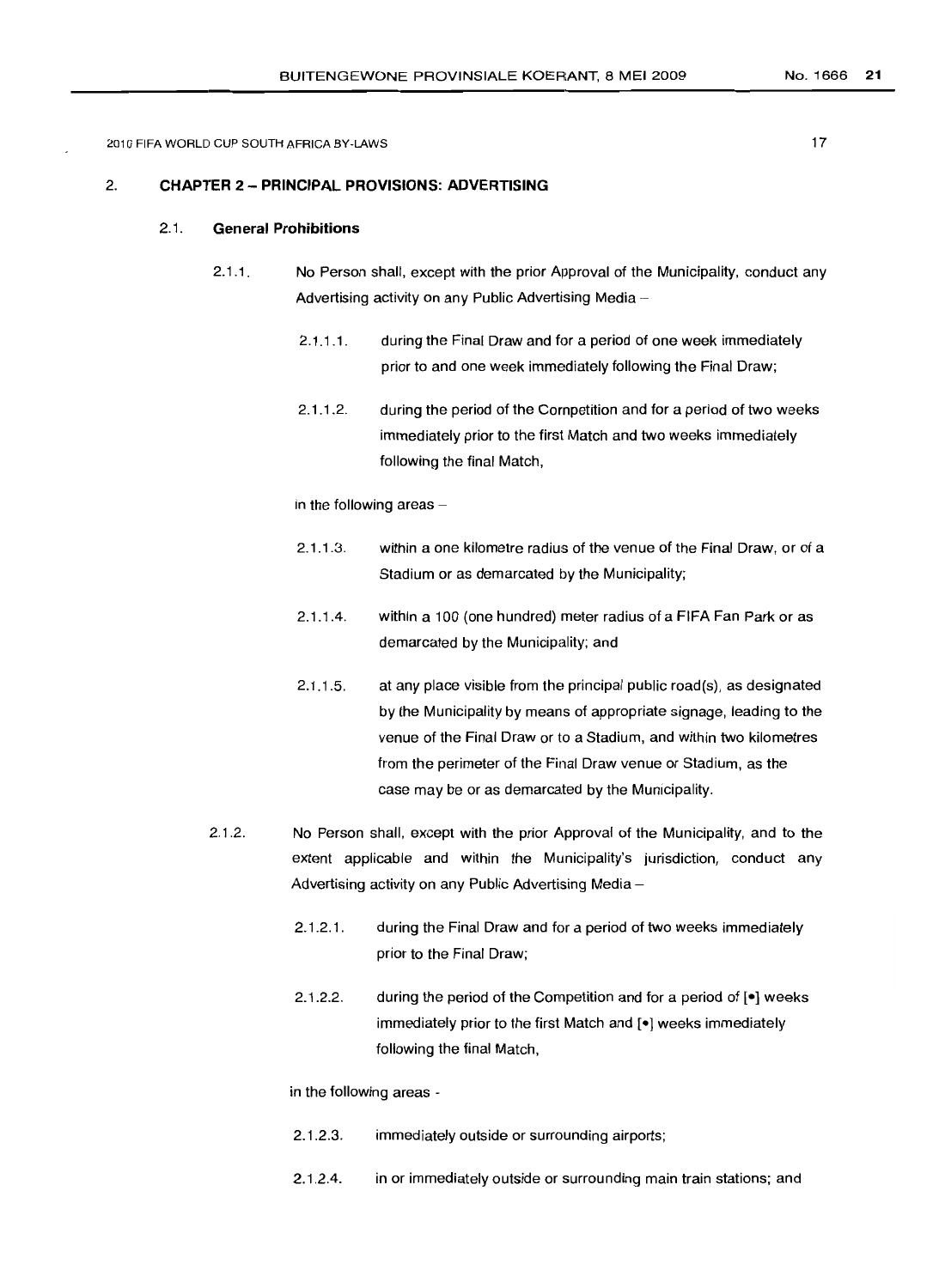- 2.1.2.5. within a [ ] kilometre radius of the central business district of the area of jurisdiction of the Municipality or as demarcated by the Municipality; and
- 2.1.2.6. to the extent the Municipality has jurisdiction, on the principal routes from the airport and main train stations to the central business district of the area of jurisdiction of the Municipality and to the Stadium.
- 2.1.3. No Person shall, during the Term erect, maintain or display a Sign or a Billboard at a Controlled Access Site or within an Exclusion Zone, without the prior written Approval of the Municipality.

#### 2.2. **Safety**

No Person shall erect, maintain or display a Sign, a Billboard or an Advertising Structure in a Controlled Access Site or an Exclusion Zone which -

- 2.2.1. constitutes a danger to any Person or property;
- 2.2.2. is so placed or contains an element which distracts the attention of drivers in a manner likely to lead to unsafe driving conditions;
- 2.2.3. is illuminated to the extent that it causes discomfort to or inhibits the vision of approaching pedestrians or drivers;
- 2.2.4. is attached to a road traffic sign or signal:
- 2.2.5. combined with a road traffic sign or signal obscures a road traffic sign or signal;
- 2.2.6. creates confusion with a road traffic sign or signal;
- 2.2.7. interferes with the functioning of a road traffic sign or signal or creates a road safety hazard;
- 2.2.8. obscures a pedestrian's or driver's view of pedestrians, road or rail vehicles and features of the road, railway or pavement such as junctions, bends and changes in width;
- 2.2.9. projects over a pedestrian or cycle circulation route, unless the Clear Height of such Sign is Approved by the Municipality;
- 2.2.10. obstructs a fire escape and/or fire fighting equipment; or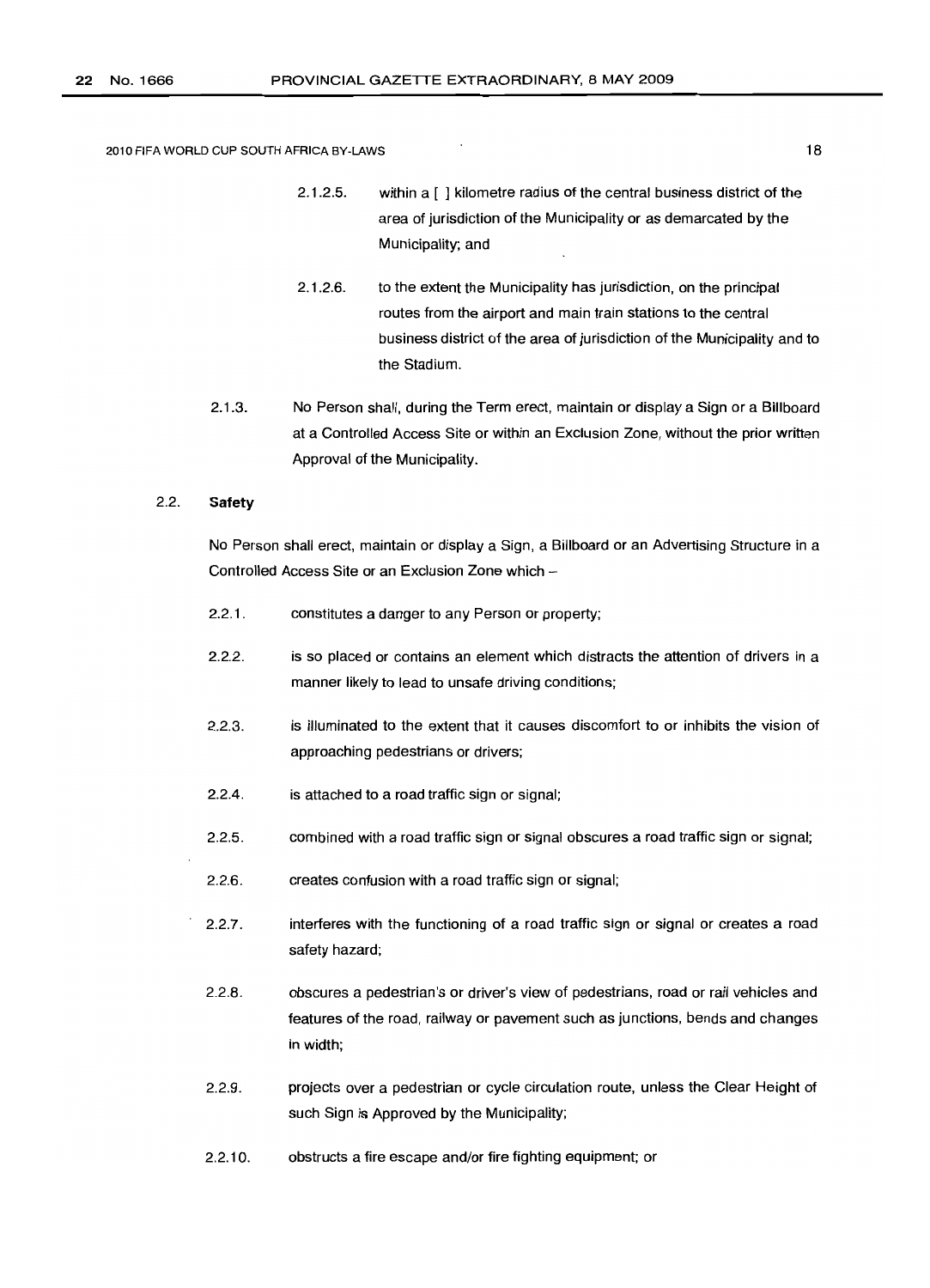2.2.11. is placed closer than the minimum clearance Prescribed by the Municipality with regard to overhead power lines.

# 2.3. **Design and Construction**

- 2.3.1. Advertising Structures in a Controlled Access Site or an Exclusion Zone shall be designed and constructed according to applicable South African Bureau of Standards ("SABS") approved standards.
- 2.3.2. Every Sign in a Controlled Access Site or an Exclusion Zone in which electricity is used, including electronic and illuminated Signs, must·
	- 2.3.2.1. have power cables and conduits containing electrical conductors positioned and fixed in such a manner that they are not unsightly;
	- 2.3.2.2. be designed in such a manner that the Sign is not a fire risk;
	- 2.3.2.3. be provided with an external switch in an accessible position and at a height of at least three metres from the ground by means of which the electricity supply to the Sign may be switched off;
	- 2.3.2.4. be wired and constructed in accordance with and subject to the provisions of all applicable laws and regulations; and
	- 2.3.2.5. be installed and erected by a qualified electrician.
- 2.3.3. No person shall erect, maintain or display a Sign, Billboard or an Advertising Structure in a Controlled Access Site or an Exclusion Zone which interferes or is detrimental with the functioning of the natural environment.

# 2.4. **Maintenance**

All Signs in Controlled Access Sites and Exclusion Zones shall be maintained by their Owners on proper regular basis, and the owner shall ensure that such signs are kept in a safe, neat and tidy manner.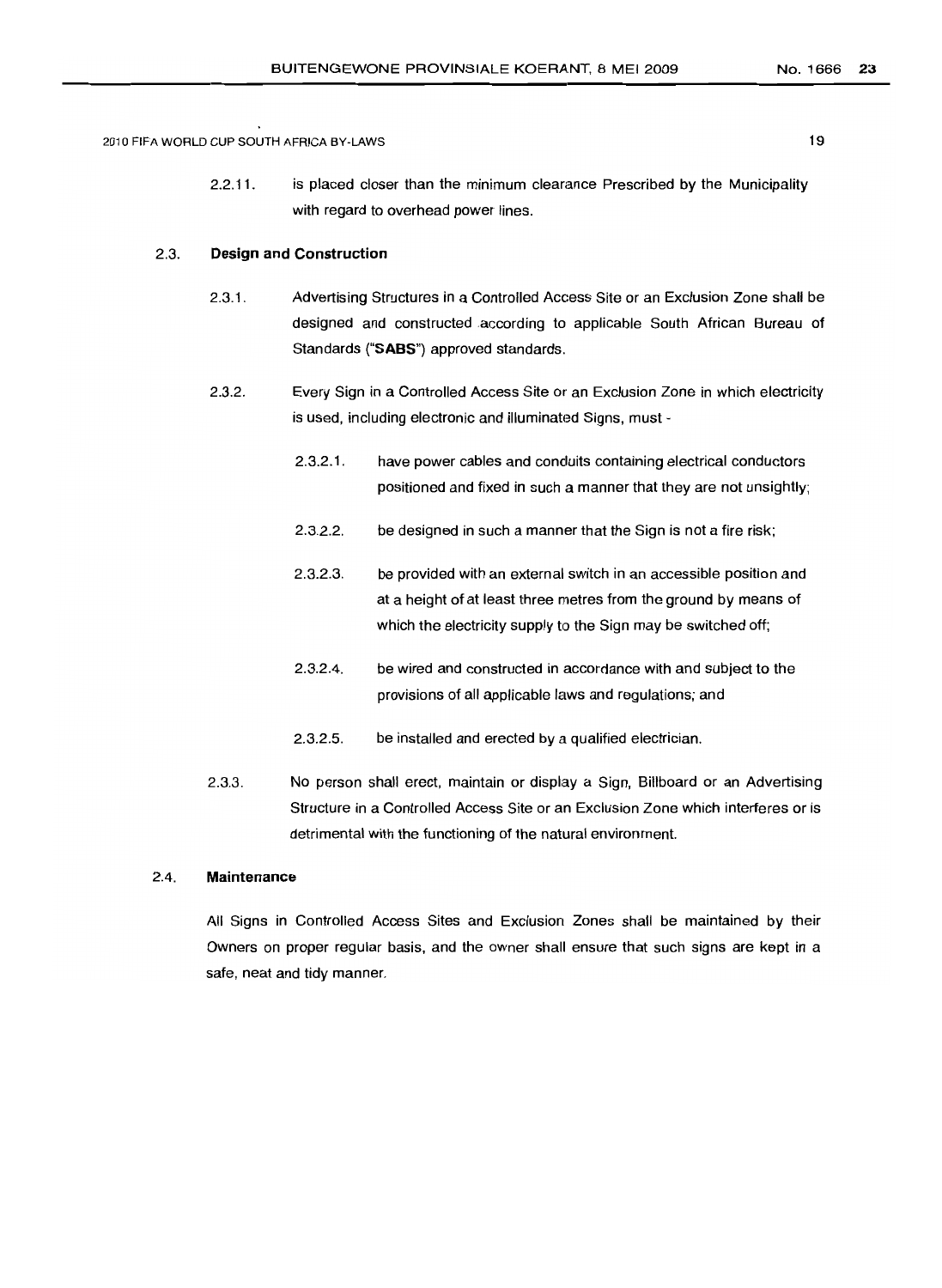20

2010 FIFA WORLD CUP SOUTH AFRICA BY-LAWS

# 3. **CHAPTER** 3 - **PRINCIPAL PROVISIONS: CONTROLLED ACCESS SITES**

# **Designation of Controlled Access Sites and Exclusion Zones**

- 3.1. The Municipality may designate an area referred to in subsection 1.1.20, as a Controlled Access Site.
- 3.2. Designation of Controlled Access Sites will be indicated to the Local Community by means of [signage/notice in the Gazette/newspapers].
- 3.3. The Municipality may designate an area, referred to in subsection 1.1.24 within its jurisdiction as an Exclusion Zone.
- 3.4. Designation of Exclusion Zones will be indicated to the Local Community by means of [signage/notice in the Gazette/newspapers].

# 3.5. **General Prohibition Applicable to Controlled Access Sites**

No Person shall except with the written Approval of the Municipality -

- 3.5.1. smoke, eat, drink or sleep in any Controlled Access Site where these activities are forbidden;
- 3.5.2. interfere with any works being carried out, including but not limited to, installation of equipment, plant or infrastructure located within or upon a Controlled Access Site;
- 3.5.3. remove any object or part thereof or any fixture, fitting or equipment from a Controlled Access Site;
- 3.5.4. bring any animal except guide dogs or animals assisting Authorised Officials in the execution of their duties into any Controlled Access Site;
- 3.5.5. use abusive or otherwise objectionable language or behave in an abusive, objectionable or disorderly manner in a Controlled Access Site;
- 3.5.6. hamper, disturb, obstruct or harass any other Person using and/ or entering any Controlled Access Site;
- 3.5.7. damage or indirectly cause damage to any part of a Controlled Access Site or its contents or equipment;
- 3.5.8. spill or drop any substance that may cause danger or harm to any user of a Controlled Access Site;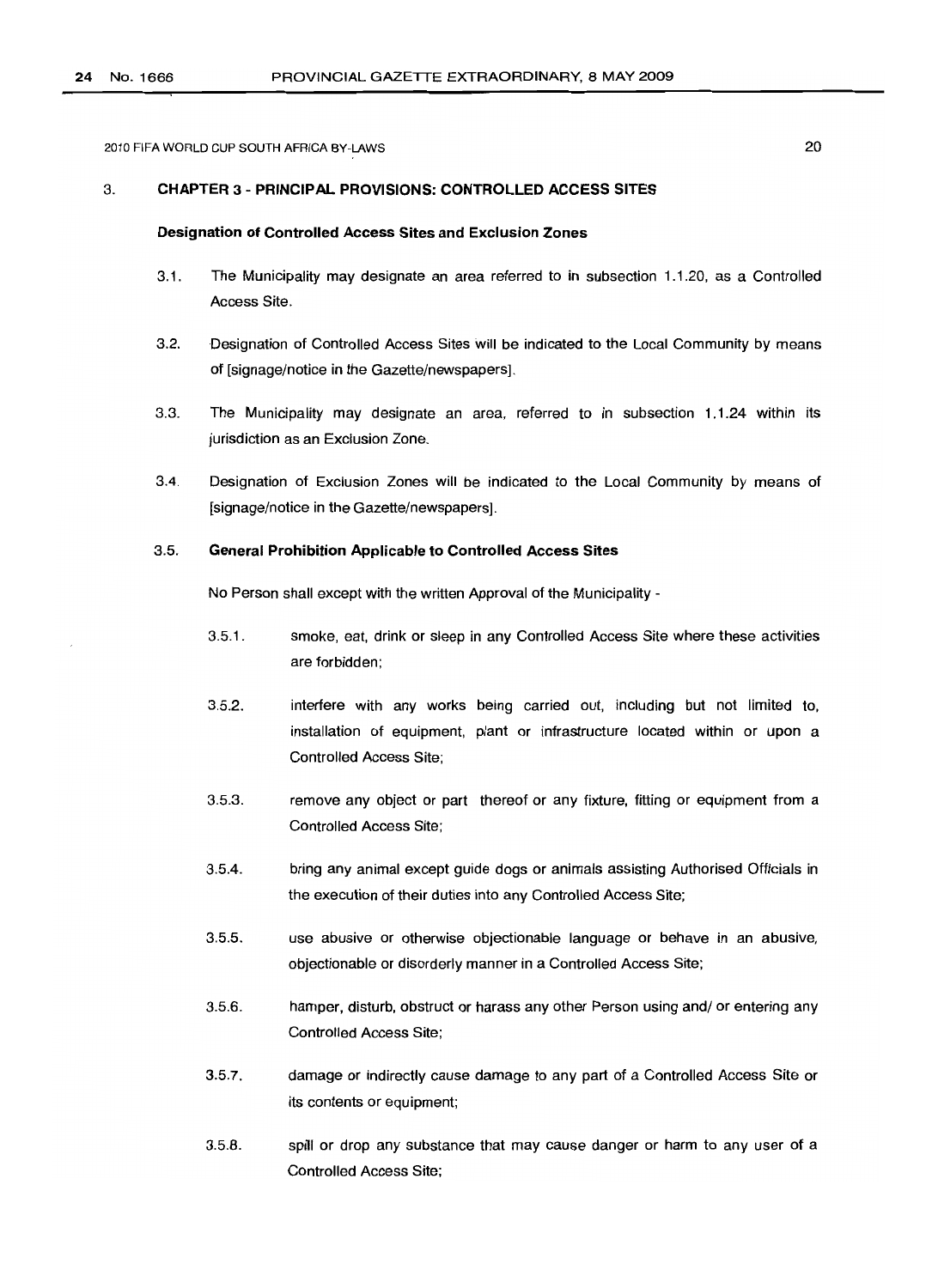- 3.5.9. commit any act of vandalism including but not limited to painting, defacing or marking any part of any Controlled Access Site;
- 3.5.10. lie, sit, stand, congregate or walk, in a manner that otherwise causes an obstruction of any nature whatsoever, within any Controlled Access Site;
- 3.5.11. tout or solicit a driver of a motor vehicle who parks a motor vehicle at a Controlled Access Site for the purpose of or under pretext of looking after or watching over the motor vehicle;
- 3.5.12. urinate, excrete or behave or act in manner that may be considered an act of public indecency within any Controlled Access Site;
- 3.5.13. deposit or leave or cause to be left any object which may endanger or cause harm to or be a Nuisance to any user of a Controlled Access Site;
- 3.5.14. carry, brandish or otherwise display or use within a Controlled Access Site any weapon, traditional weapon or any other object that may cause harm; or
- 3.5.15. throw any object, of any nature whatsoever, within or onto a Controlled Access Site.

# 3.6. **Exclusion Zone**

No Person shall conduct business activities on a Match day in the Exclusion Zone except with the written Approval of the Municipality.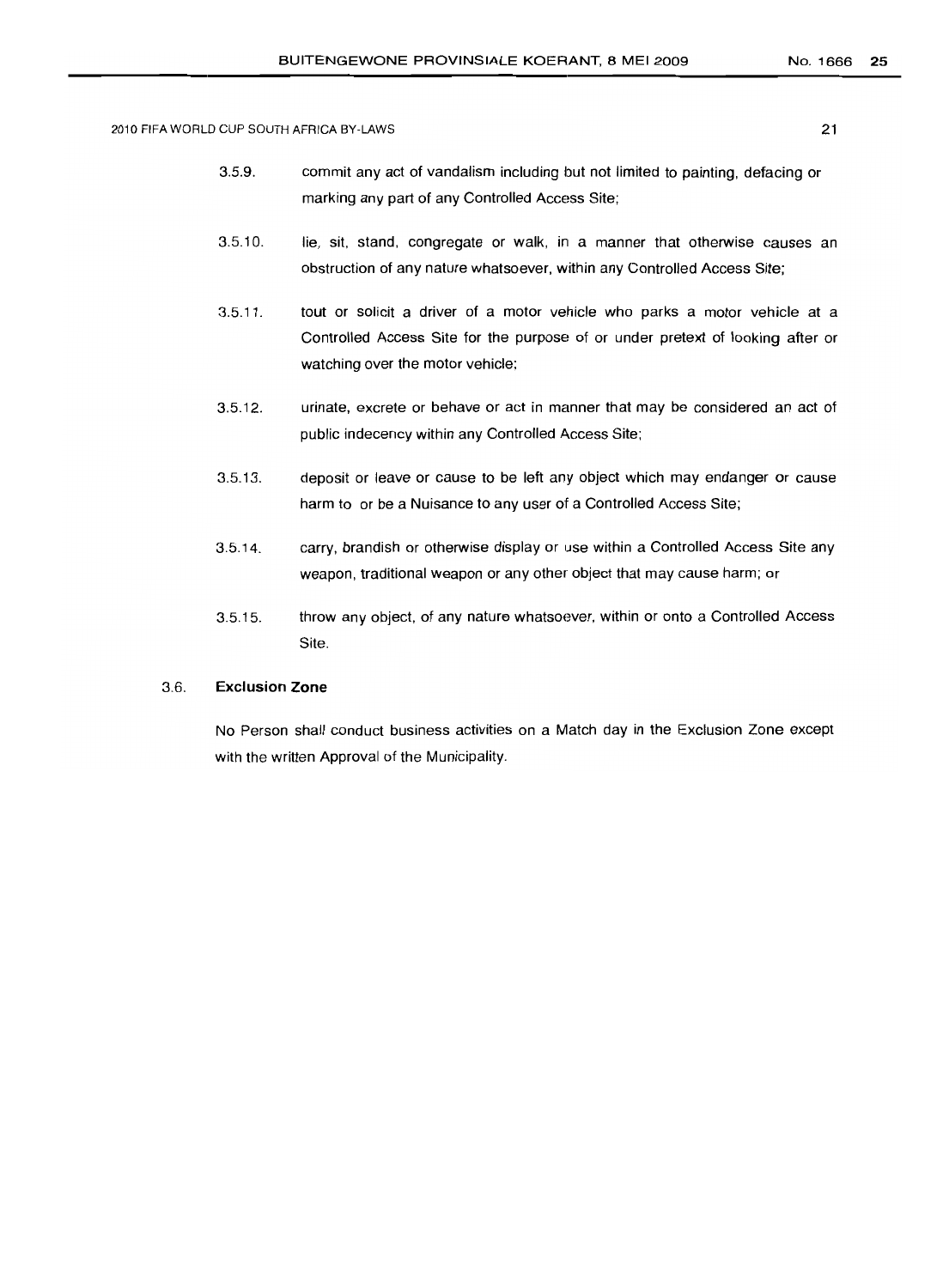#### 4. CHAPTER 4 - PRINCIPAL PROVISIONS: **BEAUTIFICATION** PUBLIC OPEN SPACES AND CITY

#### 4.1. City Beautification for Competition

- 4.1.1. All Persons engaged in major construction during the Term which is visible to the public view and close to, major or concentrated transport centres or entertainment areas which will or may be used for the Competition, Controlled Access Sites and the Exclusion Zone, shall take all necessary measures at their own cost to cover and/or conceal such construction sites from public view to the satisfaction of the Municipality.
- 4.1.2. The Municipality shall have the right, to request any holder of any existing licence, permit, Approval or other authorisation to undertake any major public or major private construction works at, any concentrated transport centres or entertainment areas which will or may be used for the Competition, Controlled Access Sites and the Exclusion Zone which is in progress at the start of the Competition, to suspend any such construction works for the whole or any part of the Term, without any obligation on the part of the Municipality to compensate such holder, provided that that the period of any such suspension shall be added to the duration of that licence, permit, Approval or other authorisation following the termination of such suspension at the end of the Term.
- 4.1.3. No Person shall write, paint, or by any other means, display pictures, signs, writing or symbols in the area of jurisdiction of the Municipality during the Competition which in the reasonable opinion of the Municipality amounts to graffiti.

# 4.2. General Prohibition

No Person shall at a Special Event or in a Public Open Space without the Approval of the Municipality -

- 4.2.1. cause a Nuisance to other users of a Public Open Space;
- 4.2.2. use abusive or otherwise objectionable language or behave in an abusive, objectionable or disorderly manner towards any other user of a Public Open Space;
- 4.2.3. hamper, disturb, obstruct or harass any other person using and/ or entering a Public Open Space;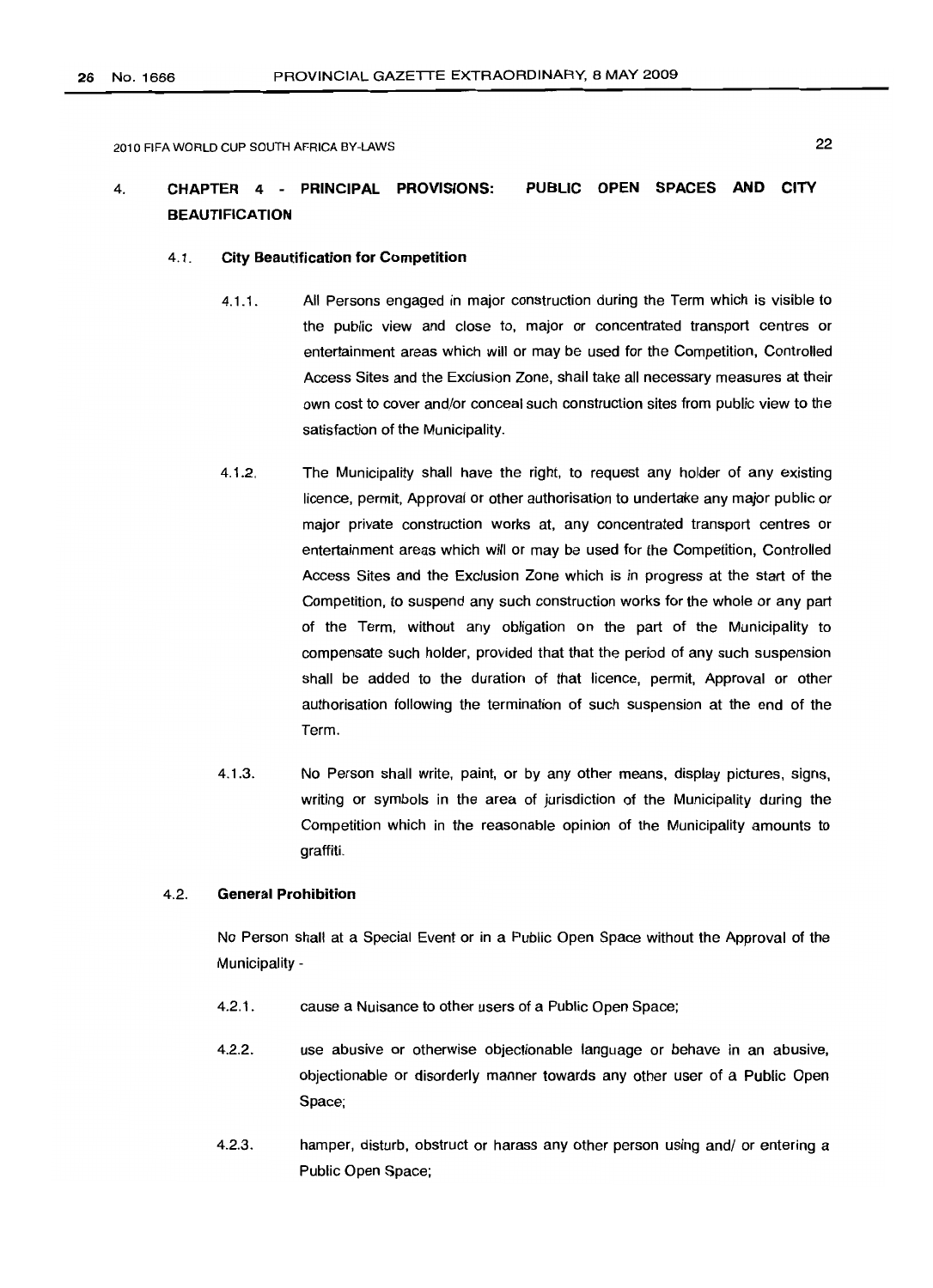- 4.2.4. damage or indirectly cause damage to any part of a Public Open Space or its infrastructure, plant. equipment, fixtures, fittings, buildings and/or structures;
- 4.2.5. smoke, eat, drink or sleep in a Public Open Space where these activities are forbidden;
- 4.2.6. spill or drop any substance that may cause danger or harm to any user of a Public Open Space;
- 4.2.7. interfere with any works being performed or the installation of any equipment, plant or infrastructure located within or upon a Public Open Space;
- 4.2.8. remove or damage any object or part of any fixture, fitting, equipment, plant or infrastructure from a Public Open Space;
- 4.2.9. commit any act of vandalism including but not limited to painting, defacing or marking any part of a Public Open Space or any infrastructure, plant, equipment, fixtures, fittings, buildings and/or structures erected, constructed, installed or otherwise located within or upon a Public Open Space;
- 4.2.10. lie, sit, stand, congregate or walk so as to cause a wilful obstruction, or otherwise cause any obstruction, of any nature whatsoever in a Public Open Space;
- 4.2.11. tout or solicit a driver of a motor vehicle who parks a motor vehicle at or immediately adjacent to a Public Open Space for the purpose of or under pretext of looking after or watching over the motor vehicle;
- 4.2.12. urinate, excrete or act in any manner that may be considered an act of public indecency in a Public Open Space;
- 4.2.13. beg or solicit money in a Public Open Space;
- 4.2.14. deposit or leave or cause to be left any object which may endanger or cause harm to any user of a Public Open Space;
- 4.2.15. carry, brandish or otherwise display or use within a Public Open space any weapon, traditional weapon or any other object that may cause harm;
- 4.2.16. throw any object, of any nature whatsoever, within or onto a Public Open Space;
- 4.2.17. unlawfully enter a Public Open Space to which access has been restricted or prohibited;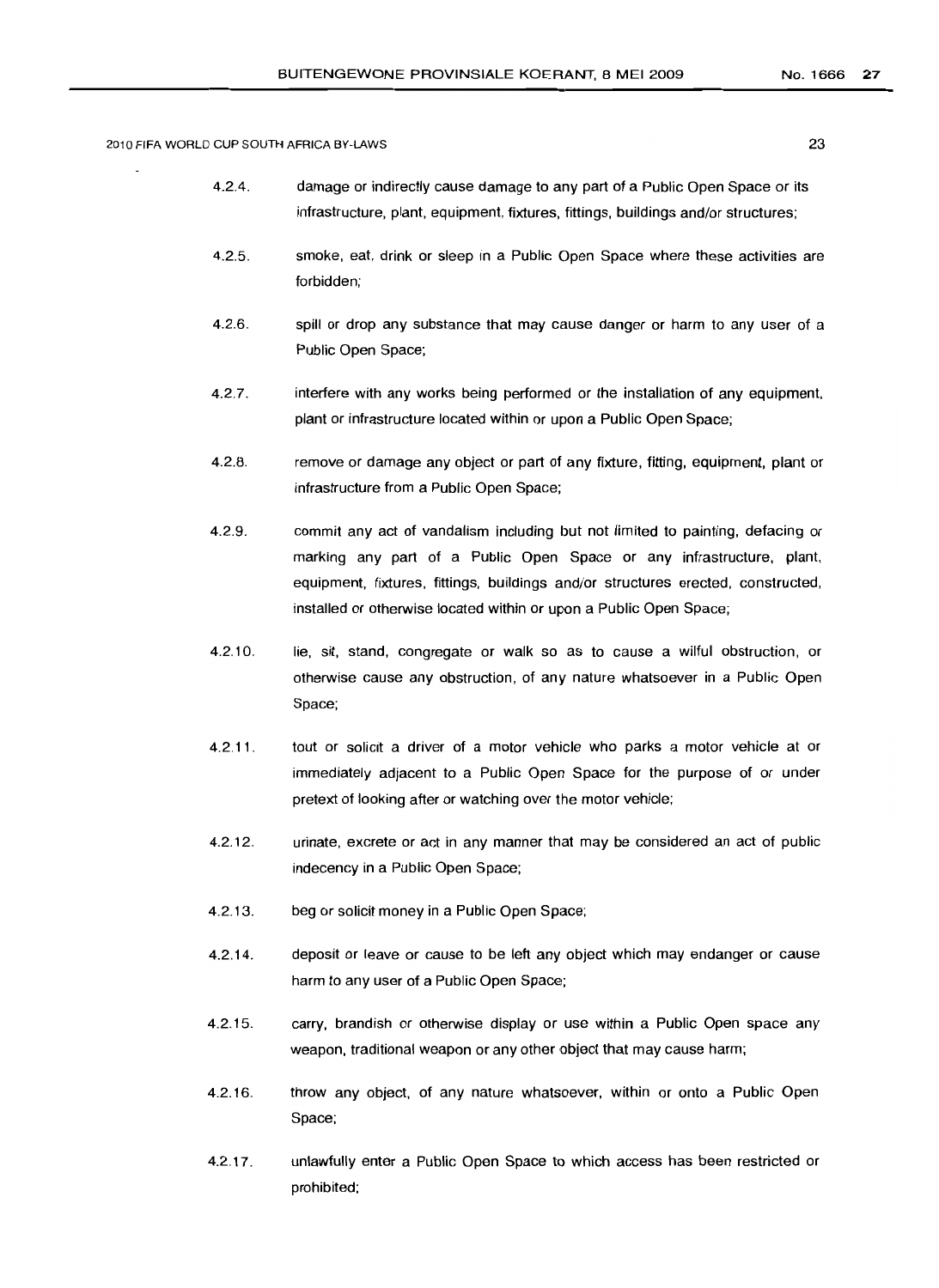- 4.2.18. cause a Nuisance including play loud or offensive music;
- 4.2.19. bathe, wade, or swim in or wash himself, an animal or any object, including clothing, in any water body located within or upon a Public Open Space;
- 4.2.20. make, light or otherwise start a fire except in a facility specifically designed for and provided by the Municipality for that purpose; and
- 4.2.21. camp or reside;
- 4.2.22. perform any action prohibited in terms of any sign erected by the Municipality in a Public Open Space.

# 4.3. **Access Restriction**

- 4.3.1. The Municipality may restrict the general access to and use of any Public Open Space in order to protect a Public Open Space or to reduce vandalism and/or the destruction of Municipality property at any Public Open Space.
- 4.3.2. The Municipality may restrict the general access to and use of any Public Open Space in order to develop or undertake any activity which it reasonably considers necessary or appropriate to achieve the purposes of these By-laws in preparation for the Competition.

# 4.4. **Waste**

No Person shall -

- 4.4.1. deposit, dump or discard any Waste, other than in a receptacle provided by the Municipality for that purpose, at a Public Open Space; or
- 4.4.2. pollute or deposit any Waste in a manner which may detrimentally impact on any water body located upon or within a Public Open Space.

# 4.5. **Vehicles**

No Person shall -

- 4.5.1. except at times specified and on roads or pathways provided by the Municipality, drive, draw or propel any vehicle other than a bicycle or a vehicular device used by a person with disability at a Public Open Space;
- 4.5.2. drive, draw or propel any vehicle of whatsoever nature in excess of 40 (forty) kilometres per hour within a Public Open Space; or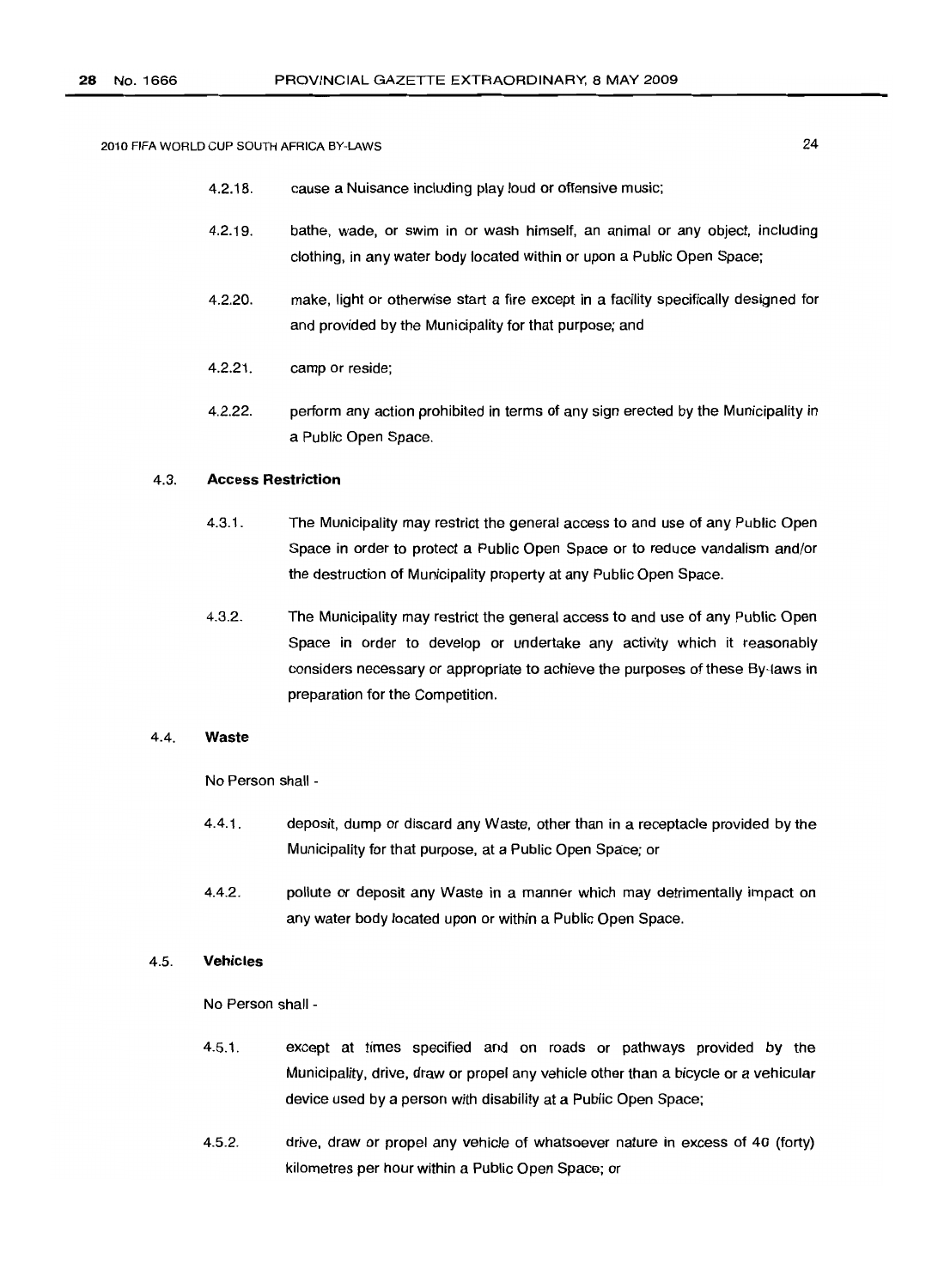4.5.3. park any vehicle of whatsoever nature in a Public Open Space, except in designated area or other area where parking is otherwise permitted by the Municipality at a Public Open Space.

# 4.6. **Vegetation and Animals**

No Person shall without the express authorisation of the Municipality, within a Public Open  $Space -$ 

- 4.6.1. disturb, damage, destroy or remove any tree, shrub or other vegetation;
- 4.6.2. affix, place, arrange or create any Advertisement of whatever nature anywhere within a Public Open Space;
- 4.6.3. plant any vegetation;
- 4.6.4. alter the slope or drainage pattern so as to interfere with the access of water, air or nutrients to any tree or other plant;
- 4.6.5. capture or attempt to capture, chase, shoot at, injure, throw objects at, tease, molest or in any other way disturb any animal, fish, or bird or its nest or egg;
- 4.6.6. ride a horse, except -
	- 4.6.6.1. in an area designated by the Municipality for that purpose; and
	- 4.6.6.2. a Person who in the performance of his or her official duties, patrols such Public Open Spaces on horseback;
- 4.6.7. walk, carry, ride or bring an animal other than a horse or dog provided that the presence of such horse or dog is not prohibited within such Public Open Space;
- 4.6.8. walk any dog unless -
	- 4.6.8.1. walking a dog in such a Public Open Space is prohibited by the Municipality; or
	- 4.6.8.2. such dog, while walking within a Public Open Space remains at all times under the control of a person walking such dog.

# 4.7. **Selling and Special Events**

4.7.1. No Person shall, within a Public Open Space -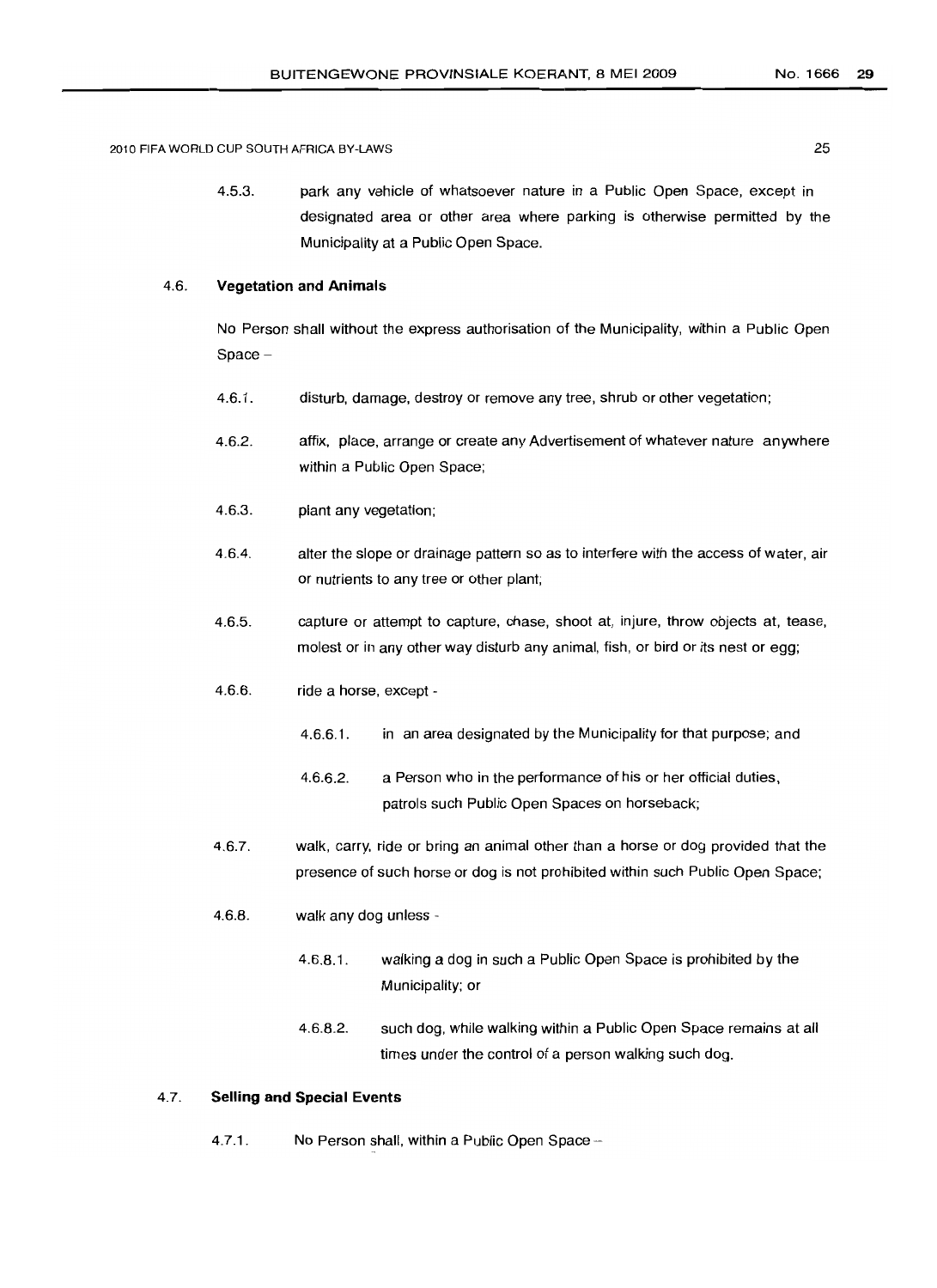- 4.7.1.1. use the Public Open Space in a way that unfairly restricts or prevents other users of the Public Open Space from enjoying that Public Open Space; or
- 4.7.1.2. except within a Public Open Space or part thereof, which has been let to a Person by the Municipality for that purpose, sell, hawk, offer or display any goods or articles for sale or hire;
- 4.7.2. No Person may undertake any event or a Special Event at a Public Open Space or in its surrounding vicinity, which will or may be used for the purposes of the Competition unless specifically authorised by the Municipality.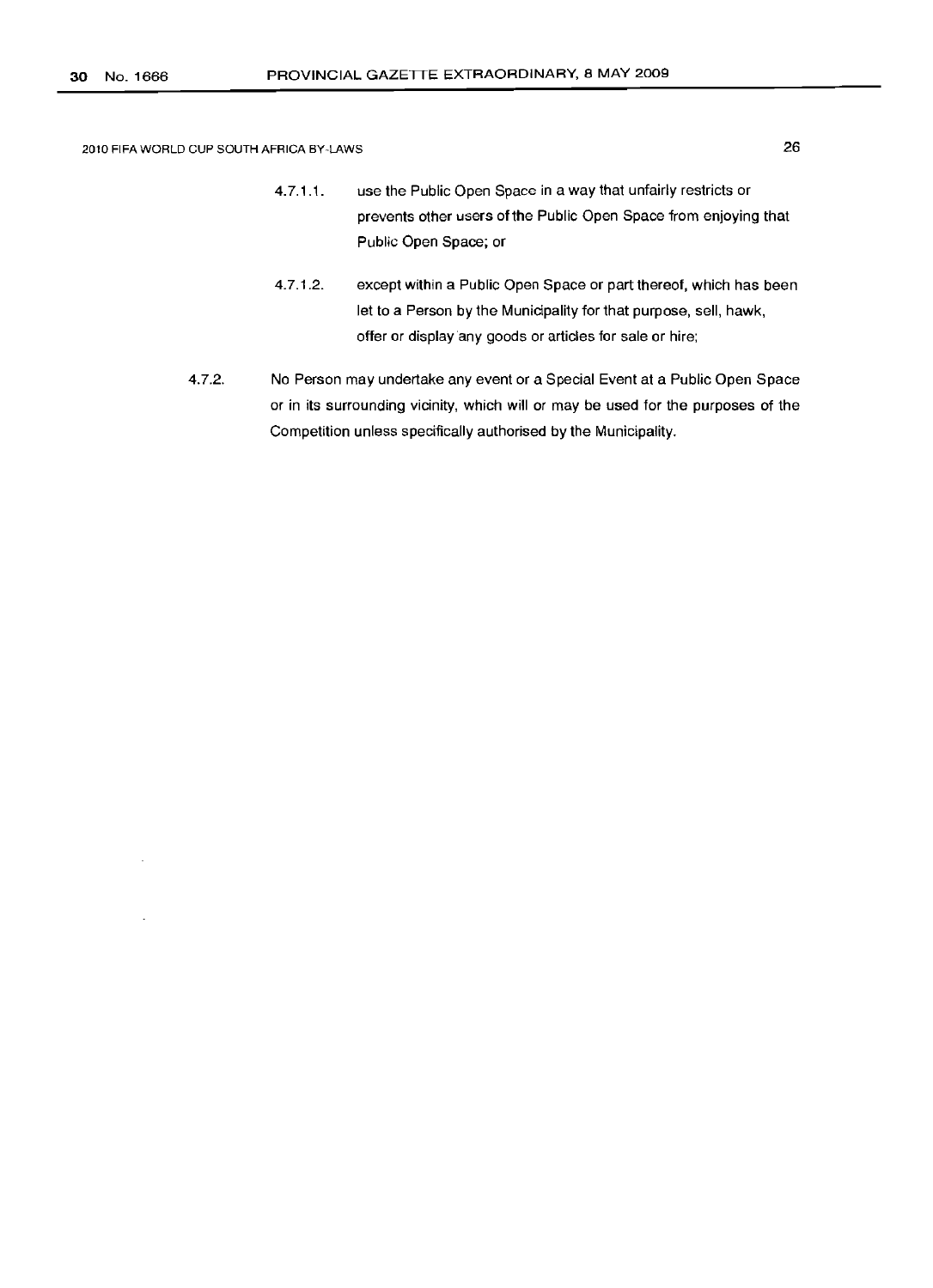27

# 5. **CHAPTER** 5 - **PRINCIPAL PROVISIONS: PUBLIC ROADS AND TRAFFIC GUIDANCE**

# 5.1. **General Prohibition in Respect of Public Roads**

- 5.1.1. No Person shall during the Competition
	- 5.1.1.1. erect or cause, or permit to be erected, or place any object including any banner, rope, wire, cord, pole, barbed-wire fence, railing, paling, wall or any other barrier or obstruction of any nature whatsoever upon, under, over or across any Public Road;
	- 5.1.1.2. use any material or goods that are likely to cause any damage or harm to any part of a Public Road or to harm any of its users including but not limited to pedestrians, cyclists, motorcyclists and motorists;
	- 5.1.1.3. spill or drop any substance on or over or across a Public Road including but not limited to discharging any water, chemical or oil substance, that may in any way endanger or harm any road users includinq but not limited to pedestrians, cyclists, motorcyclists and motorists;
	- 5.1.1.4. interfere with any works being carried out by the Municipality or any authorised service provider or third party on a Public Road or in relation to any Municipality services including digging holes, trenches, pits or tunnels on or under any Public Road; or painting, defacing or marking any Public Road;
	- 5.1.1.5. commit any act of vandalism including but not limited to painting, defacing or marking any part of a Public Road;
	- 5.1.1.6. hamper, disturb, obstruct or harass any Public Road user including but not limited to any pedestrian, cyclist, motorcyclist and/or motorist using and/or entering any Public Road;
	- 5.1.1.7. cause any animal to stray or walk onto a Public Road, excluding guide dogs and animals assisting an Authorised Official in law enforcement duties;
	- 5.1.1.8. tout or solicit a driver of a motor vehicle who parks a motor vehicle in a Public Road at or near a place of entertainment for the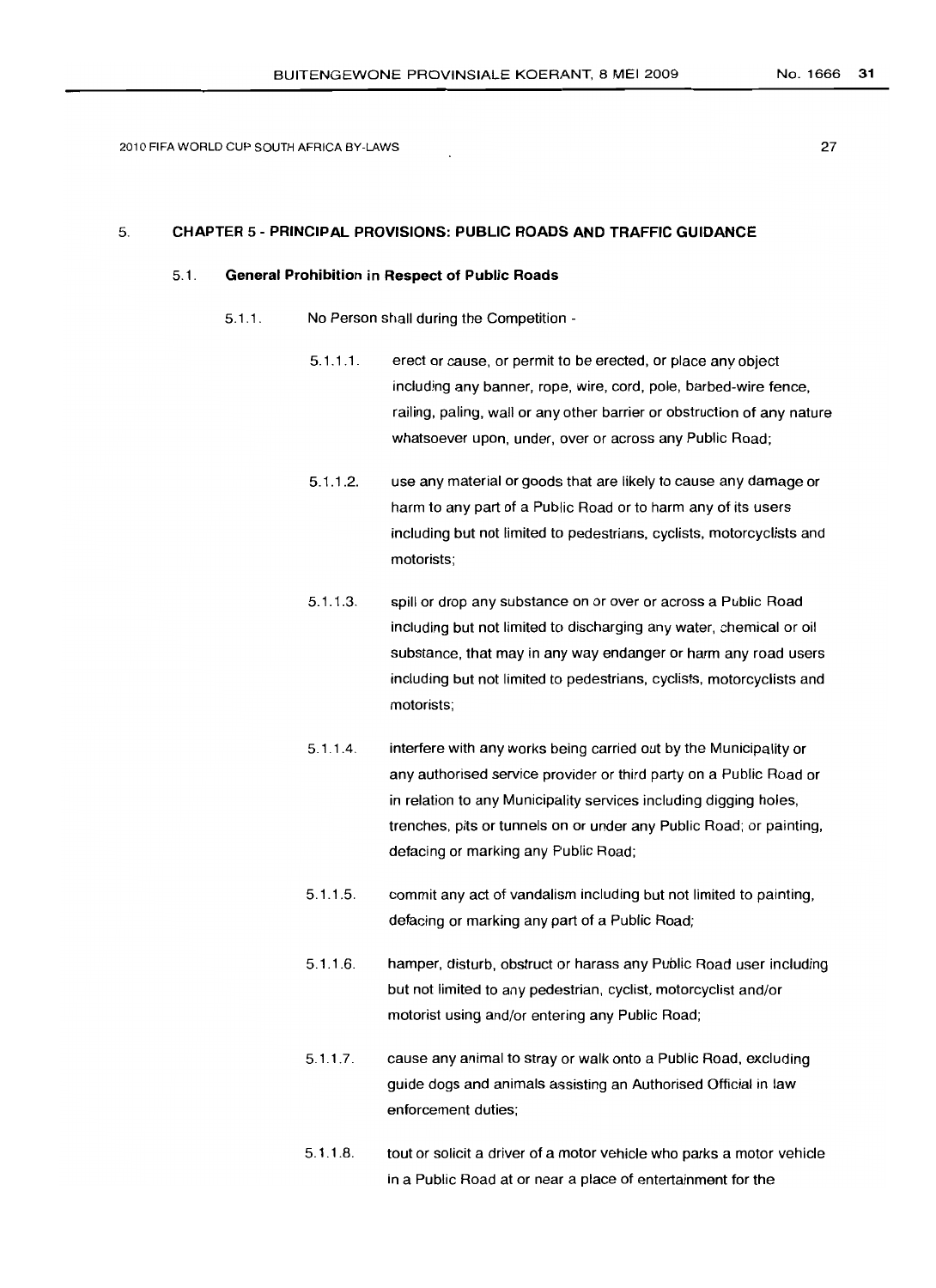purpose of or under pretext of looking after or watching over the motor vehicle;

- 5.1.1.9. urinate, excrete or behave in a manner that may be considered an act of public indecency on a Public road or within any Controlled Access Site.;
- 5.1.1.10. beg on a Public Road.
- 5.1.2. No person shall during the Competition, except with the Approval of the Municipality:
	- 5.1.2.1. push or otherwise convey any Trolley on a Public Road within an Exclusion Zone and/or at a Controlled Access Site;
	- 5.1.2.2. deposit or leave or cause to be left any sand, stone, earth, bricks, timber, lime, cement or other building or excavated material of whatsoever nature on any portion of a Public Road; and/or
	- 5.1.2.3. park or leave any vehicle of any nature whatsoever including but not limited to any car, bus, minivan, truck, bicycle, pedal-cycle, coaster, sled, motor cycle, caravan, trailer, cart, tractor or earth moving equipment, whether or not unattended, on any Public Road other than in a Demarcated Space.

# 5.2. **General Prohibitions in Respect of Road Traffic Control**

- 5.2.1. No Person, other than an Authorised Official, shall direct any form of traffic by means of any visible or audible signal.
- 5.2.2. No Person may drive a vehicle of any nature whatsoever including but not limited to any car; bus, minivan, truck, bicycle, pedal-cycle, coaster, sled, motor cycle, caravan, trailer, cart, tractor or earth moving equipment into or within a Traffic-free Zone or park any such vehicle in that Traffic-free Zone unless a Prescribed notice authorising the presence of the vehicle in that Traffic -free Zone has been validly issued and obtained and is visibly displayed on the vehicle in the Prescribed manner.
- 5.2.3. No Person travelling upon any pedal cycle, motor cycle, coaster, sled, rollerskates, or any other similar device may cling to or attach himself or herself or such pedal cycle, coaster, sled, roller-skates or device to any other moving vehicle, upon a Public Road.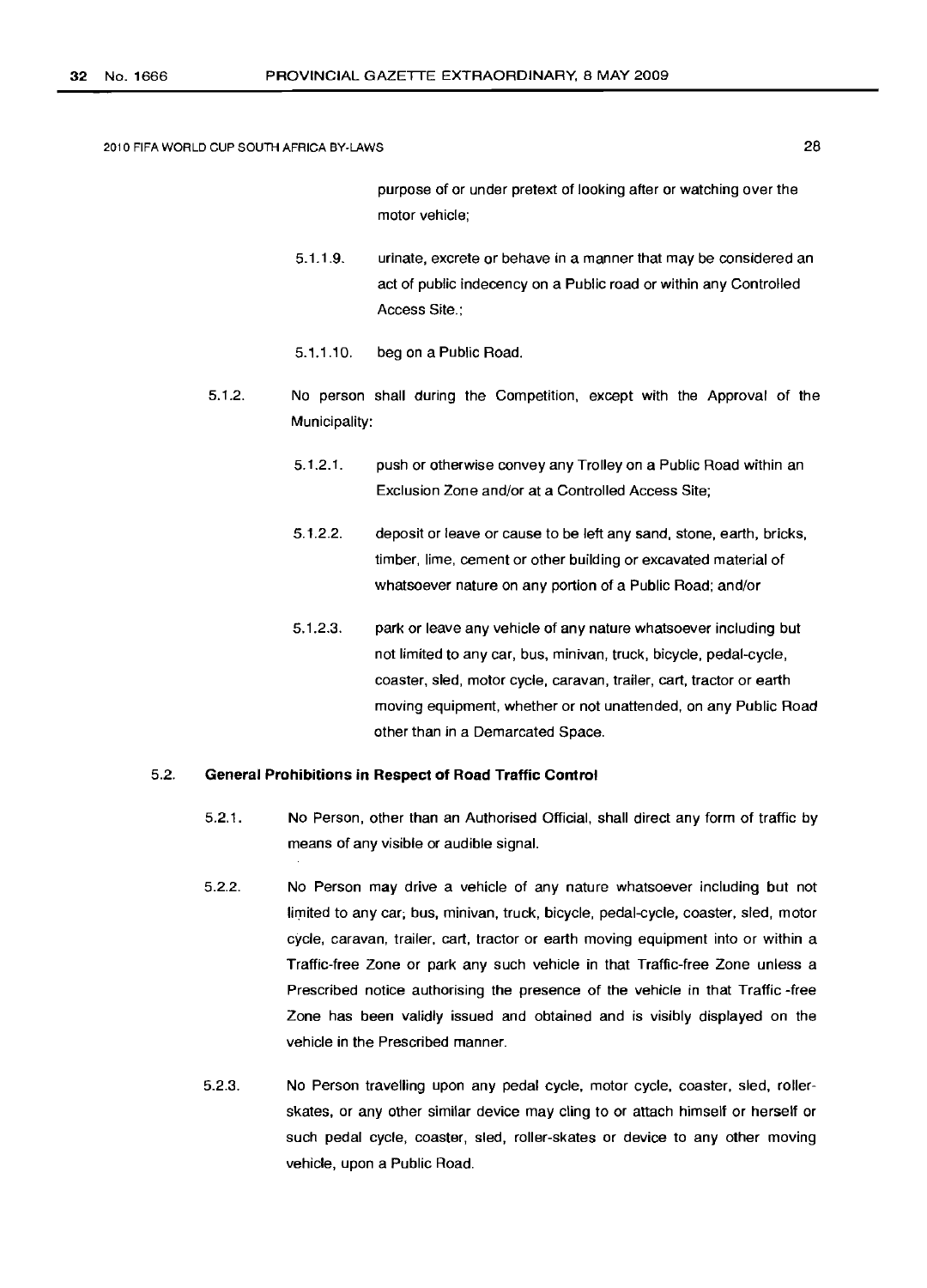- 5.2.4. No Person shall, where applicable, except with the Approval of the Municipality, park or cause to be parked any vehicle of whatsoever nature in a Demarcated Space without paying the appropriate amount or inserting the appropriate token or card in the applicable Parking Meter for the required Parking Period.
- 5.2.5. No Person shall use or obstruct any emergency lane or any other special lane on any Public Road which have been demarcated by the Municipality for special use by the FIFA Delegation or any body, authority or Person during the Term.

# 5.3. **General Prohibitions in Respect of Parking**

The Municipality shall be entitled to restrict public access to Demarcated Spaces and other parking areas in or around a Stadium or other Controlled Access Site on Match days or on the occurrence of Official Events, and in this regard shall be entitled to  $-$ 

- 5.3.1. restrict the right to use certain Demarcated Spaces and other parking areas inside the Stadium and immediately outside the entrances thereof, to the following persons -
	- 5.3.1.1. [VIPs];
	- 5.3.1.2. Teams; and
	- 5.3.1.3. Match officials (including referees);
- 5.3.2. restrict the right to use certain Demarcated Spaces and other parking areas inside the Stadium perimeter as close as possible to the Stadium building and where required for the [Service Providers ] to the following persons -
	- 5.3.2.1. the FIFA Delegation;
	- 5.3.2.2. members of the LOC delegation;
	- 5.3.2.3. Commercial Affiliates;
	- 5.3.2.4. Broadcast Rights Holders;
	- 5.3.2.5. FIFA guests; and
	- 5.3.2.6. services -providers;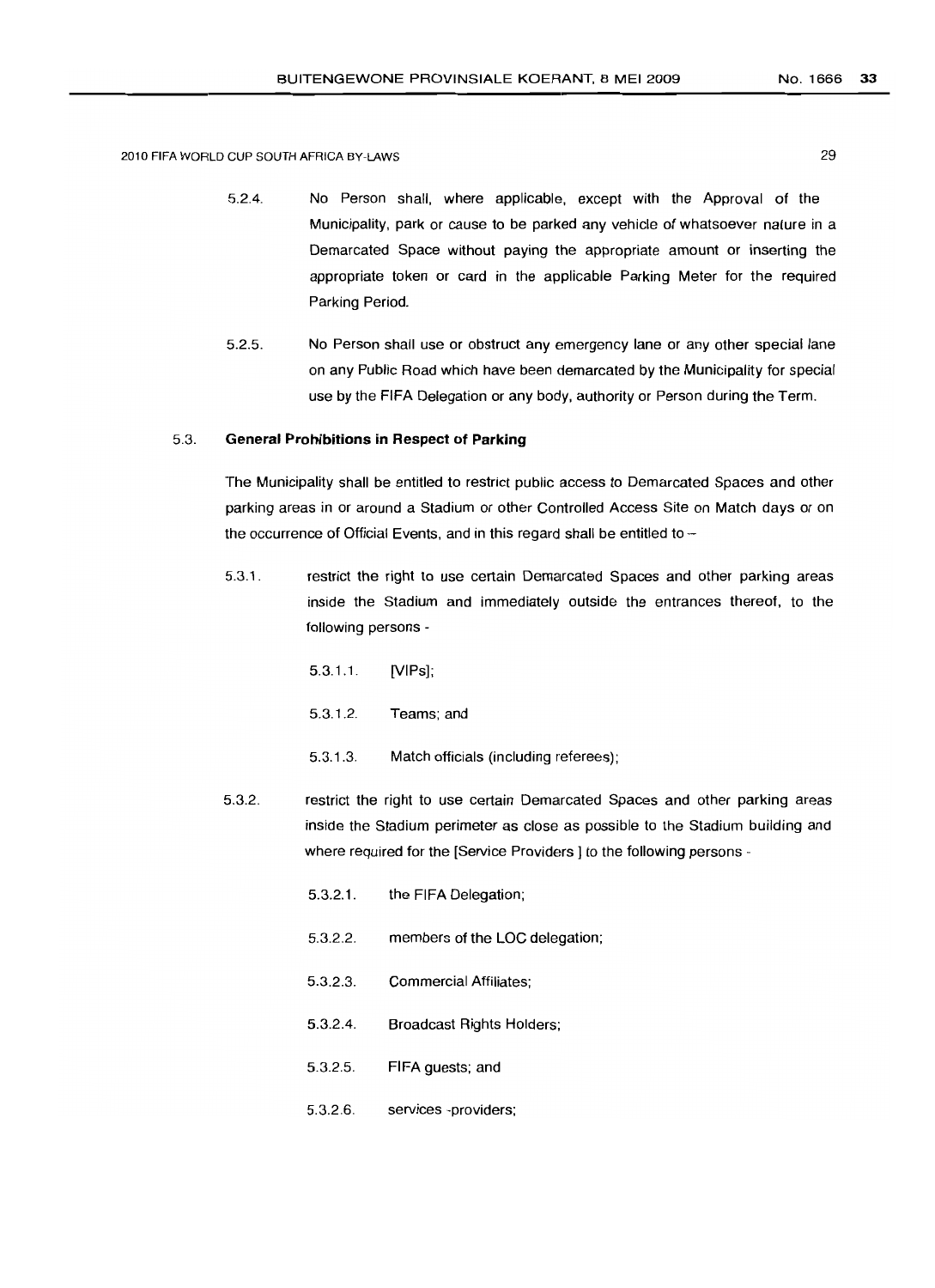5.3.3. restrict the right to use certain Demarcated Spaces and other parking areas inside the Stadium to representatives of the Media and the Media shuttle service.

#### 5.4. **Instructions by Authorised Officials**

- 5.4.1. An Authorised Official may, for purposes of implementing or giving effect to the Safety and Security Plan where the circumstances necessitate, and in the interests of ensuring or promoting traffic control and/or safety on a Match day -
	- 5.4.1.1. instruct any Person to refrain from using a Public Road; and
	- 5.4.1.2. instruct any Person to remove any vehicle of whatsoever nature, whether parked, stationary or in transit, from a Public Road.
- 5.4.2. Failure to adhere to any such instruction shall constitute an offence under these By-laws.

# 5.5. **Road Closure Action by Municipality**

The Municipality may, after giving appropriate notices as it may deem necessary, close temporarily any Public Road, street or thoroughfare vested in the Municipality for purposes of traffic control, management and/or guidance and/or for purposes of implementing or giving effect to the Safety and Security Plan whether or not in the vicinity of any Stadium, Official Event, FIFA Fan Park, Official Training Site, Exclusion Zone and/or Controlled Access Site.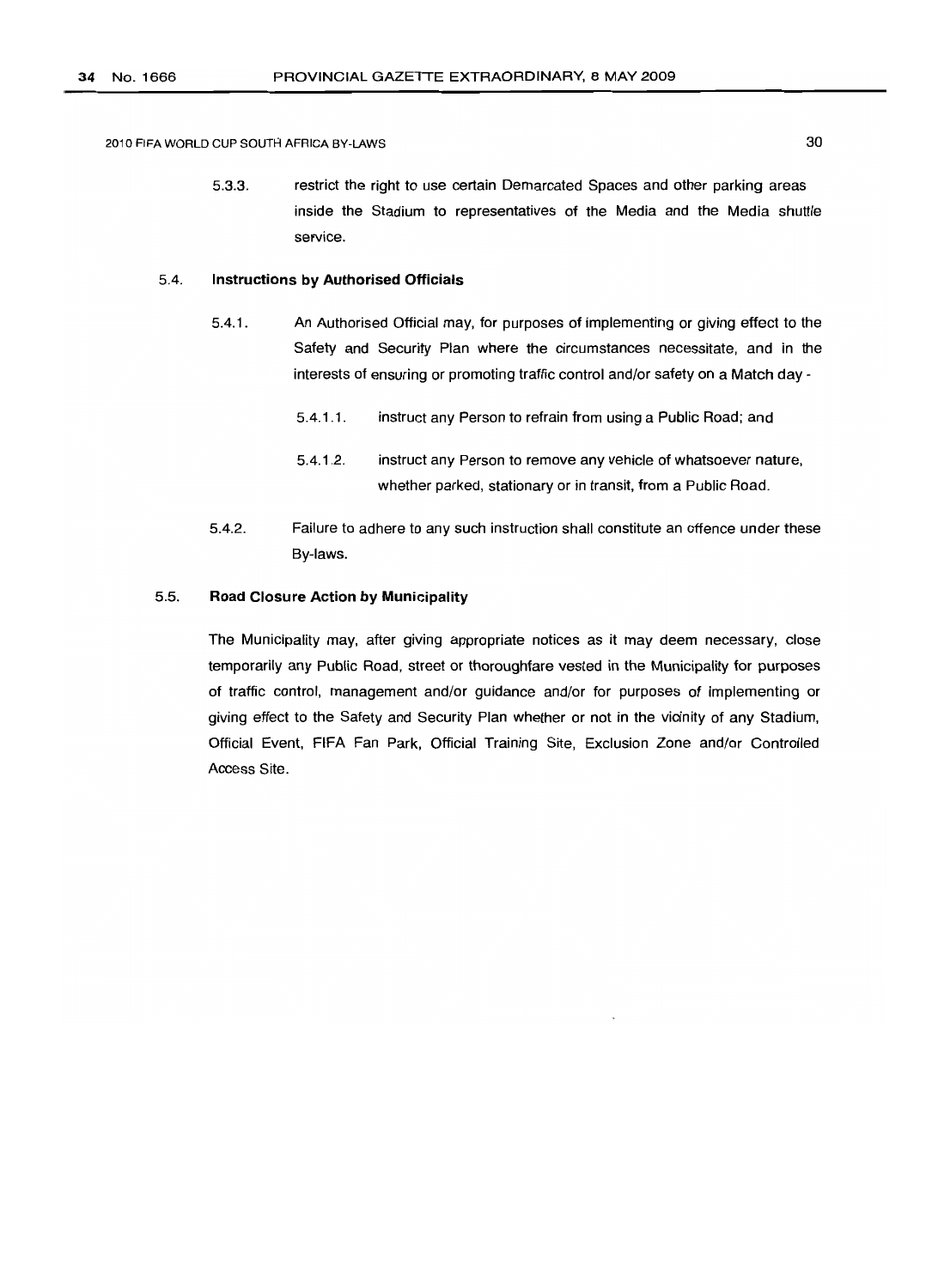# 6. **CHAPTER 6 - PRINCIPAL PROVISIONS: STREET TRADING**

# 6.1 . **Conduct of Street Traders in General and During the Course of Trading**

- 6.1.1. A Street Trader shall not, for the Term  $-$ 
	- 6.1.1.1. occupy any part of a Public Road or Public Amenity with his/her Property or Goods, except to the extent Prescribed by the Municipality;
	- 6.1.1.2. on conclusion of his/her daily business activities, leave any or all of his/her Property and Goods in a Public Road or Public Amenity;
	- 6.1.1.3. place his/her Property or Goods on a Verge or Public Amenity except for the purposes of setting up a stall prior to commencing trade or for the purposes of conducting Street Trading;
	- 6.1.1 .4. place or stack his/her Property and Goods in such a manner that they do or may constitute a Nuisance or danger to any person or property, or are likely to injure any person or cause damage to property;
	- 6.1.1.5. attach any object by any means to any Public Amenity, Verge, tree, parking meter, lamp-pole, electricity pole, telephone pole, telephone booth, post box, traffic sign, bench or any other Street Furniture in or on a Public Road or a Public Amenity;
	- 6.1.1.6. make a fire in any place or in circumstances where it could cause injury or loss to a Person, building, vehicle, or Street Furniture, except Street Traders that are in possession of a Street Trading permit, authorizing them to prepare foodstuffs by utilizing openflame fire or gas-fired implements;
	- 6.1.1.7. sleep overnight at the place of his/her Street Trading business;
	- 6.1.1.8. erect any structure for the purpose of providing shelter at the place of his/her Street Trading business;
	- 6.1.1.9. interfere with the ability of a person using a Verge to view the goods displayed behind a shop display window, or obscure such goods from view;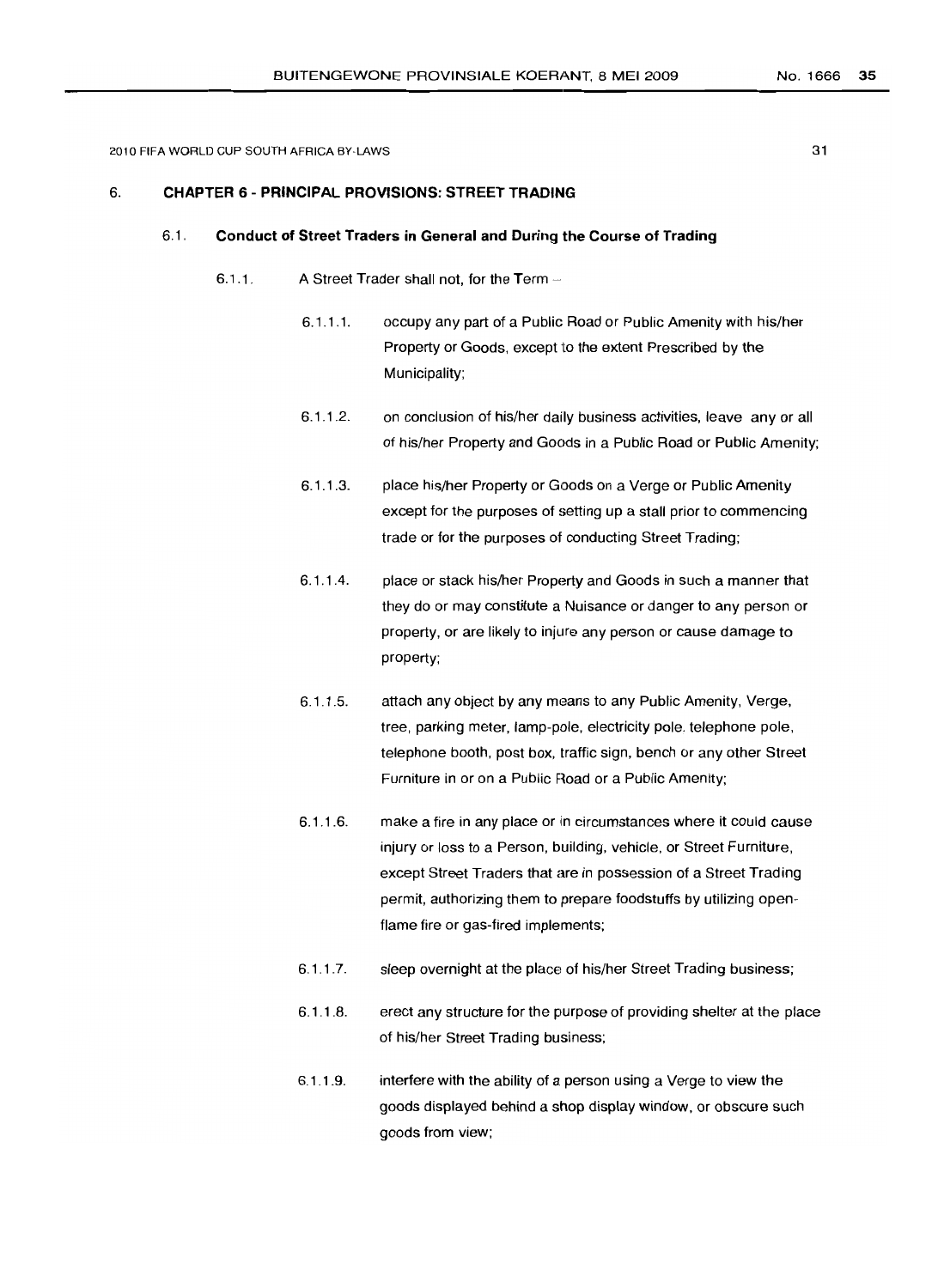- 6.1.1.10. carryon business, or take up a position, or place his or her Property on a portion of a Verge or Public Amenity, in contravention of a sign or notice erected or displayed by the Municipality for the purpose of these By-laws;
- 6.1.1.11. store his/her Property or Goods in a manhole, storm water drain or a public toilet, bus or taxi shelter or under a publicly accessible tree;
- 6.1.1.12. carry on Street Trading in such a manner as to  $-$

6.1.1.12.1. create a Nuisance;

- 6.1.1.12.2. damage or deface the surface of a 'Public Road or Public Amenity or any public or private property;
- 6.1.1.13. create a traffic obstruction or obstruct access to pedestrian crossings, parking or loading bays or other facilities for vehicular traffic or pedestrians ignore, disobey or refuse a request by an Authorised Official to remove his/her Property and Goods so as to permit the carrying out of any work or service in relation to a Public Road or Public Amenity.
- 6.1.1.14. display his/her Goods or Property on or in a Public Amenity except with the approval of the Municipality;
- 6.1.2. A Street Trader shall ensure that when liquefied petroleum gas is used during its activities of Street Trading that it shall comply with appropriate standards and requirements applicable in the use of such gas.

# 6.2. **Conduct of A Street Trader with Regard to Ensuring Place of Trading is Kept Clean**

- 6.2.1. A Street Trader shall, for the Term  $-$ 
	- 6.2.1.1. dispose of Litter generated by his or her business in whatever receptacle is provided by the Municipality for the public or at a dumping site of the Municipality;
	- 6.2.1.2. not dispose of Litter in a manhole, storm water drain or other place not intended for the disposal of Litter;
	- 6.2.1.3. on request by an Authorised Official, move his or her Property and Goods so as to permit the cleansing of the area or site where he or

32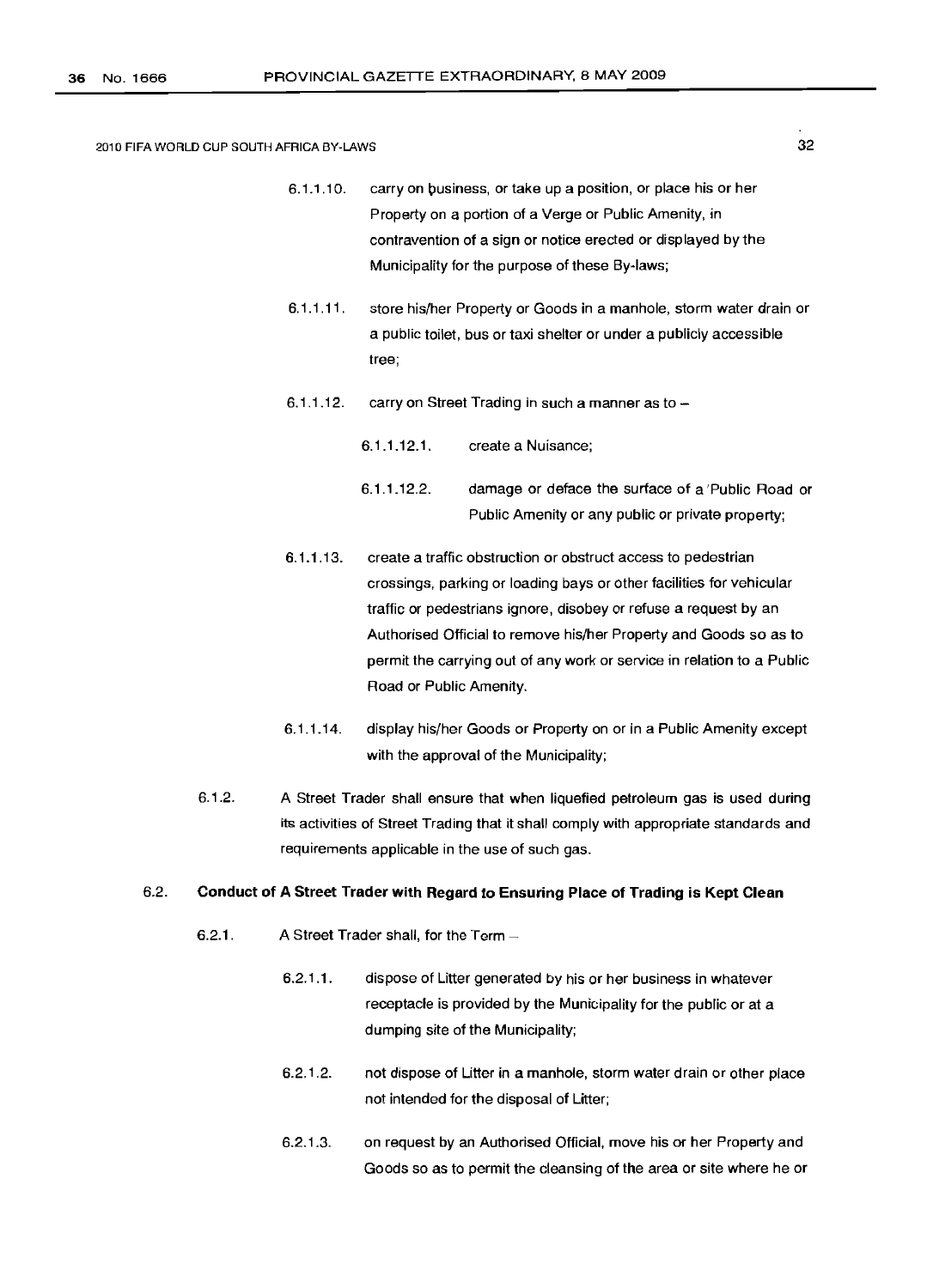she is trading, or the effecting of Municipal Services or for any other lawful reason;

- 6.2.1.4. ensure that no smoke, fumes or other substance causes Air Pollution;
- 6.2.1.5. ensure that no odour, or noise emanating from his or her activities causes a Nuisance of any kind;
- 6.2.1.6. keep the area or site occupied by him or her for the purposes of such business in a clean and sanitary condition;
- 6.2.1.7. keep his or her Property in a clean, sanitary and well maintained condition;
- 6.2.1.8. take such precautions in tne course of conducting his or her business as may be necessary to prevent the spilling onto a Public Road or Public Amenity, or into a storm water drain, of any fat, oil or grease or any other substance that may be harmful to the general public and users of the Public Road or Public Amenity; and
- 6.2.1.9. ensure that on conclusion of his/her business for the day, the area or site occupied by him or her for the purposes of trade is free of Litter and must do so within the parameters of certain prescribed specific periods of time.

## 6.3. **Prohibition on Street Trading**

- 6.3.1. No Person shall, except with the prior written Approval of the Municipality,
	- 6.3.1.1. carryon the business of Street Trading at any Controlled Access Site or Exclusion Zone during the Term;
	- 6.3.1.2. carry on the business of Street Trading in a Restricted Area;
	- 6.3.1.3. carry on the business of Street Trading in a garden or park to which the public has a right of access.
- 6.3.2. No Person shall carryon the business of Street Trading
	- 6.3.2.1. in a Prohibited Area;
	- 6.3.2.2. on a Verge contiguous to an auto teller bank machine;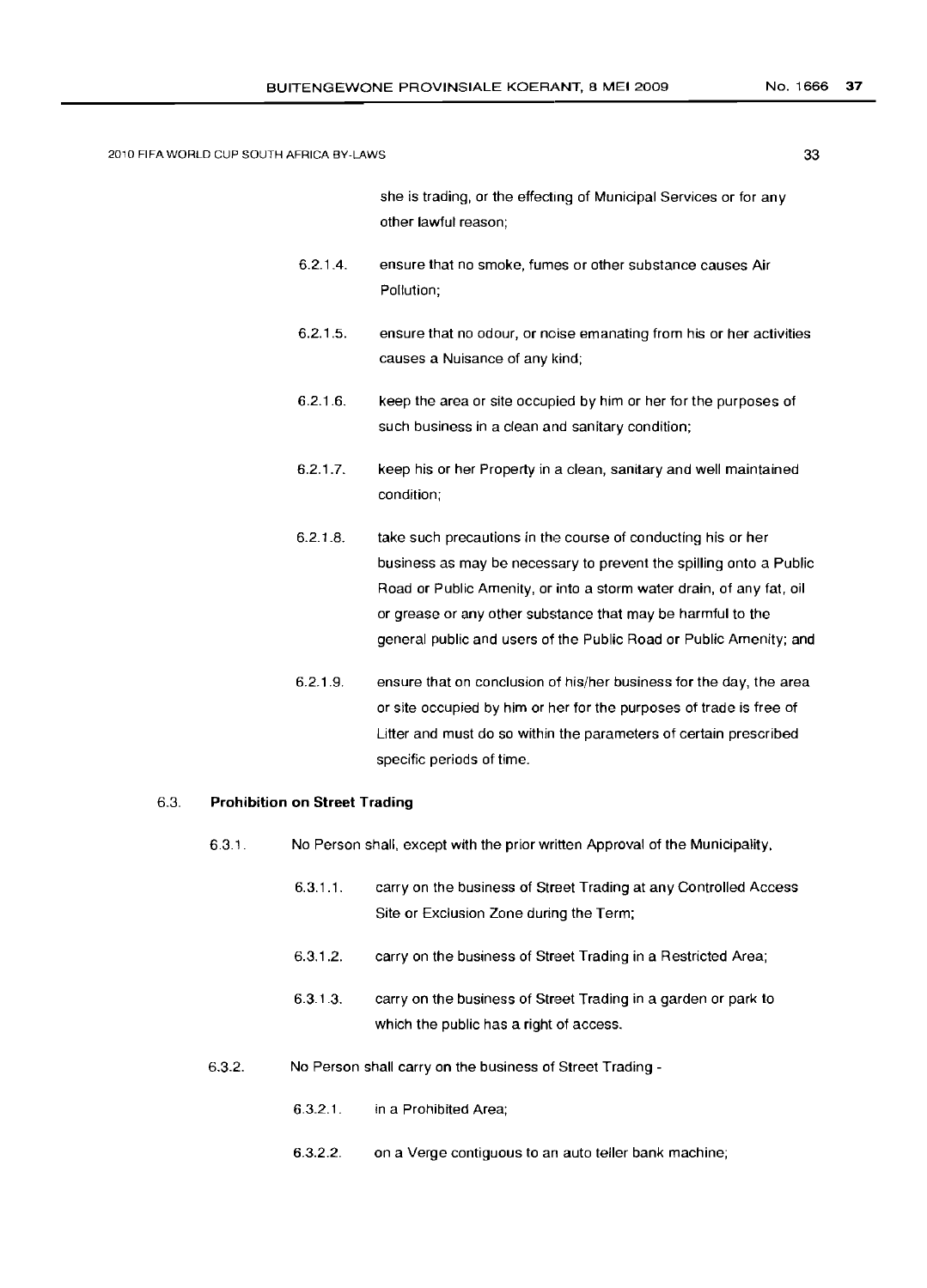6.3.2.3. on a Verge contiguous to -

6.3.2.3.1. a building declared to be a heritage resource in terms of the National Heritage Resources Act, 1999 (Act No.25 of 1999); except where special permission has been granted in terms of the same legislation;

- 6.3.2.3.2. a building belonging to or occupied solely by the State or the Municipality;
- 6.3.2.3.3. a church or other place of worship;
- 6.3.2.3.4. a Public Amenity

6.3.2.3.5. except to the extent that the carrying on of such business is permitted by a sign erected or displayed by the Municipality and in compliance therewith;

### 6.3.2.4. at a place where -

- 6.3.2.4.1. it causes obstruction of the entrance or exit from a building;
- 6.3.2.4.2. it causes an obstruction of a fire hydrant; and
- 6.3.2.5. on that half of a Public Road contiguous to a building used for residential purposes if the owner or person in control or any occupier of the building objects to it;

6.3.2.6. on that half of a Public Road contiguous to a shop or that part of a building in which business is being carried on by a Person who sells goods of the same nature as, or of a similar nature to, Goods being sold by the Street Trader if that Person objects to it;

6.3.2.7. on a stand or in any area demarcated by Municipality in terms of section 6A(3)(b) of the Businesses Act, 1991 (Act No. 71 of 1991), if he/she is not in possession of written proof that he/she has rented such stand or area from the Municipality or that such stand has been allocated to him; nor shall he/she trade in contravention of the terms and conditions of such lease or allocation; and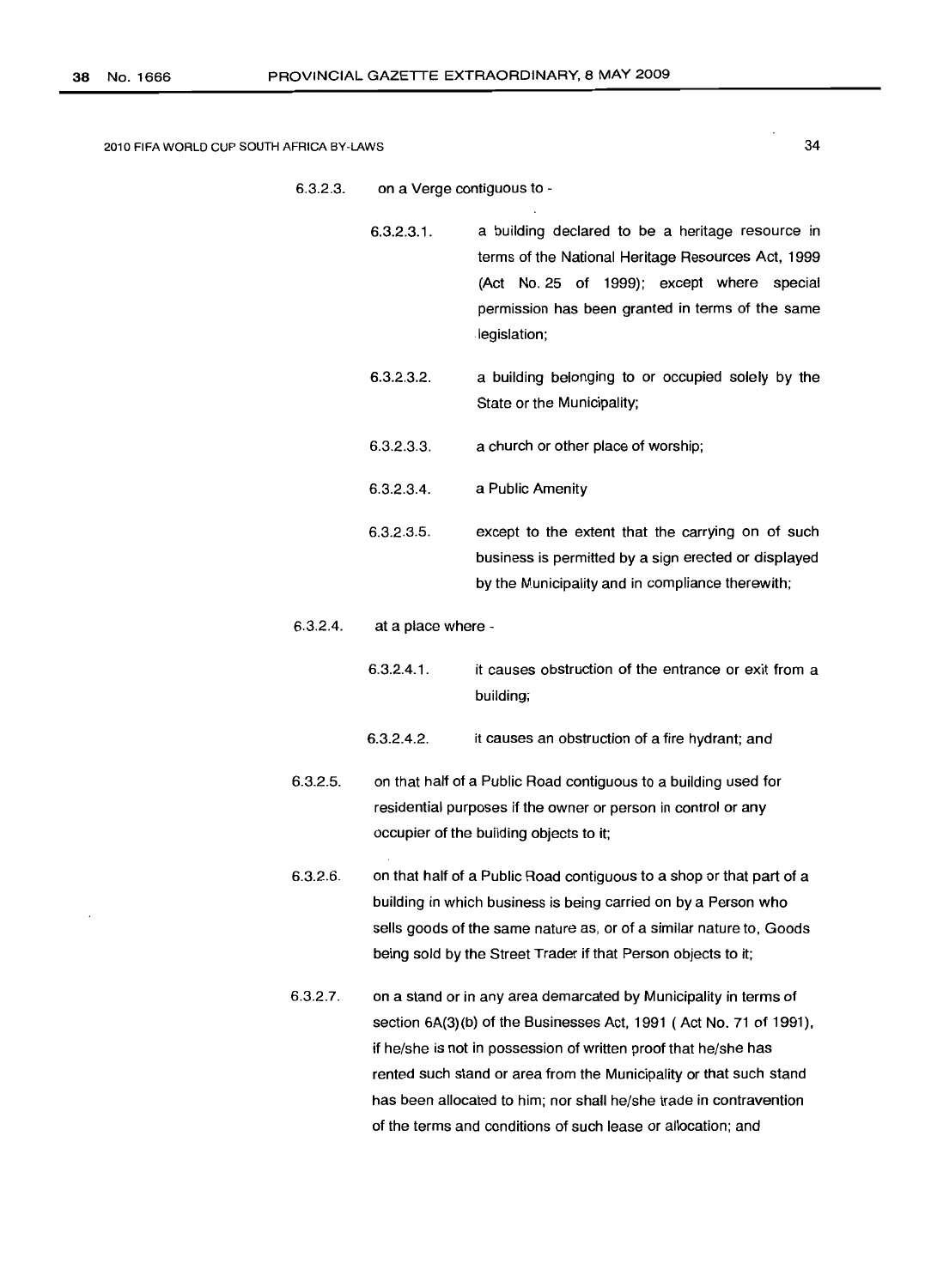6.3.2.8. within a reasonable distance from any Controlled Access Site, such distance being Prescribed by the Municipality.

# 6.4. **Restricted and Prohibited Trading Areas**

- 6.4.1. The Municipality may, in terms of section 6(A)(2) of the Businesses Act, 1991 (Act No. 71 of 1991), declare any place within its area of jurisdiction as a Prohibited Area or a Restricted Area, with reference to -
	- 6.4.1.1. certain specific periods during the Term;
	- 6.4.1.2. the boundaries of Restricted Areas or Prohibited Areas;
	- 6.4.1.3. the boundaries of a stand or area set apart for the purposes of carrying on the business of Street Trading;
	- 6.4.1.4. any other category of restriction or prohibition against Street Trading, which the Municipality may prescribe.
- 6.4.2. The Municipality may identify and demarcate any such Restricted Area or Prohibited Area in any manner it deems appropriate.

#### 6.5. **Prohibition on Persons under the Age of Sixteen**

- 6.5.1. No Person under the age of sixteen years shall engage in the business of Street Trading in or near a Public Road or Public Amenity.
- 6.5.2. Any Person who or which employs or engages or requests such a Person referred to in section 6.5.1 above. to conduct the business of Street Trading or to assist therewith shall be guilty of an offence.

#### 6.6. **Vicarious Liability**

- 6.6.1. When a Person who is an employee, subcontractor, agent or assistant of another Street Trader performs any act or omission which constitutes an offence in terms of these By-laws, the latter Person shall be deemed to have committed the act or omission himself/herself/itself and where found liable shall be guilty of the same offence as the employee, subcontractor, agent or assistant unless he/she/it can prove that  $-$ 
	- 6.6.1.1. in committing the act or omission the employee, subcontractor, agent or assistant was acting without his/her/its permission or knowledge;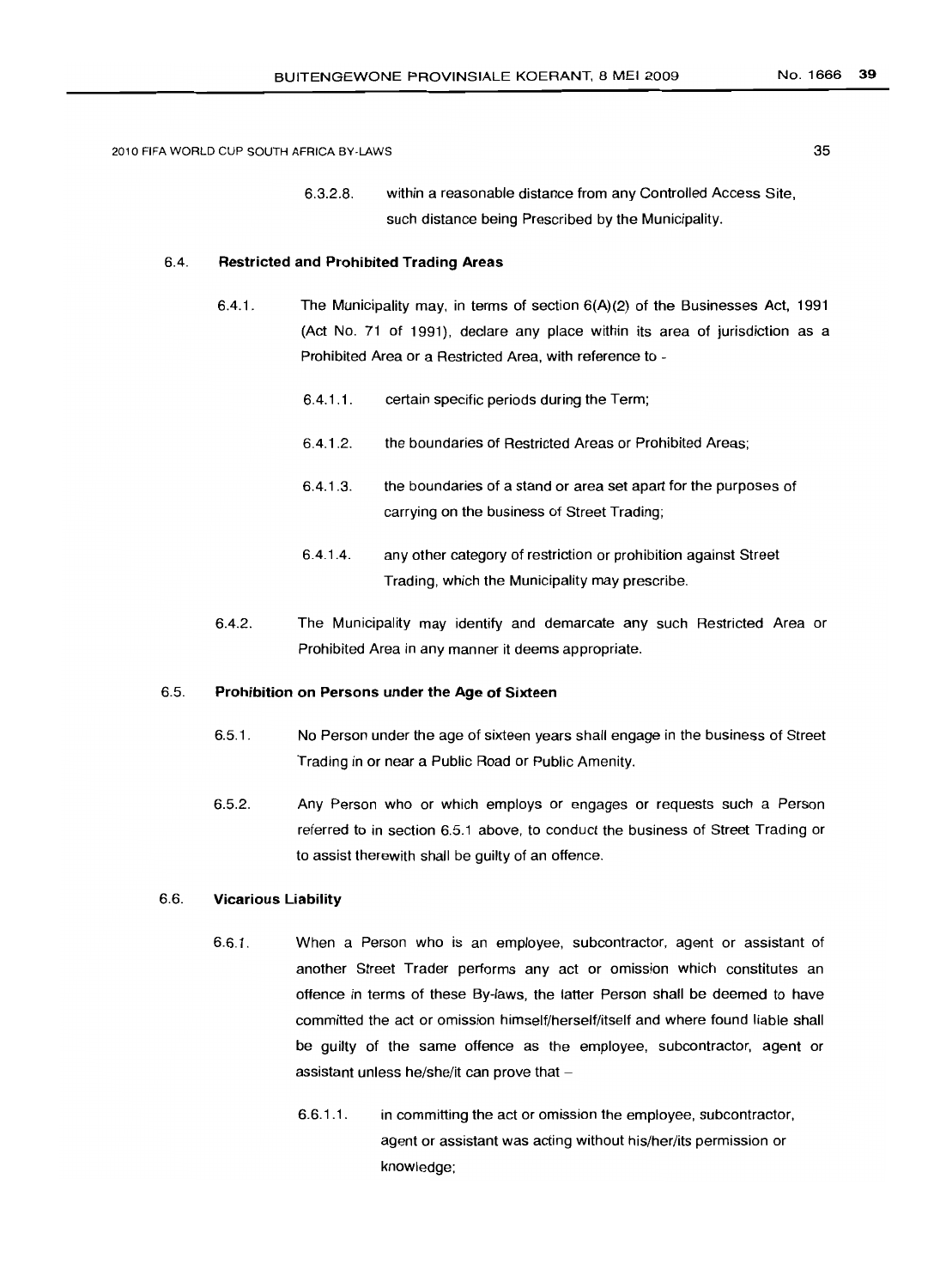- 6.6.1.2. he/she/it took all reasonable steps to prevent the act or omission; and
- 6.6.1.3. it was not within the scope of authority of the employee, subcontractor, agent or assistant to perform such act or omission.
- 6.6.2. The fact that an employer can prove that prior instructions forbidding the act or omission were issued to the employee shall not excuse him or her from liability for the employee's act or omission which subsequently amounted to a contravention of provisions under these By-laws.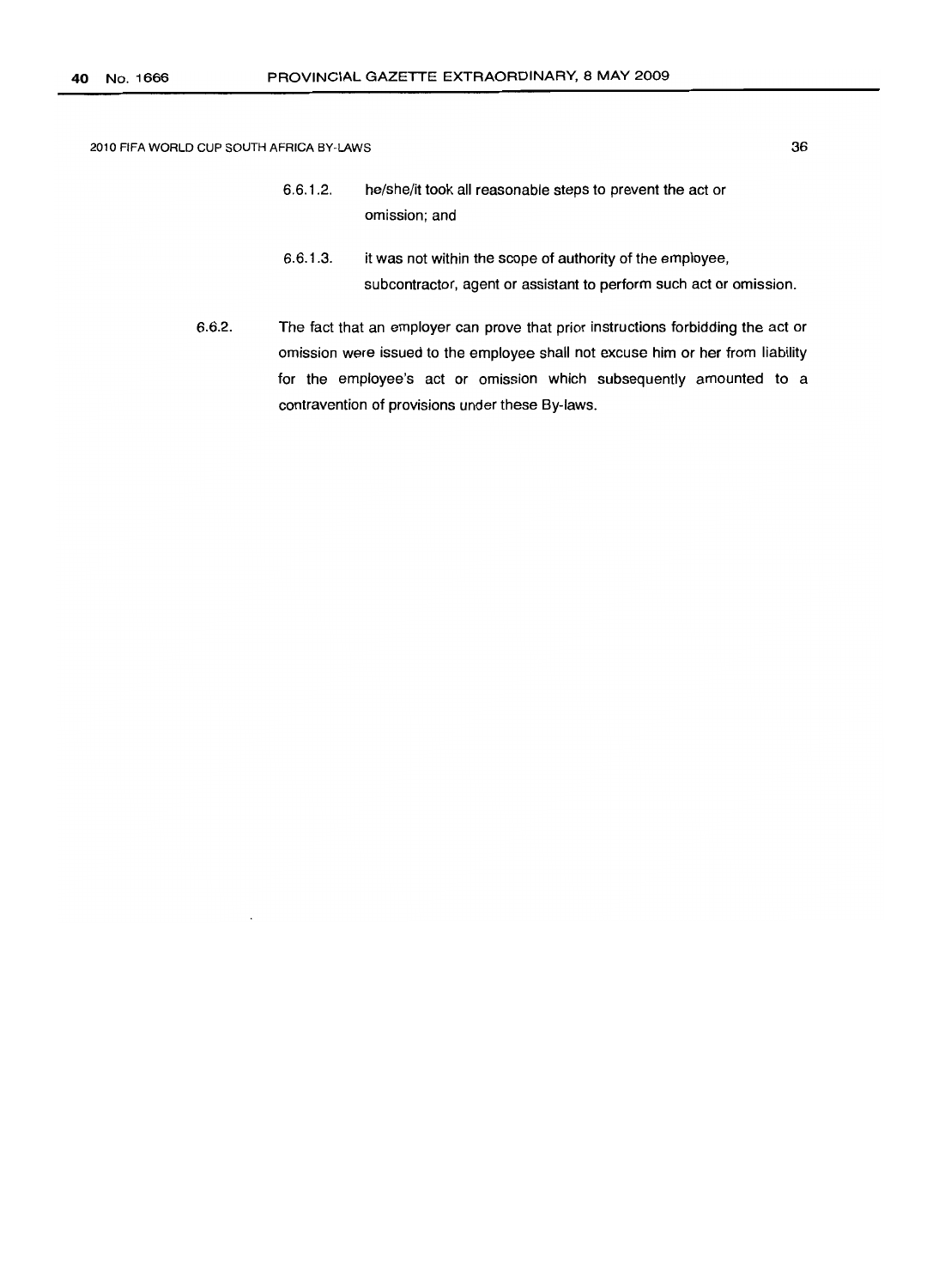# 7. **CHAPTER 7 - MISCELLANEOUS PROVISIONS**

# 7.1. **Powers of Entry to Inspect Premises**

- 7.1.1. An Authorised Official shall be entitled to demand, in relation to any Sign, Billboard, Advertising Structure or Advertisement erected, positioned or displayed in a Controlled Access Site, an Exclusion Zone or on any Public Advertising Media in the areas referred to in sections 2.1.1.3 and 2.1.1.4, to inspect the Approval granted in respect of that Sign, Billboard, Advertising Structure or Advertisement, as the case may be.
- 7.1.2. Failure to furnish such Approval by the Owner or other holder thereof within a reasonable time shall constitute an offence under these By-laws.

# 7.2. **Removal and Impoundment of Signs**

- 7.2.1. The Municipality shall, in relation to any Sign, Billboard, Advertising Structure or Advertisement erected, positioned or displayed in a Controlled Access Site, an Exclusion Zone or on any Public Advertising Media in the areas referred to in sections 2.1.1.3 and 2.1.1.4, be entitled to do the following  $-$ 
	- 7.2.1.1. to direct the Owner of a Siqn, Billboard, Advertising Structure or Advertisement that wholly or partially projects over or encroaches on any boundary of a Premises, whether public or private, by notice to remove the projecting or encroaching part or the whole of the Sign immediately. Failure to comply with the notice shall constitute an offence;
	- 7.2.1.2. to remove a Sign, Billboard or Advertisement or to serve a notice on the responsible Person to remove such Sign, Billboard or Advertisement if, in the opinion of the Municipality, such Sign, Billboard or Advertisement is detrimental to the environment or to the amenity of the neighbourhood, or is otherwise in contravention of these By-laws;
	- 7.2.1.3. in removing such a Sign, Billboard or Advertisement, not be required to compensate any Person in any way for loss or damage resulting from its removal;
	- 7.2.1.4. if a Sign, Billboard, Advertising Structure or Advertisement constitutes a danger or is obscene, in the reasonable opinion of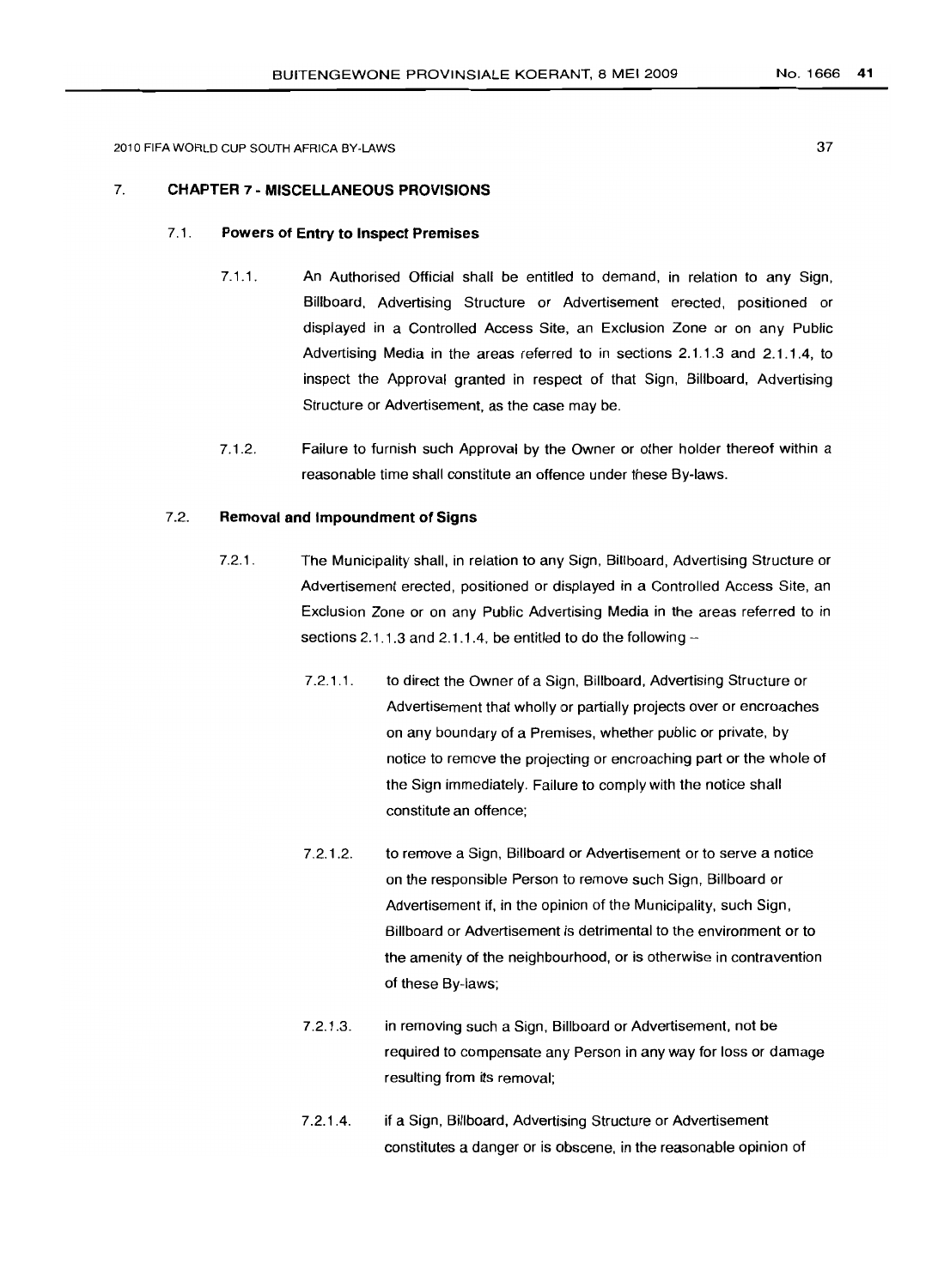the Municipality, the Municipality may, without serving any notice, carry out the removal of such Sign;

- 7.2.2. Any costs incurred by the Municipality in removing, storing, or undertaking alterations to a Sign, Billboard, Advertising Structure or Advertisement may be recovered from the Owner of the Sign, Billboard, Advertising Structure or Advertisement;
- 7.2.3. The Owner of a Sign, Billboard, Advertising Structure or Advertisement that is removed by the Municipality may, except where court proceedings have been instituted against such Owner, apply to the Municipality within 7 (seven) days of the date of the removal or impoundment of the Sign, to have the Sign returned, subject to reimbursement of the Municipality's costs of removal and storage;
- 7.2.4. Should the Owner of any Sign, Billboard, Advertising Structure or Advertisement that is removed by the Municipality fail to collect such Sign, Billboard, Advertising Structure or Advertisement within 30 (thirty) days after a court case relating to such removal is finalised, the Municipality may destroy the Sign, Billboard, Advertising Structure or Advertisement or otherwise dispose of it as it deems fit;
- 7.2.5. The Municipality shall not be liable for damages of whatever nature arising from the impoundment, removal or disposal of any Sign, Billboard, Advertising Structure or Advertisement.

# 7.3. **Access Rights and Restrictions on Controlled Access Sites**

The right of access to and use of a Controlled Access Site shall be regulated through Accreditation and Ticketing. Depending on the nature of the Controlled Access Site and the nature of the event being held at such Controlled Access Site, no Person other than -

- 7.3.1. an Accredited Person;
- 7.3.2. a Ticket Holder; or
- 7.3.3. any other Person duly authorised or permitted to enter a Controlled Access Site,

shall be permitted access to a Controlled Access Site.

# 7.4. **Instructions by Authorised Officials in Respect of Public Open Spaces**

7.4.1. An Authorised Official may instruct any Person to leave a Public Open Space if -

38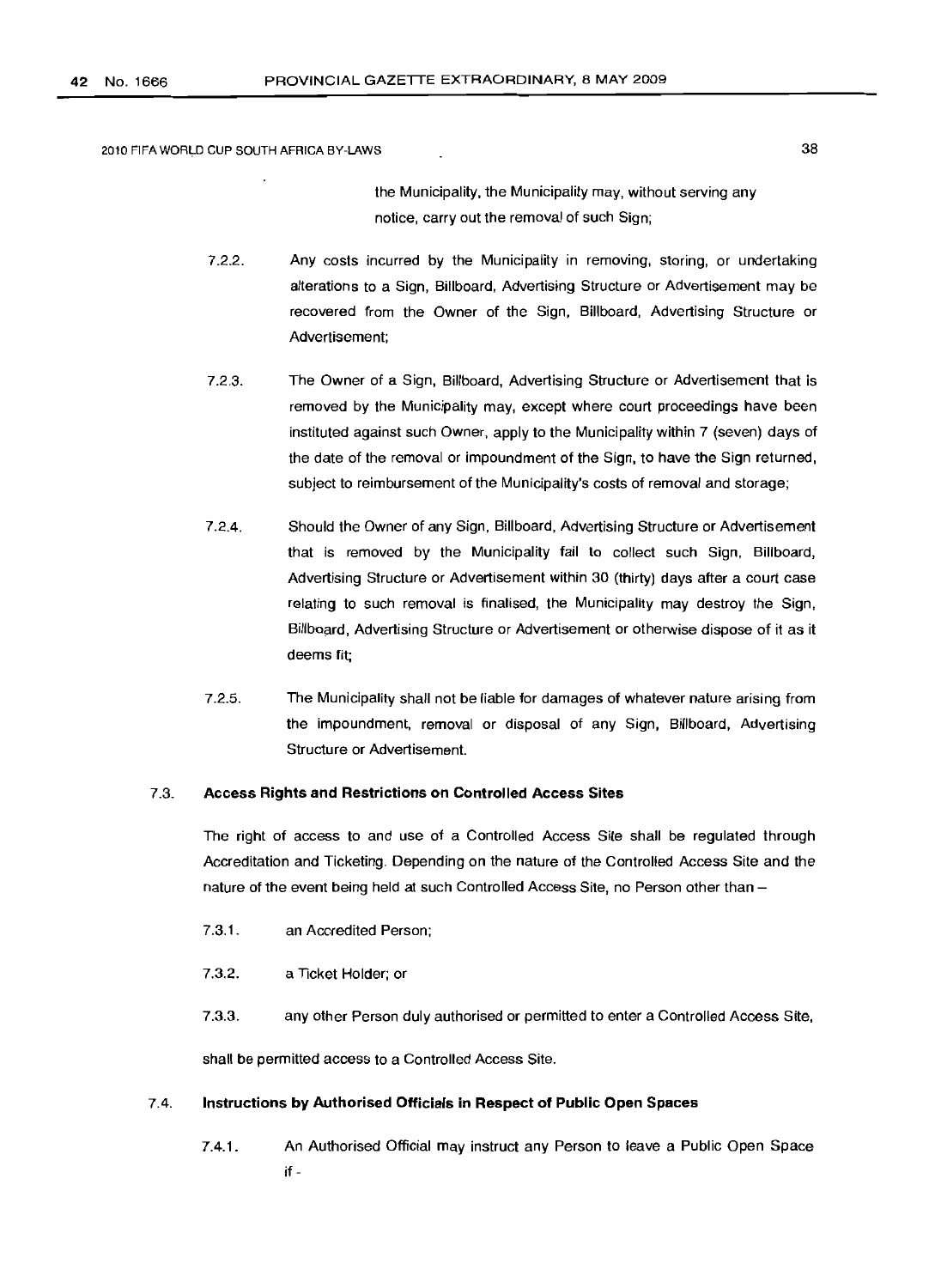- 7.4.1.1. the Authorised Official reasonably believes that the Person is contravening any provision of these By-laws, and
- 7.4.1.2. such Person fails to immediately terminate such contravention upon the instruction of that Authorised Official.
- 7.4.2. Failure to adhere to such an instruction shall constitute an offence under these By-laws.

# 7.5. **Search and Seizure Powers of the Municipality on Public Roads and in Respect of Contraventions on Street Trading**

- 7.5.1. Subject to any applicable legislation including without limitation the Promotion of Administrative Justice Act, 2000 (Act No. 3 of 2000) and the Road Traffic Act 1989 (Act No 29 of 1989), an Authorised Official may search, remove and/or impound any Goods, Property, container, structure, materials, substance, shelter, tent vehicle of any nature whatsoever, whether or not unattended,:-
	- 7.5.1.1. which he/she reasonably suspects of being used or are intended to be used or have already been used in or in connection with the business of Street Trading;
	- 7.5.1.2. left or parked at any unauthorised parking area;
	- 7.5.1.3. which he/she finds in park or on a public road or public place and which in their opinion constitutes an infringement of these By-laws, whether or not such Goods, Property, container, structure, materials, substance, shelter, tent or vehicle which is in the possession of or under the control of any person at the time of such impoundment or removal.
- 7.5.2. An Authorised Official by virtue of section 1.1.8 shall issue a receipt from an approved receipt book to the person who appears to be in control of the Goods, Property, structure, materials, substance, container, shelter, tent or vehicle concerned.
- 7.5.3. Any Goods, Property container, structure, materials, substance, shelter, tent or vehicle as contemplated in subsection 7.5.1 shall be marked in a suitable manner and kept in safe custody.
- 7.5.4. The Street Trader whose Goods, Property, container, structure, material, substance, shelter or tent is impounded in terms of these by-laws shall, before such Goods, Property, materials, substance, container, shelter, tent or vehicle is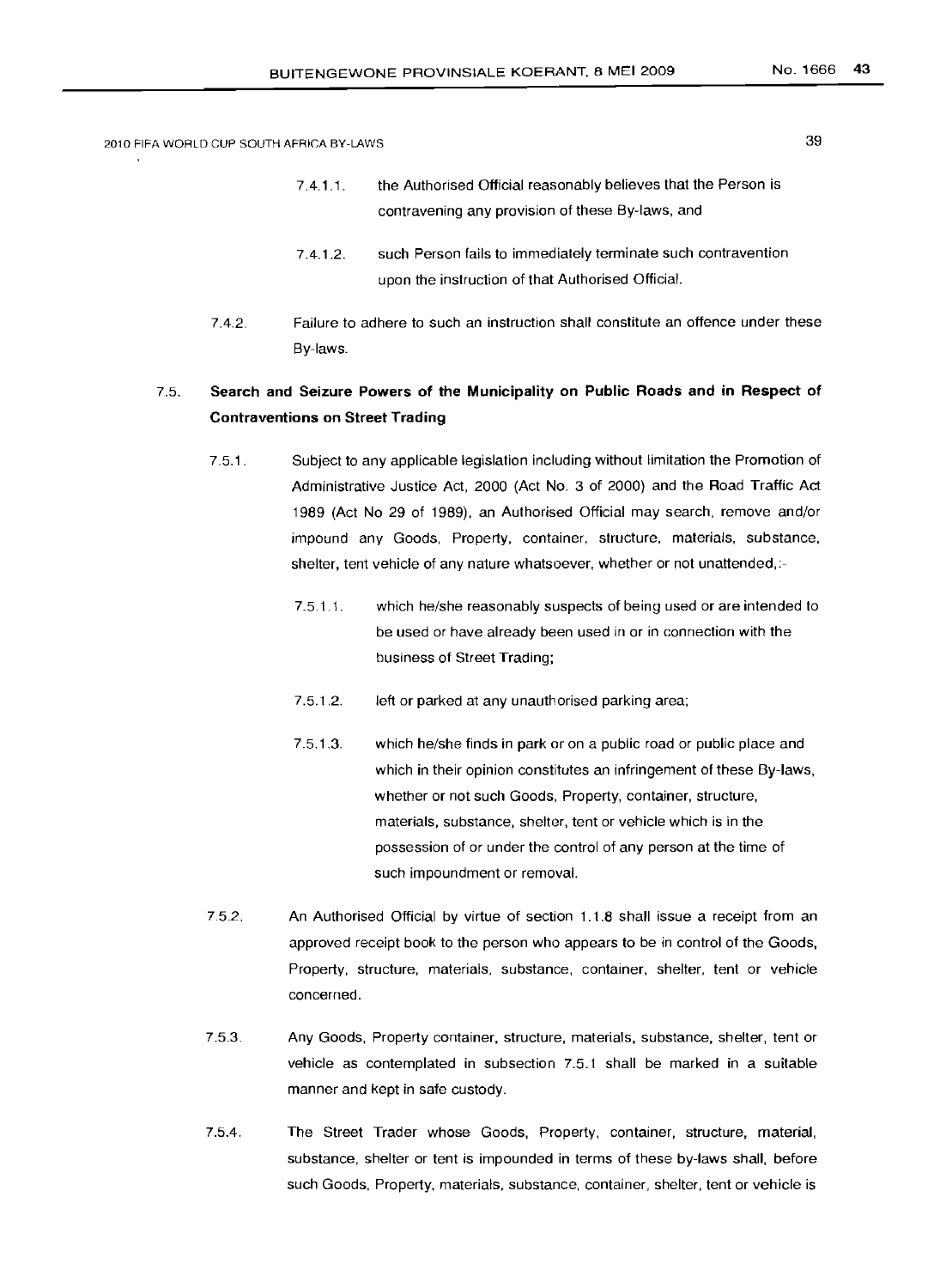returned to him/her pay to the Municipality the storage costs as determined by Municipality from time to time.

- 7.5.5. The owner thereof may claim any impounded Goods, Property, container, structure, materials, substance, shelter, tent or vehicle, on production of proof of ownership to the satisfaction of the Municipality.
- 7.5.6. Any Goods, Property, structure, materials, substance, container, shelter, tent or vehicle which has not been claimed within a period of three months from the date of impoundment, may be destroyed if of no commercial value, or sold by public auction and the proceeds thereof shall be retained by the Municipality to defray its costs and expenses with regard to the contravention, impoundment and storage.
- 7.5.7. The Municipality shall not be liable for compensation to any Person for damages arising out of the damage to or the loss of any Goods, Property, container, structure, materials, substance, shelter, tent or vehicle removed in terms of sub section 7.5.1 or sale thereof by public auction, and the owner of such Goods, Property, materials, substance, container, tent or vehicle shall have no claim or right of redress against the Municipality, should such Goods, Property, materials, substance, container, tent or vehicle be handed over in good faith to a Person other than the owner thereof.
- 7.5.8. Any Goods of a perishable nature will only be kept for 24 hours from impoundment and will be disposed of at the discretion of the Municipality.

# 7.6. **Offences and Penalties:**

Any Person who -

- 7.6.1. Contravenes or fails to comply with any provision of these By-laws;
- 7.6.2. Does, or causes to be done, or permits or suffers to be done, or is concerned in doing, anything whatsoever contrary to or otherwise than as provided by these Bylaws; or
- 7.6.3. Omits, or neglects to do, or permits or suffers to remain undone, anything which according to the true intent and meaning of these Bylaws ought to be done at the time and in the manner therein provided; or
- 7.6.4. Knowingly permits or allows any condition of things to exist or continue to exist contrary to these Bylaws; or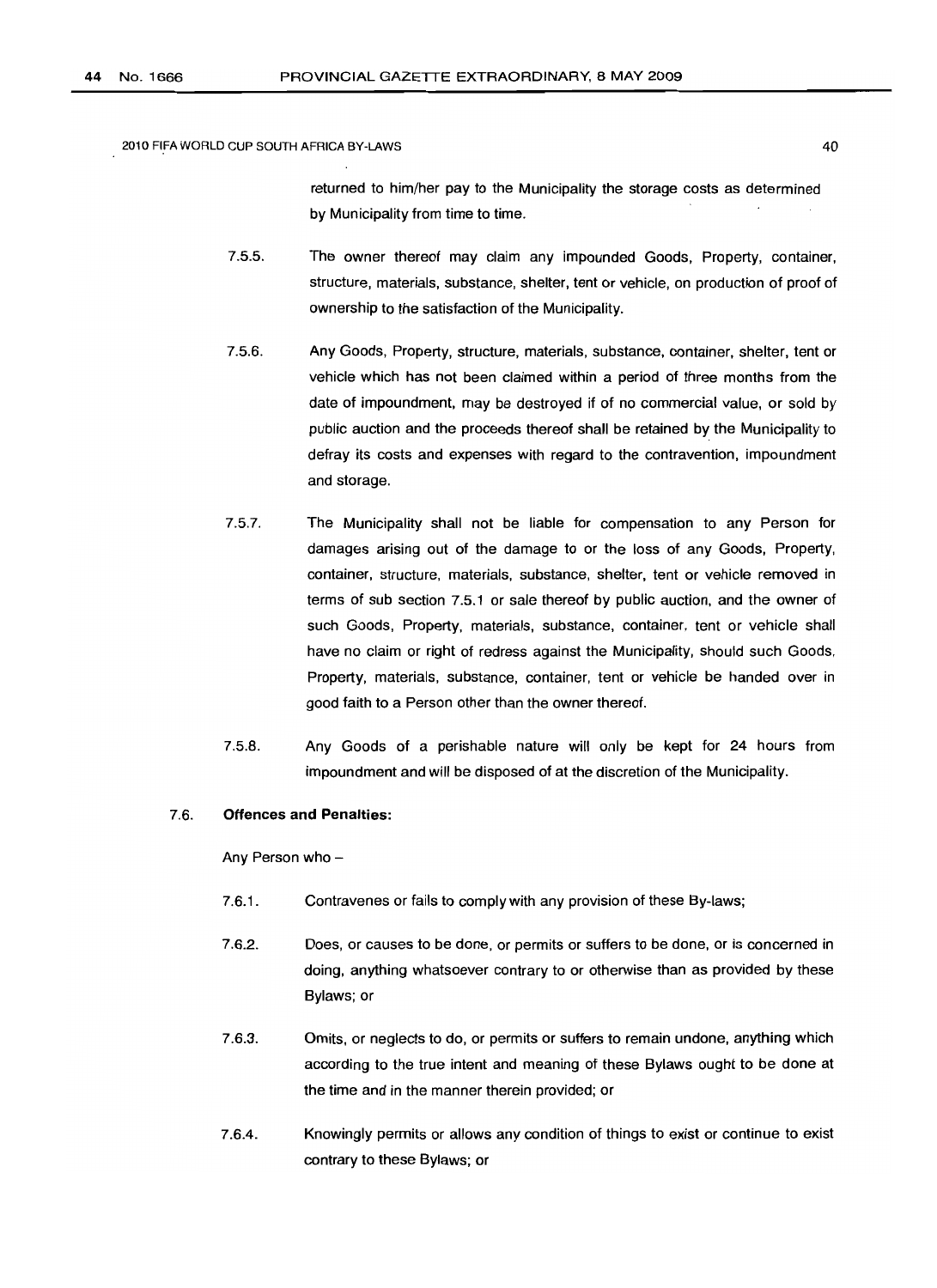- 7.6.5. Does not cease any action which that Person is required to cease under these Bylaws; or
- 7.6.6. Fails or refuses, neglects to comply and/or continuously fails, refuses, neglects to comply even after notices of breach or lawful institutions have been issued in terms of these By-laws; or
- 7.6.7. Fails to comply with any notice, or direction, or conditions contained in any licence granted by the Municipality; or
- 7.6.8. Obstructs an Authorised Official in the execution or performance or attempted execution or performance of any duty to be discharged by such Authorised official in the exercise of any power conferred by these Bylaws;

is guilty of an offence and liable on conviction to a fine not exceeding Ten Thousand Rand (R10 000, 00) or in default of payment to imprisonment for a period not exceeding six (6) months, or both, and in the case of a continuing offence, to a further fine not exceeding  $[•]$ , or in default of payment to imprisonment not exceeding  $[ \bullet ]$ , for every day during the continuance of such offence after a written notice has been issued by the Municipality and served on the Person concerned requiring the discontinuance of such offence.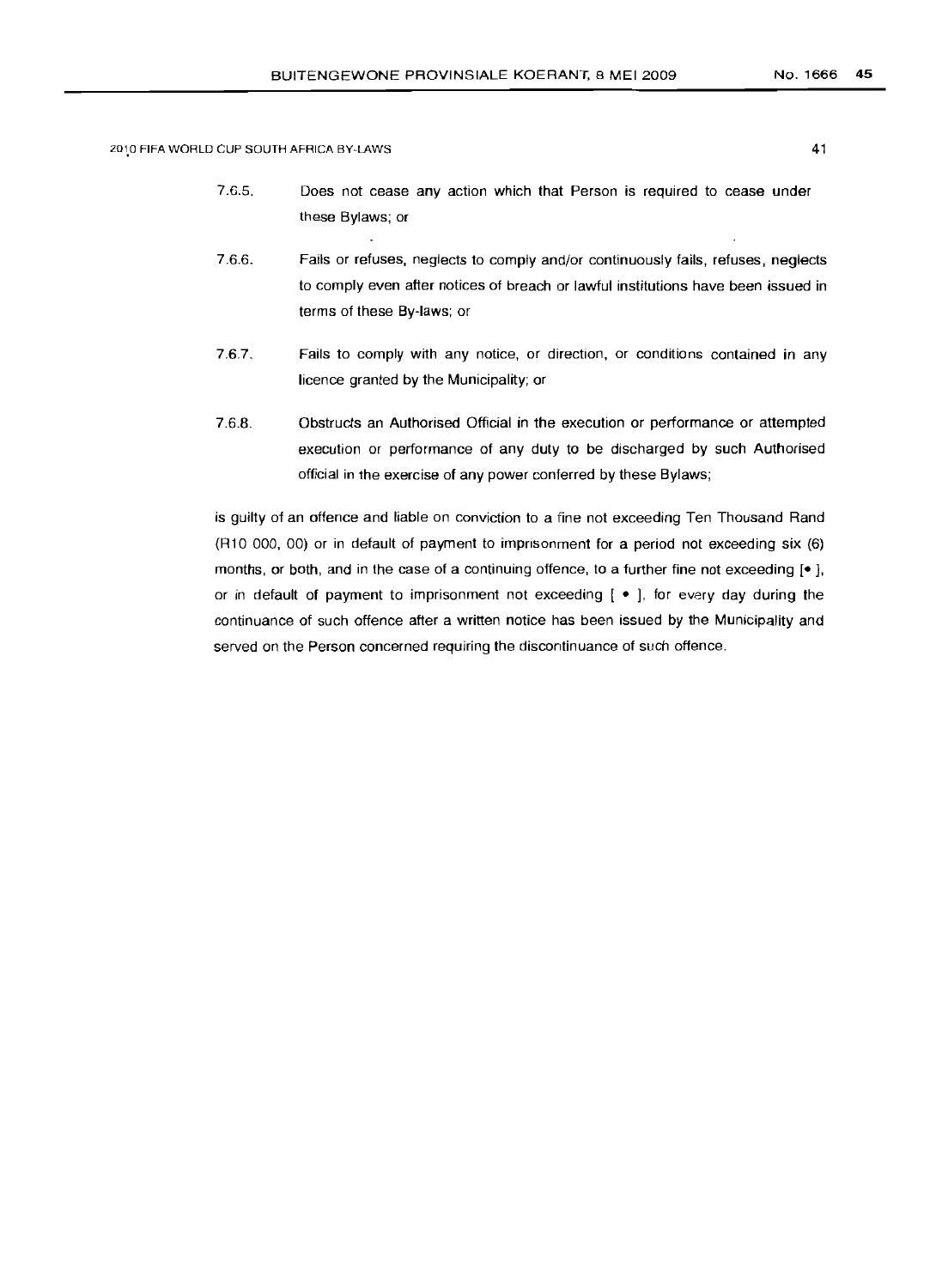# 8. **CHAPTER 8 - FINAL PROVISIONS**

# 8.1. **Short Title and Commencement**

These By-laws shall be called the 2010 **FIFA** World Cup South Africa By-laws, and shall operate for the Term.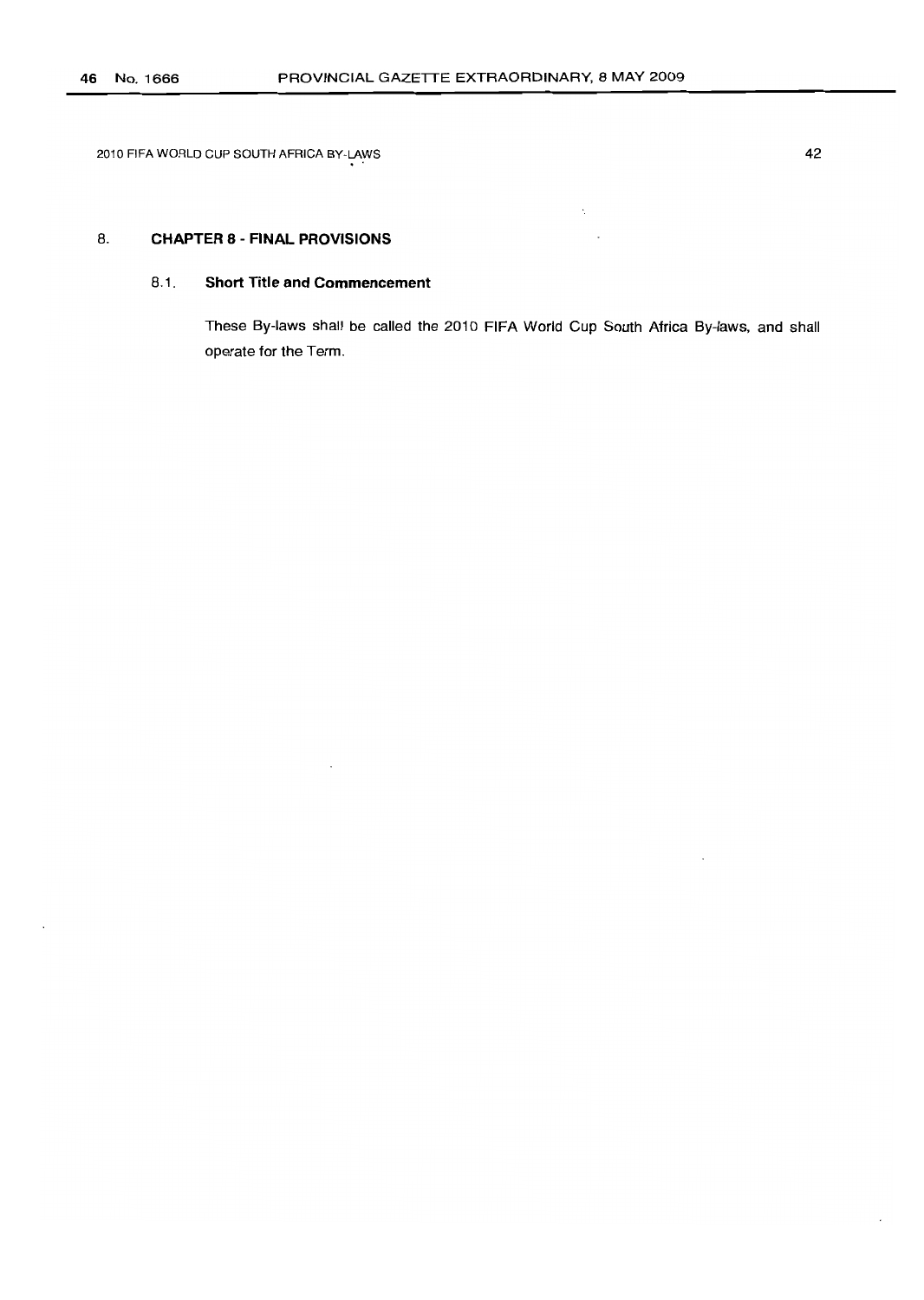$\ddot{\phantom{a}}$ 

2010 FIFA WORLD CUP SOUTH AFRICA BY-LAWS

# 9. **CHAPTER 9 - SCHEDULES**

 $\cdot$ 

43